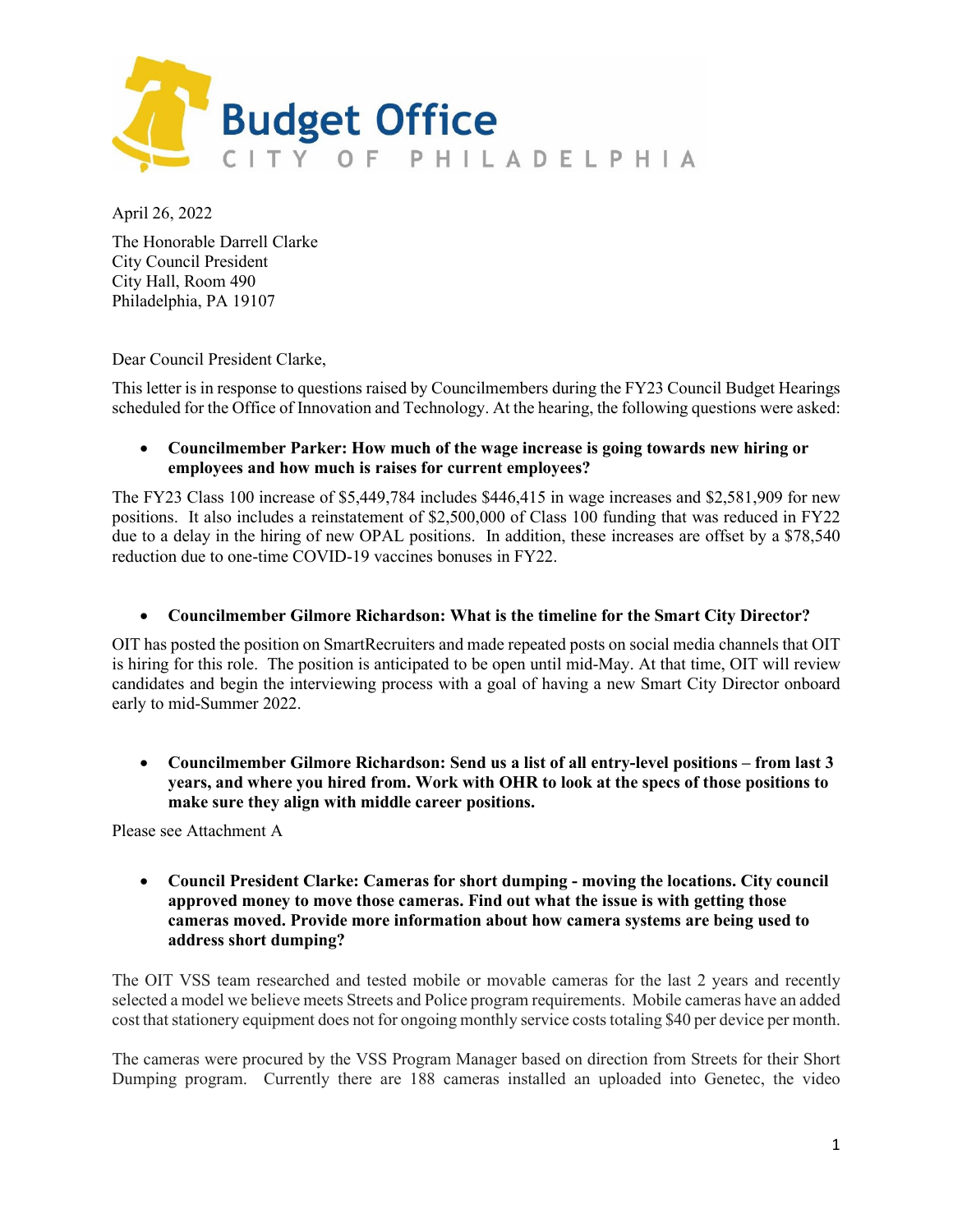

management system (VMS). The Product Manager (OIT) will coordinate with Streets regarding their next order of cameras and model selected.

#### • **Councilmember Gauthier: How are OIT and Streets coordinating camera placement to address short dumping and gun violence?**

Like the PPD VSS program, Short Dumping camera locations are selected by the Streets department. Streets works in cooperation with City Council providing notification to Police once locations are determined. The OIT VSS field team installs the Short Dumping cameras along with uploading them into Genetec (VMS).

OIT can only state the cameras are utilized to analyze activity and identify details in investigating criminal activity. Details as to how placement of cameras directly ties to gun violence reduction, commercial corridor safety, and/or responding to short dumping would have to be asked of Police, Commerce and Streets directly.

Please contact my office for further information.

Thank you,

Mark Wheeler Chief Information Officer Office of Innovation and Technology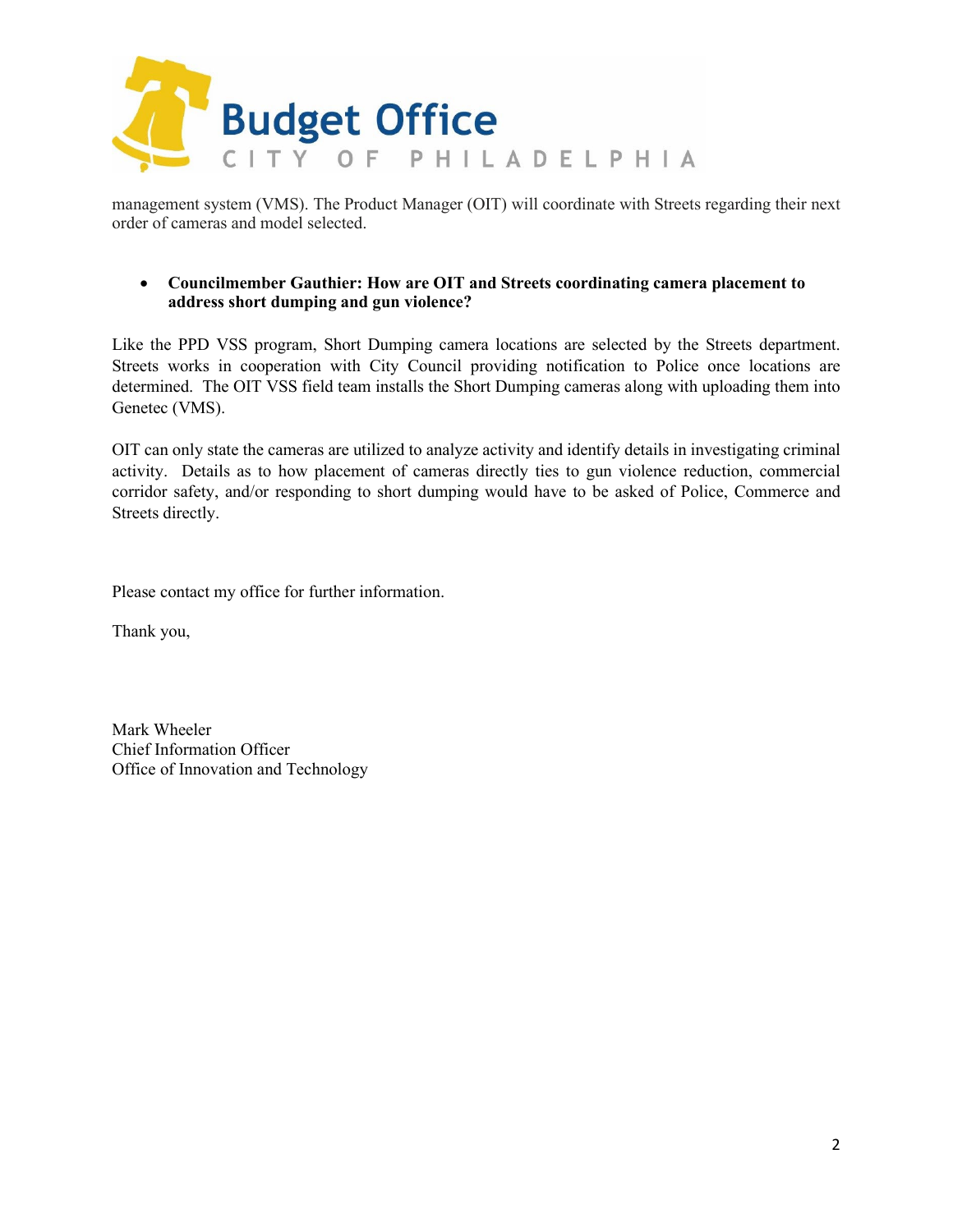

### **ATTACHMENT A**

**OIT - Entry Level Hires 1/1/19 - 3/31/22**

| Employee<br><b>Category Name</b> | Job                                             | # of<br><b>Positions</b><br><b>Hired</b> | <b>Base Salary</b> | Recruitment                                      | <b>Career Progression</b>                                                                           |
|----------------------------------|-------------------------------------------------|------------------------------------------|--------------------|--------------------------------------------------|-----------------------------------------------------------------------------------------------------|
| Exempt<br>General                | 1626.It Administrative Analyst                  | 8                                        | \$50,000           | Applied via<br><b>SmartRecruiters</b>            | Career progression<br>can lead to other<br>opportunities within<br>OIT or other City<br>Departments |
| Exempted by<br>Commission        | the Civil Service   T400. Technology Apprentice | 3                                        | \$31,200           | Applied via<br><b>SmartRecruiters</b>            | Career progression<br>outlined with OHR                                                             |
| Exempt<br>General                | D043.Data Analyst                               | $\overline{2}$                           | \$50,000           | Applied via<br><b>SmartRecruiters</b>            | Career progression<br>can lead to other<br>opportunities within<br>OIT or other City<br>Departments |
| Exempt<br>General                | T069. Technical Support Specialist              | 10                                       | \$50,000           | Applied via<br><b>SmartRecruiters</b>            | Career progression<br>can lead to other<br>opportunities within<br>OIT or other City<br>Departments |
| Exempt<br>General                | A927.Associate Business Analyst                 | $\mathbf{1}$                             | \$55,000           | Applied via<br><b>SmartRecruiters</b>            | Career progression<br>can lead to other<br>opportunities within<br>OIT or other City<br>Departments |
| Civil Service                    | 1E70.Information Technology Trainee             | 4                                        | \$44,573           | Hired from Civil<br>Service eligible list        | Career progression<br>outlined with OHR                                                             |
| Civil Service                    | 1D22.Computer Operator                          | $\overline{2}$                           | \$45,199           | <b>Hired from Civil</b><br>Service eligible list | Career progression<br>outlined with OHR                                                             |
| Exempt<br>General                | 1640.It Platform Engineer                       | $\overline{2}$                           | \$51,250           | Applied via<br><b>SmartRecruiters</b>            | Career progression<br>can lead to other<br>opportunities within<br>OIT or other City<br>Departments |
| Exempt<br>General                | U661. Utility Specialist                        | $\mathbf{1}$                             | \$50,000           | Applied via<br><b>SmartRecruiters</b>            | Career progression<br>can lead to other<br>opportunities within<br>OIT or other City<br>Departments |
| Exempt<br>General                | A906.Associate Web Producer                     | $\mathbf 1$                              | \$51,250           | Applied via<br><b>SmartRecruiters</b>            | Career progression<br>can lead to other<br>opportunities within<br>OIT or other City<br>Departments |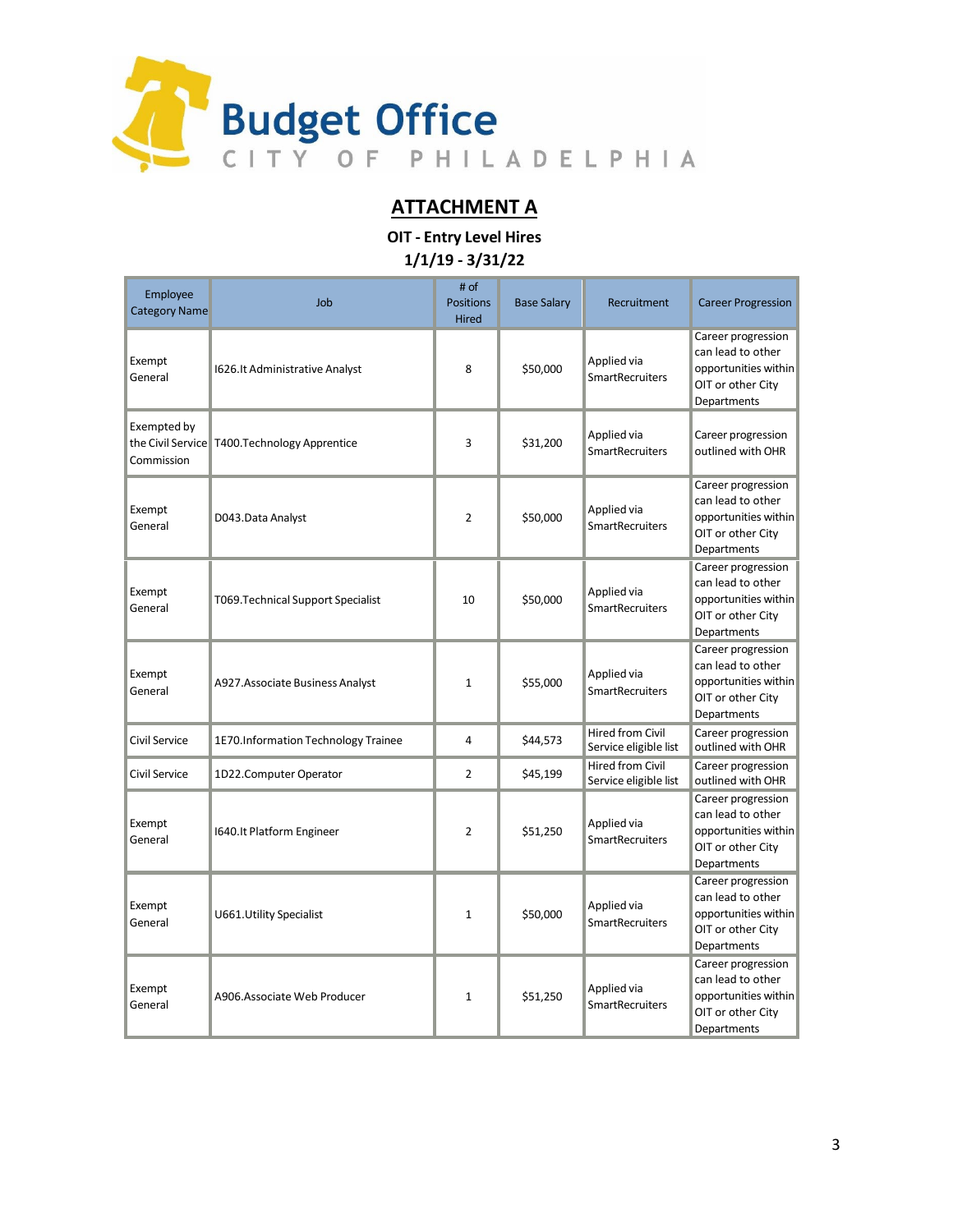

| Exempt<br>General | 1637.It Financial Analyst | $\overline{2}$ | \$60,000 | Applied via<br><b>SmartRecruiters</b> | Career progression<br>can lead to other<br>opportunities within<br>OIT or other City<br>Departments |
|-------------------|---------------------------|----------------|----------|---------------------------------------|-----------------------------------------------------------------------------------------------------|
| Exempt<br>General | 1662.IT Specialist 1      | $\mathbf{1}$   | \$60,000 | Applied via<br><b>SmartRecruiters</b> | Career progression<br>can lead to other<br>opportunities within<br>OIT or other City<br>Departments |
| Exempt<br>General | O082.Office Administrator | $\mathbf{1}$   | \$41,000 | Applied via<br><b>SmartRecruiters</b> | Career progression<br>can lead to other<br>opportunities within<br>OIT or other City<br>Departments |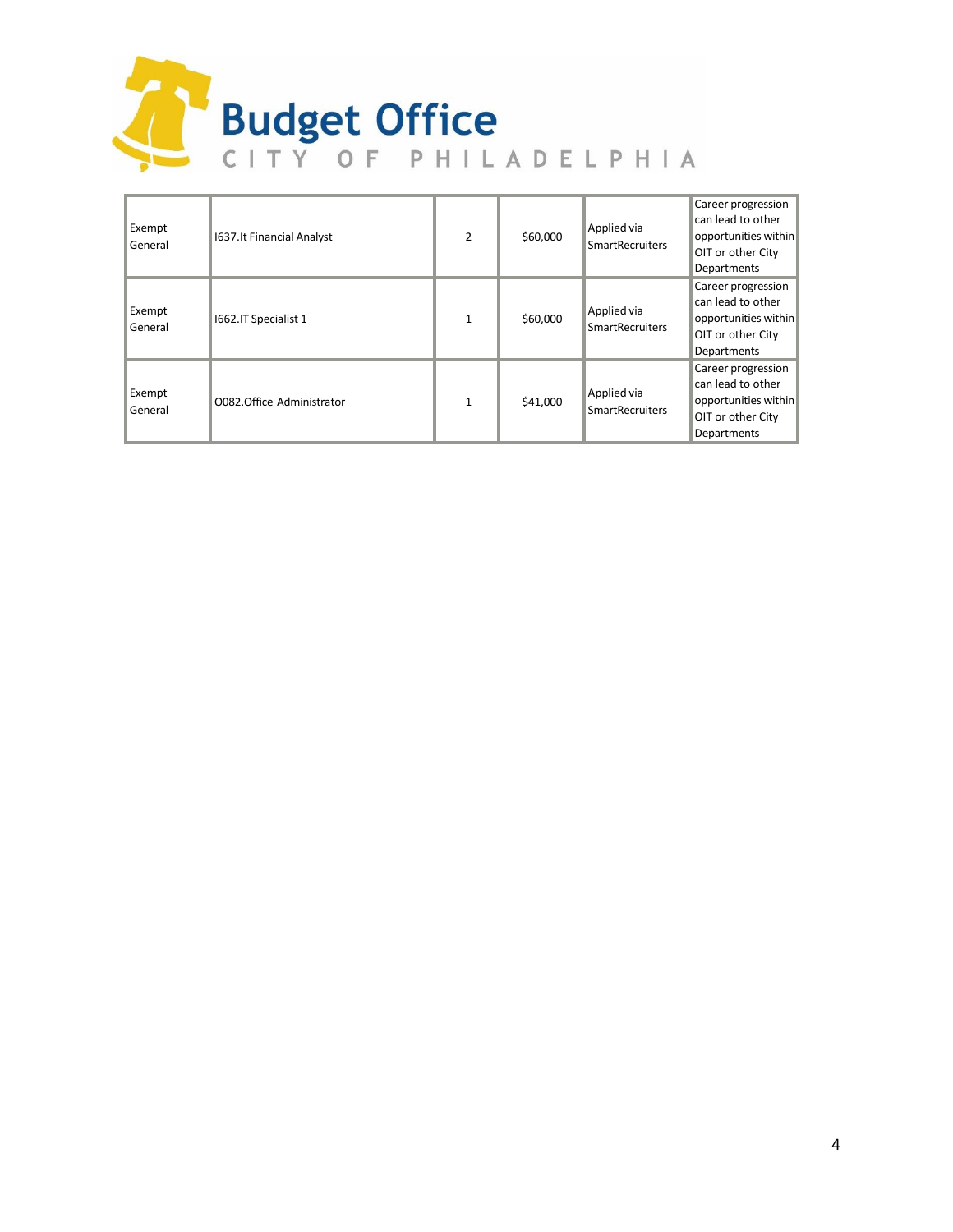

April 26, 2022

The Honorable Darrell Clarke City Council President City Hall, Room 490 Philadelphia, PA 19107

#### Dear Council President Clarke,

This letter is in response to questions raised by Councilmembers during the FY23 Council Budget Hearings scheduled for the Department of Commerce. At the hearing, the following questions were asked:

#### • **Councilmember Brooks: How much would it cost to reinstate the model employer program?**

The City's Model Employer Program was instituted as a pilot project for the 10 City Departments in the Managing Directors Office (MDO). It was primarily funded with a grant from the Lenfest Foundation. The grant covered the cost of training materials, a curriculum development consultant, case management, a job placement consultant, and miscellaneous materials. The grant for Year 1 was \$250,000 and for Year 2 was \$300,000. The pilot was designed to provide training and placement for 200 participants into permanent civil service jobs.

To reinstate the program, as a continuation of the pilot size of 200 participants over two years, the costs of the program would be a minimum of \$300,000 a year plus designated staff to administer the project.

Reinstating the project would include:

- o The integration of the Office of Human Resources for recruitment, retention, and promotion of the program in addition to cross department coordination.
- o An analysis and intention to focus on Civil Service positions that are in high demand and will have a pathway for participants to move up their career ladder as the best opportunity for employment and entry into city government jobs.
- o Implementation of an RFP process for external consultants for training and case management services to support the trainees and the program scope.

#### • **Councilmember Parker: Can you give me that info for all CDCs being funded by the City?**

Commerce is committed to supporting the operational capacity of community-based organizations that provide economic development activities in our neighborhoods. Especially in areas that cannot sustain a Special Services District (aka Business Improvement District), we seek to provide funding to support staffing dedicated to economic development. 48 organizations benefit from the City's CDC Tax Credit Program and Commerce's sister program, CDC Economic Development Support Grants. Additionally, 14 organizations that manage some of the busiest corridors in the city receive contracts dedicated to supporting Corridor Management staff. And 38 organizations receive funding to administer Taking Care of Business Cleaning Programs. When combined, these programs provide over \$11 million in operational funding to 61 different organizations. A full chart of these investments is provided below.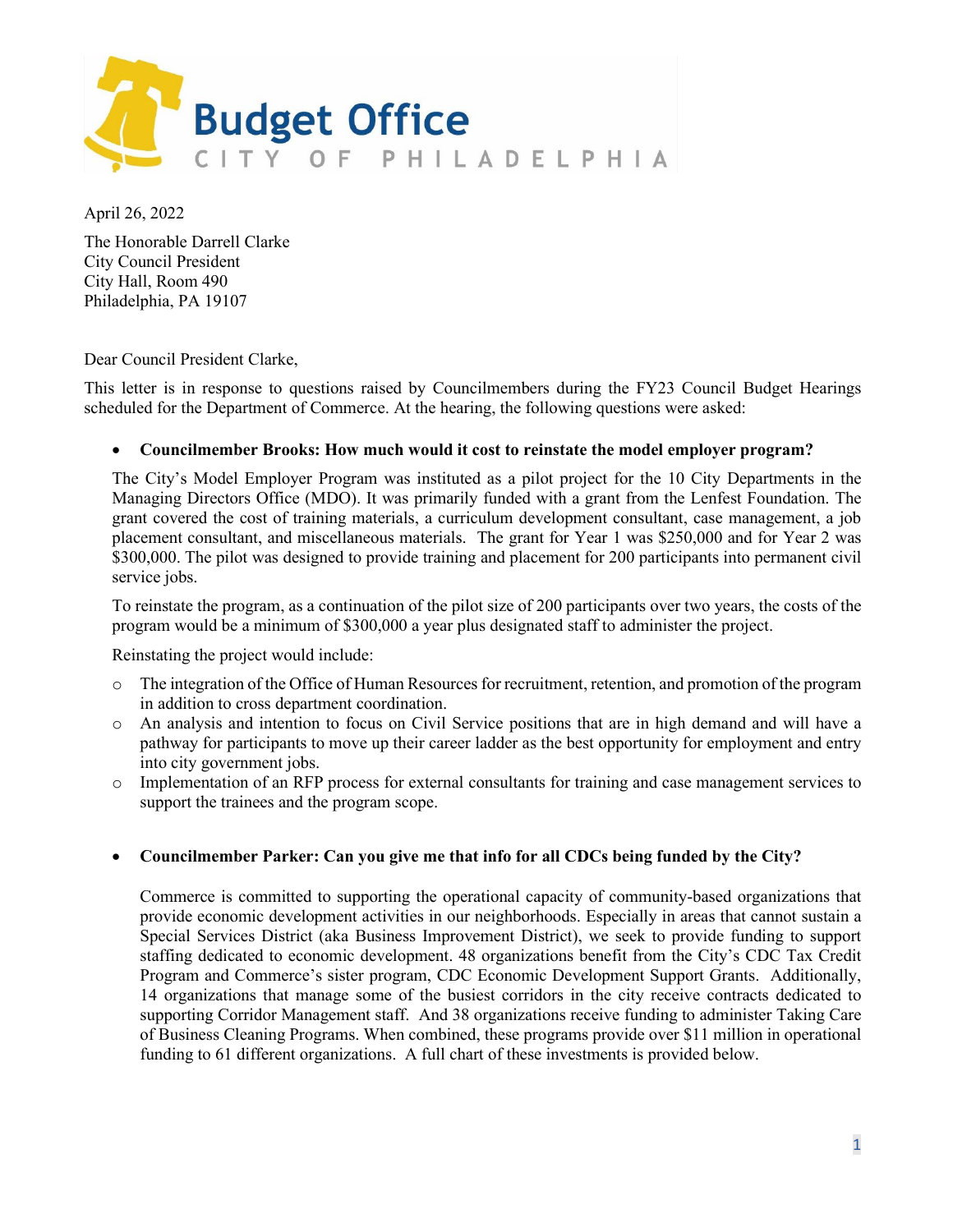

Commerce is currently reviewing applications for Corridor Safety Enhancement Grants and will announce another \$600k of awards to community organizations in the coming weeks.

| <b>CD</b>      | <b>Community Based Organization</b>        | Speci<br>al<br>Servic<br>es<br>Distri<br>cts | <b>CDC Tax</b><br>Credit<br>Prog (CY<br>2022) | <b>CDC</b><br>Support<br>Grant | <b>Targeted</b><br>Corridor<br>Mgmt<br>Program<br>$(CDBG +$<br>NFS) | PHL TCB<br>Clean<br>Corridors | <b>TOTAL BY</b><br><b>ORG</b> |
|----------------|--------------------------------------------|----------------------------------------------|-----------------------------------------------|--------------------------------|---------------------------------------------------------------------|-------------------------------|-------------------------------|
| 2,3            | <b>ACANA</b>                               |                                              |                                               | 62,500                         | 175,000                                                             | 275,000                       | \$512,500                     |
| 3,4            | Achievability                              |                                              | 100,000                                       |                                | 80,000                                                              | 163,000                       | \$343,000                     |
| 4,8            | Allegheny West Foundation                  |                                              | 100,000                                       |                                |                                                                     | 150,000                       | \$250,000                     |
| 5,7            | Asociacion Puertorriquenos En Marcha       |                                              | 100,000                                       |                                |                                                                     |                               | \$100,000                     |
| 5              | Beech Interplex, Inc.                      |                                              | 85,000                                        |                                | 48,410                                                              | 71,250                        | \$204,660                     |
| 4              | <b>Business Assoc. West Parkside</b>       |                                              |                                               |                                |                                                                     | 95,000                        | \$95,000                      |
| 5,8            | Called to Serve CDC                        |                                              |                                               | 75,000                         |                                                                     | 180,000                       | \$255,000                     |
| 3              | Centennial Parkside CDC                    |                                              |                                               | 50,000                         |                                                                     | 54,000                        | \$104,000                     |
| 1, 2, 5        | Center City District                       | <b>YES</b>                                   |                                               |                                |                                                                     |                               | \$0                           |
| 8              | Chestnut Hill CDC & BID                    | YES                                          | 85,000                                        |                                |                                                                     |                               | \$85,000                      |
| 4              | City Ave SSD                               | YES                                          |                                               |                                |                                                                     |                               | \$0                           |
| $1 - 10$       | <b>Community Design Collaborative</b>      |                                              | 100,000                                       |                                |                                                                     |                               | \$100,000                     |
| 6              | Riverfront North Partnership               |                                              | 100,000                                       |                                |                                                                     |                               | \$100,000                     |
| $\mathbf{1}$   | Delaware River Waterfront Corp             |                                              | 85,000                                        |                                |                                                                     |                               | \$85,000                      |
| 2              | <b>Diversified Community Services</b>      |                                              |                                               | 50,000                         |                                                                     | 135,000                       | \$185,000                     |
| 4              | East Falls Development Corporation         |                                              | 100,000                                       |                                |                                                                     | 25,000                        | \$125,000                     |
| 1              | East Passyunk Avenue BID                   | <b>YES</b>                                   | 85,000                                        |                                |                                                                     |                               | \$85,000                      |
| 9              | Enon CDC                                   |                                              |                                               |                                |                                                                     | 715,150                       | \$715,150                     |
| $\overline{7}$ | Nueva Esperanza Housing & Econ Developmt   |                                              | 85,000                                        |                                | 80,000                                                              | 120,000                       | \$285,000                     |
| 5              | Fairmount CDC                              |                                              | 85,000                                        |                                |                                                                     | 62,000                        | \$147,000                     |
| 1, 5, 7        | Fishtown-Kensington Area BID               | <b>YES</b>                                   | 100,000                                       |                                |                                                                     | 75,000                        | \$175,000                     |
| 5              | Francisville Neighborhood Development Corp |                                              | 100,000                                       |                                |                                                                     | 50,000                        | \$150,000                     |
| 7              | Frankford CDC                              |                                              | 100,000                                       |                                | 150,000                                                             | 190,000                       | \$440,000                     |
| 8              | Germantown United CDC                      |                                              | 100,000                                       |                                | 150,000                                                             | 153,000                       | \$403,000                     |
| 7              | HACE                                       |                                              | 85,000                                        |                                | 125,000                                                             | 105,000                       | \$315,000                     |
| 1,7            | <b>Impact Services</b>                     | <b>YES</b>                                   | 100,000                                       |                                | 80.000                                                              | 400,000                       | \$580,000                     |
| 3              | LA21                                       |                                              |                                               |                                |                                                                     | 165,000                       | \$165,000                     |
| 5              | Lower North Philadelphia CDC               |                                              |                                               |                                |                                                                     | 43,000                        | \$43,000                      |
| 4              | Manayunk Dev Corp                          | <b>YES</b>                                   | 100,000                                       |                                |                                                                     |                               | \$100,000                     |
| 6              | Mayfair BID                                | YES                                          | 100,000                                       |                                |                                                                     |                               | \$100,000                     |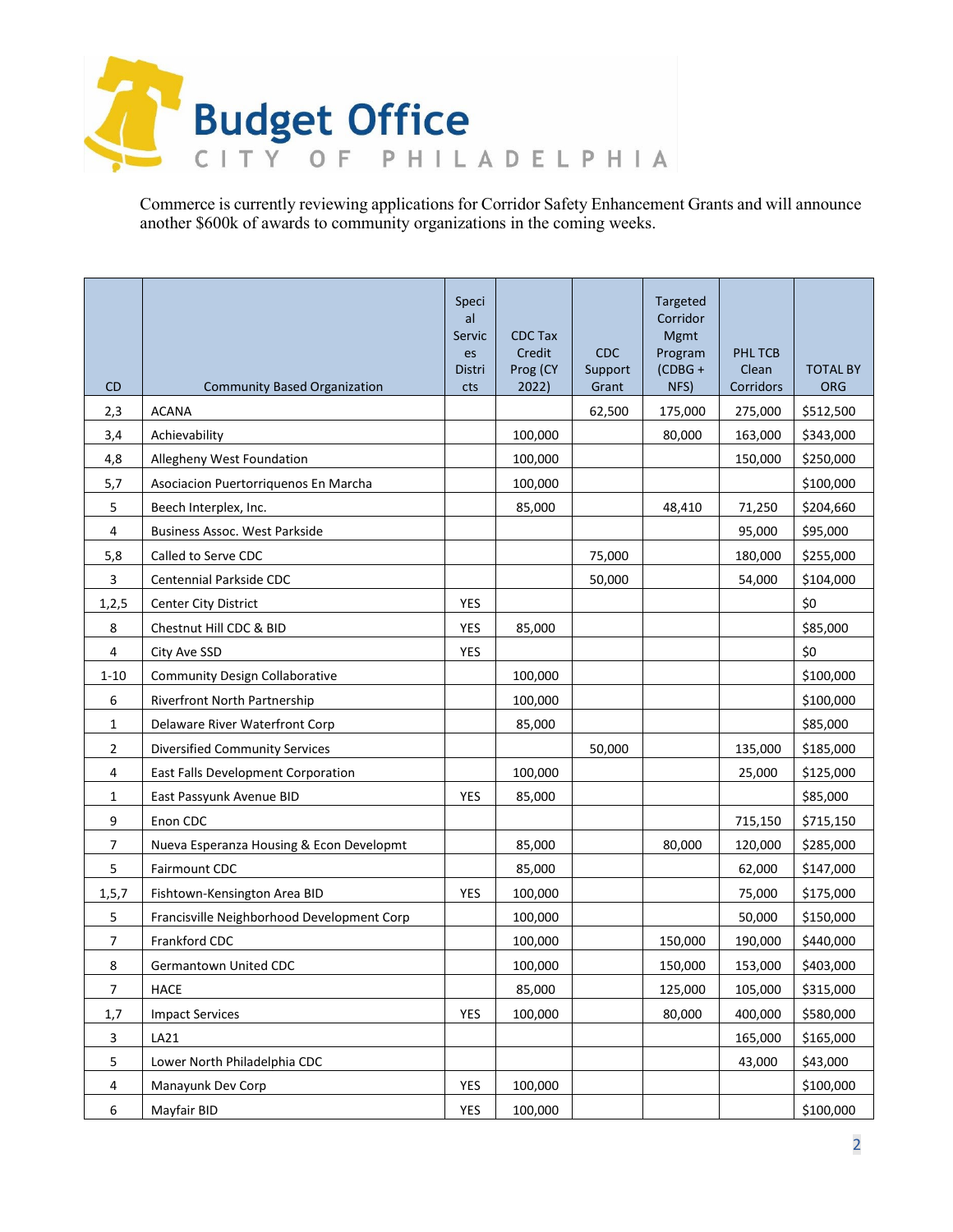# Budget Office T

| 8              | Mount Airy BID                                 | <b>YES</b> |            |           |             |             | \$0          |
|----------------|------------------------------------------------|------------|------------|-----------|-------------|-------------|--------------|
| 8              | Mount Airy CDC                                 |            | 85,000     |           |             |             | \$85,000     |
| 1, 5, 7        | New Kensington CDC                             |            |            |           | 200,000     | 240,500     | \$440,500    |
| 8              | Nicetown Community Development Corp.           |            | 100,000    |           |             |             | \$100,000    |
| 8,9            | North 5th Street Revitalization Project        |            |            | 75,000    | 150,000     | 115,000     | \$340,000    |
| 5,8            | North Broad Renaissance                        |            |            |           |             | 285,000     | \$285,000    |
| 1              | Northern Libs SSD                              | <b>YES</b> | 100,000    |           |             |             | \$100,000    |
| 5              | One Day at a Time - for North Phil             |            |            |           |             | 45,000      | \$45,000     |
| 1              | Old City District                              | YES        | 100,000    |           |             |             | \$100,000    |
| 6,9,10         | Oxford Circle Christian CDC                    |            |            | 75,000    |             | 285,000     | \$360,000    |
| 1              | Passyunk Avenue Revitilization Corp (PARC)     |            |            | 50,000    |             | 251,600     | \$301,600    |
| 3              | People's Emergency Center (PEC)                |            | 100,000    |           | 90,000      |             | \$190,000    |
| $1 - 10$       | Phila Assoc of Community Development Corps     |            | 100,000    |           |             |             | \$100,000    |
| 1              | Philadelphia Chinatown Development Corp.       |            | 85,000     |           |             | 110,000     | \$195,000    |
| $\mathbf{1}$   | PRIDE                                          | YES        |            |           |             | 23,000      | \$23,000     |
| 5              | Project H.O.M.E.                               |            | 85,000     |           |             |             | \$85,000     |
| 8              | Ready, Willing and Able - for Lower Germantown |            |            |           |             | 50,000      | \$50,000     |
| 4              | Roxborough Development Corp.                   | YES        | 100,000    |           |             |             | \$100,000    |
| 2,3,5          | Schuylkill River Development Corp.             |            | 85,000     |           |             |             | \$85,000     |
| $\mathbf{1}$   | SEAMAAC, Inc.                                  |            | 100,000    |           |             | 81,000      | \$181,000    |
| 5              | South Kensington Community Partners            |            |            |           |             | 70,000      | \$70,000     |
| $\overline{2}$ | South of South Neighborhood Association        |            | 100,000    |           |             |             | \$100,000    |
| 1              | South Street Headhouse District                | YES        | 100,000    |           |             |             | \$100,000    |
| 2,3            | Southwest CDC                                  |            | 100,000    |           |             |             | \$100,000    |
| 5              | Spring Garden CDC                              |            | 85,000     |           |             | 60,000      | \$145,000    |
| 6              | <b>Tacony CDC</b>                              |            | 85,000     |           | 80,000      | 87,400      | \$252,400    |
| 3              | The Enterprise Center                          |            | 100,000    | 62,500    | 80,000      | 240,000     | \$482,500    |
| 1              | United Merchants of S. 9th St                  |            |            |           |             | 85,000      | \$85,000     |
| 3              | <b>University City District</b>                | <b>YES</b> | 100,000    |           |             |             | \$100,000    |
| 5              | Village of Arts & Humanities                   |            | 85,000     |           | 75,000      | 135,000     | \$295,000    |
| 8              | Watts Facility Solutions - for NW Phila        |            |            |           |             | 109,750     | \$109,750    |
| 4              | Wynnefield Overbrook Revitalization Corp.      |            | 100,000    |           |             | 123,000     | \$223,000    |
|                | <b>Total # Orgs</b>                            | 15         | 40         | 8         | 14          | 38          | 61           |
|                | <b>Total Amount of Awards</b>                  |            | \$3,790,00 | \$500,000 | \$1,563,410 | \$5,622,650 | \$11,476,060 |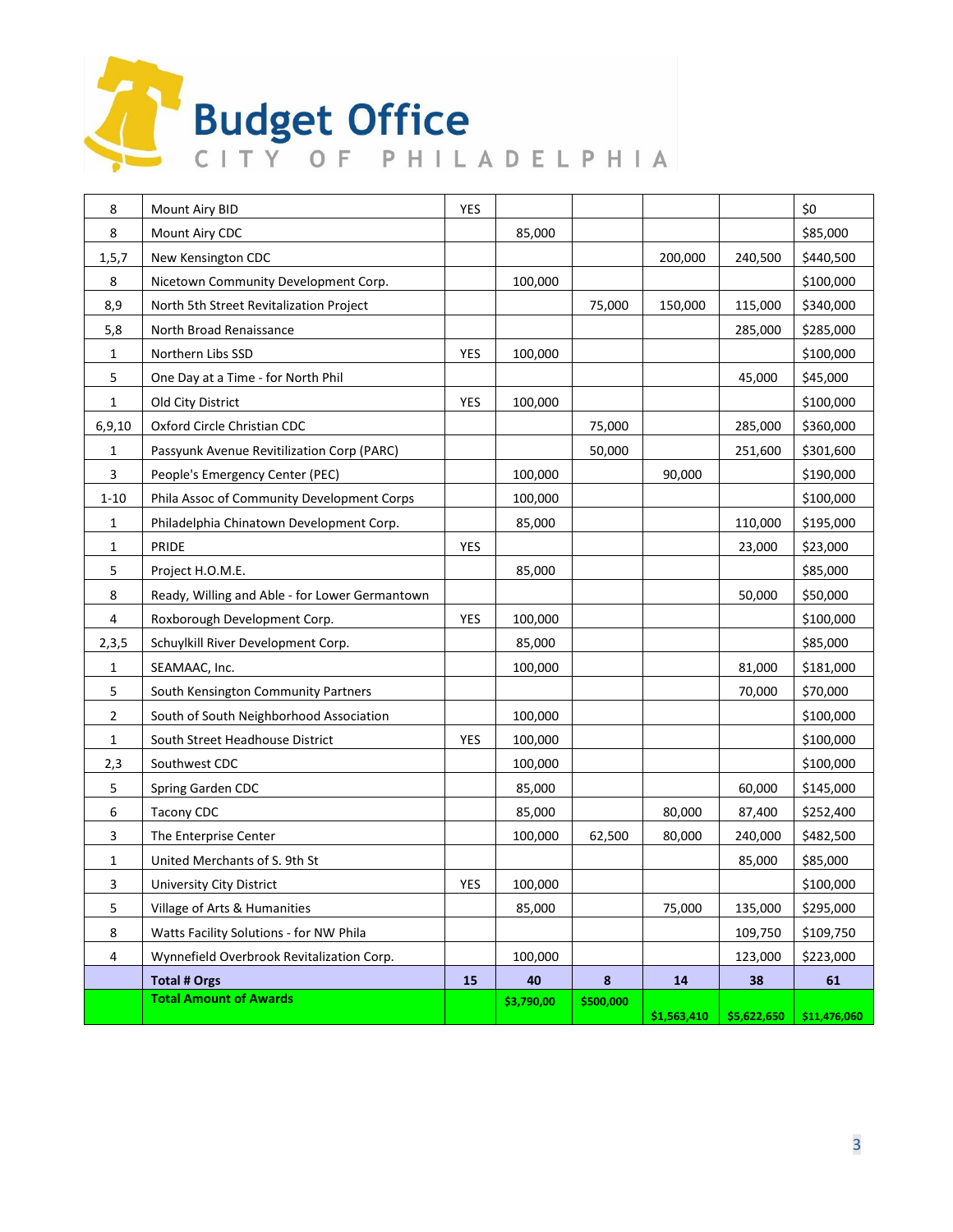

Please contact my office for further information.

Thank you,

Anne Nadol Commerce Director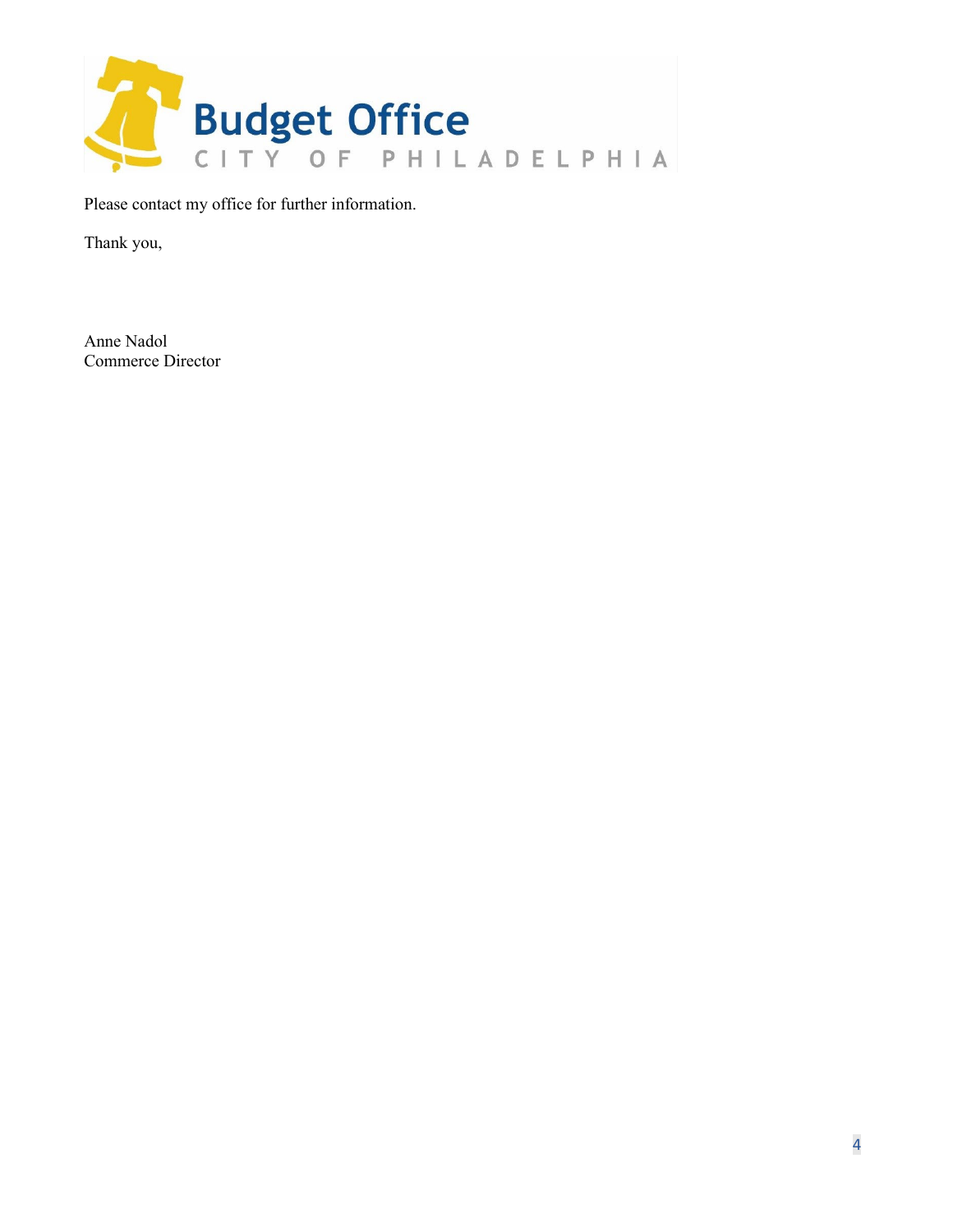

May 2, 2022

The Honorable Darrell Clarke City Council President City Hall, Room 490 Philadelphia, PA 19107

Dear Council President Clarke,

This letter is in response to questions raised by Councilmembers during the Committee of the Whole for the Office of Human Resources. The following questions were asked:

#### • **CM Gilmore-Richardson: Workforce development - Can you speak about the tools to recruit, retain, and diversify workforce?**

We have several broad strategies including working with community partnerships and local educational institutions, reviewing educational and certification requirements to identify various pathways to Civil Service employment, creating new and more inclusive pathways for applicants, and evaluating our assessment instruments to assure they are not acting as a barrier in of themselves. An example of changing requirements is highlighted by aligning training and experience requirements for entry level trades classes with the PSD CTE programs; over the last year 68% of new hires in these positions have been diverse. Civil Service titles that are now aligned with the programs include Office Clerk, Trades Helper (carpentry, machinist, mechanical & electrical), Engineering Aide Trainee, Engineering Aide 1, Electronic Technician Trainee, Automotive Apprentice (Auto Body; Auto Repair), Public Works Maintenance Trainee, and Grounds Maintenance Worker 1.

We are excited that over the course of the next year we will have dedicated staff to further engage various stakeholders. The newly budgeted positions will allow us to stand up a central recruiting unit for the first time in many years. Our intention is to build stronger partnerships and establish a presence at schools and community organizations, increase communication, drive a greater presence on social media, and work more closely with departments to create more comprehensive recruitment strategies. In addition to the new staff, we recently received a grant for the CAO Innovation Fund that will allow us to deepen our partnership with the Free Library and purchase a Mobile Lab to expand our recruitment efforts in neighborhoods.

During our workforce planning process we are also using data more to drive decisions. Though our analytic capacity is limited, we now have a dedicated professional with extensive experience in our hiring service process to assist in planning. We will also be evaluating new hires more closely and the changing certification rules to ease their impact.

#### • **CM Gilmore-Richardson: Please speak to partnerships with education institutions to create pipelines for City employments - wants list and outcomes.**

We currently connect with organizations including Career Link, JEVS, Congreso, etc., sharing our job announcements with them and meeting with representatives to discuss opportunities. Below is a list that provides a little more detail.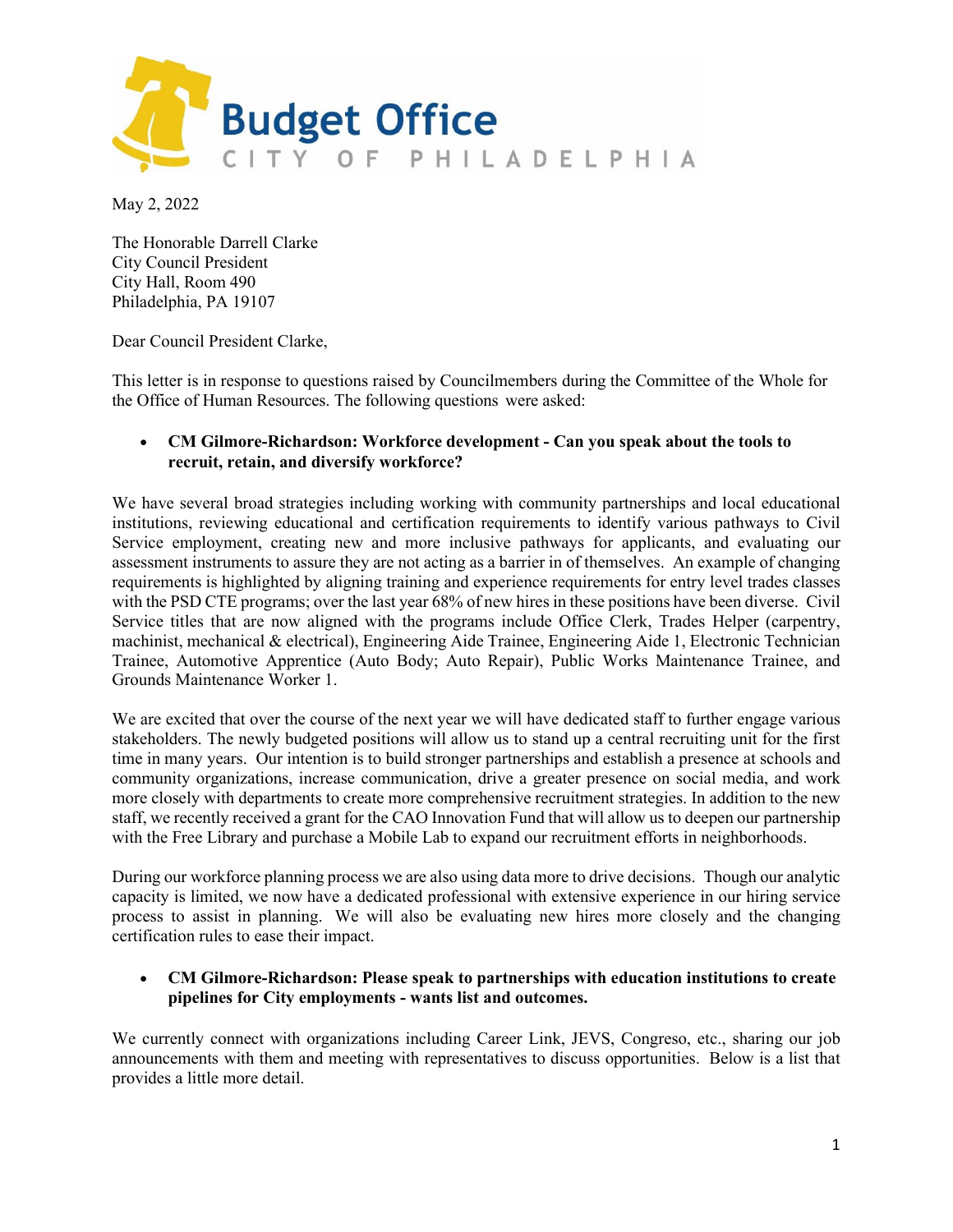

- **Free Library of Philadelphia:** Priority areas, 19122 Ramonita Rodriguez Library, 19133 Kensington Library, Lillian Marrero, 19134 Richmond Library, McPherson Library, 19121 – Cecil B. Moore Library, Widener Library, 19140 Nicetown Tioga
- **Partners for Skill Trades:** Philadelphia School District CTE, Programs (Edison, Randolph, Swenson, etc.); Orleans Technical Institute; Pennsylvania College of Technology; Career Link
- **Partners in Science and Medicine:** Community College of Philadelphia, University of Sciences, working on HBCUs for STEM and Psychology for example
- **Partners for Veterans:** Veterans Multi-Service Center, Department of Veteran Affairs Philadelphia Office of Employment Readiness
- **Partners for Bilingual & Multicultural:** Congreso & Esperanza and currently establishing relationships with the Asian American and Pacific Islander organizations
- **CM Parker: Please provide responses for each department in one document:**

#### 1. **The number of vacancies per Department.**

Please see attached Appendix A for this information.

#### 2. **The percentage of positions vacant per Department.**

Please see attached Appendix A for this information.

#### 3. **If you have it, the average age of employees per Department compared to the average age of private sector employees in Philadelphia.**

Please see attached Appendices B for a Bureau of Labor Statistics (BLS) report that includes average age by occupation. This report does not align with the report by department as shown in Appendix C, but below are several correlating occupations.

| Occupation            | Age per BLS | Age per City                    |
|-----------------------|-------------|---------------------------------|
| Correctional Officer  | 38.2        | 46                              |
| Firefighters          | 39.7        | 43                              |
| Police Officer        | 40.5        | 45                              |
| <b>Skilled Trades</b> | 56          | 49 (approx. 50% of workforce is |
|                       |             | over $50$                       |

#### 4. **If you have it, the estimates for soon-to-be-retirees for the next 4 to 5 years per Department.**

Along with showing the average age of employees in each City department, Appendix C also shows the percent of employees eligible for pension in five years. In addition, Appendix D shows the number of current City employees enrolled in DROP. Finally, Appendix E provides an overview of employee resignations and retirements from the City of Philadelphia from FY2018 to FY2022 YTD.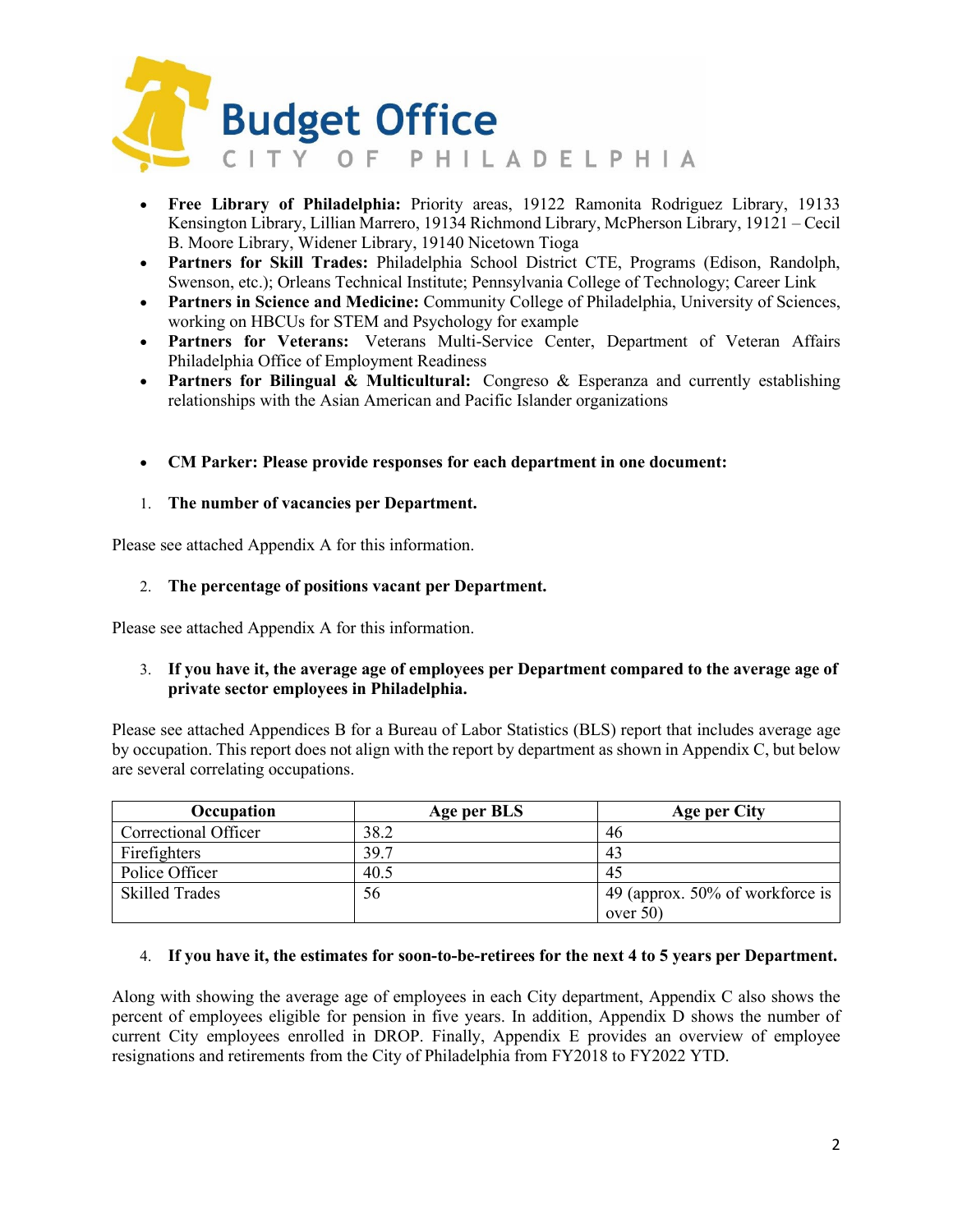

5. **I am very concerned about our City's ability to remain a competitive employer in this new, post-COVID world. We already have an aging workforce, and many younger workers are less interested in taking a lower-paying government job in exchange for more security and a pension. Instead, younger workers will happily take the higher salary now, along with more flexibility and hybrid, or even remote work. What are we doing to shore up our City's current and future workforce?**

The City has developed its key branding pillars as an employer that appeal to a variety of audiences. And we know that younger workers are interested in making an impact on their communities through their careers as well as work-life balance including paid time off and wellness programs. In these two areas, the City is competitive with other employers. We are engaging with students thru virtual information sessions and trying to connect more in-person as things open post pandemic with onsite visits and career fairs to expose our youth to careers in City government.

Please contact my office for further information.

Thank you,

Michael Zaccagni **Director** Office of Human Resources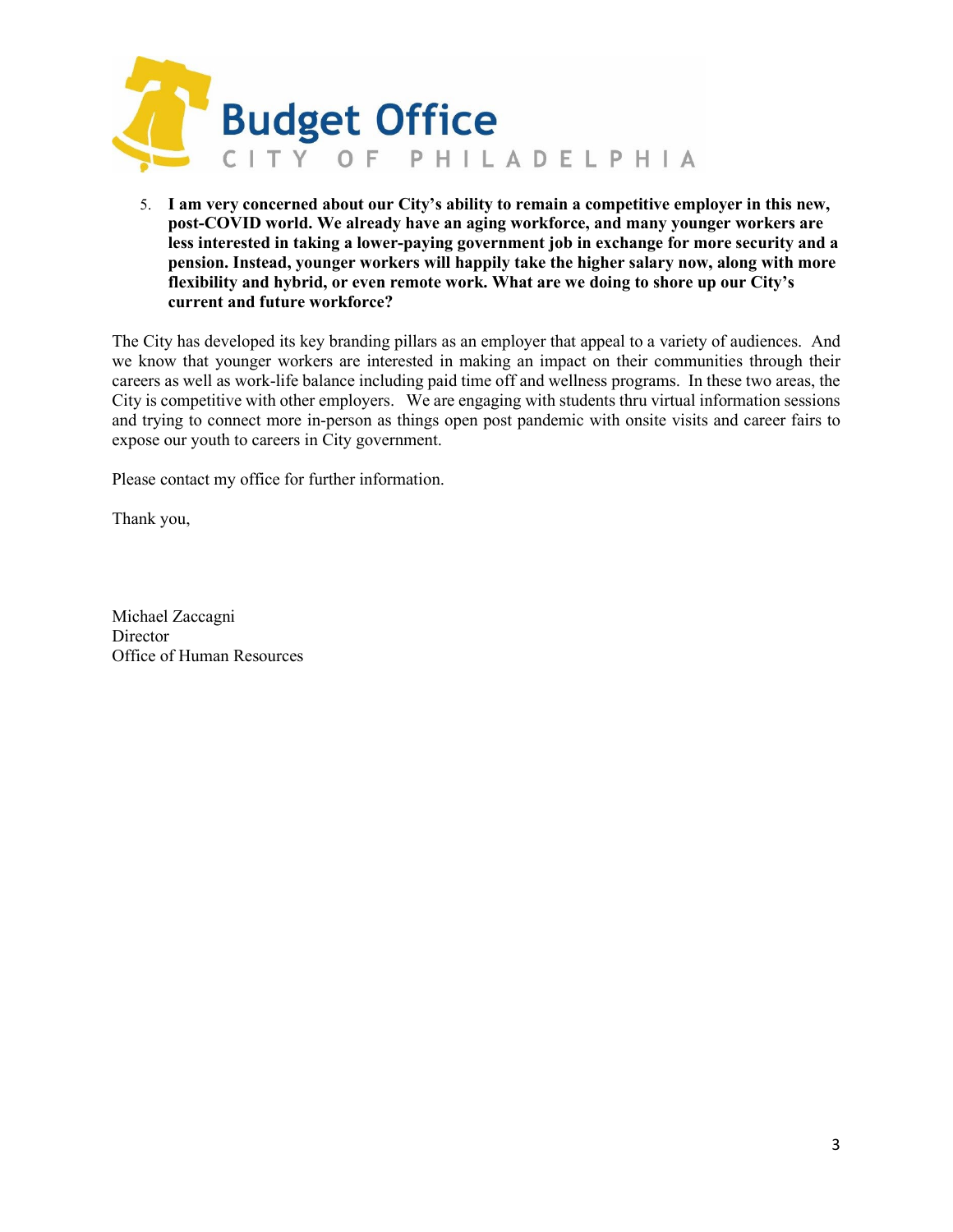### **Appendix A**

**City of Philadelphia Fiscal Year 2023 Operating Budget**

**FY 2023-2027 Five Year Plan**

**General Fund Full-Time Positions**

|                                                         | <b>Filled</b>    | FY 2022          | <b>December</b>  | FY 2023          | Vacant                                   | Percentage |
|---------------------------------------------------------|------------------|------------------|------------------|------------------|------------------------------------------|------------|
| <b>Department</b>                                       | <b>Positions</b> | Adopted          | 2021             | Proposed         | <b>Positions</b>                         | Vacant     |
|                                                         | 6/30/21          | <b>Budget</b>    | Increment        | <b>Budget</b>    | Based on FY22 Adopted as of FY22 Adopted |            |
| <b>Auditing</b>                                         | 118              | 135              | 116              | $\overline{135}$ | 17                                       | 13%        |
| <b>Board of Ethics</b>                                  | 9                | 10               | 8                | 12               | 1                                        | 10%        |
| <b>Board of Revision of Taxes</b>                       | 15               | 16               | 14               | 16               | $\mathbf{1}$                             | 6%         |
| <b>City Commissioners</b>                               | $\frac{137}{ }$  | 106              | 124              | 169              | (31)                                     | n/a        |
| <b>City Council</b>                                     | 182              | 186              | 180              | 185              | 4                                        | 2%         |
| <b>City Treasurer</b>                                   | 16               | 18               | 17               | 19               | $\overline{2}$                           | 11%        |
| <b>Civil Service Commission</b>                         | $\mathbf{1}$     | $\overline{2}$   | $\overline{2}$   | $\overline{2}$   | $\mathbf{1}$                             | 50%        |
| Commerce                                                | 37               | 51               | 32               | 82               | 14                                       | 27%        |
| <b>District Attorney Civilian</b>                       | 520              | 508              | 541              | 547              | (12)                                     | n/a        |
| <b>District Attorney Uniform</b>                        | 35               | 32               | 35               | 36               | (3)                                      | n/a        |
| District Attorney - Total                               | $\overline{555}$ | 540              | $\overline{576}$ | 583              | (15)                                     | n/a        |
| Finance                                                 | 119              | 134              | 117              | 134              | 15                                       | 11%        |
| <b>Fire Civilian</b>                                    | 114              | 177              | 109              | 169              | 63                                       | 36%        |
| Fire Uniform                                            | 2,564            | 3,191            | 2,602            | 3,199            | 627                                      | 20%        |
| Fire - Total <sup>1</sup>                               | 2,678            | 3,368            | 2,711            | 3,368            | 690                                      | 20%        |
| <b>First Judicial District</b>                          | 1,773            | 1,822            | 1,719            | 1,719            | 49                                       | 3%         |
| <b>Fleet Services</b>                                   | 268              | 315              | 266              | 318              | $\overline{47}$                          | 15%        |
| <b>Free Library</b>                                     | 634              | $\overline{715}$ | 633              | 961              | 81                                       | 11%        |
| Human Relations Commission                              | $\overline{32}$  | $\overline{33}$  | $\overline{30}$  | 33               | $\mathbf{1}$                             | 3%         |
| <b>Human Services</b>                                   | 427              | 533              | 438              | $\overline{535}$ | 107                                      | 20%        |
| Labor                                                   | 26               | $\overline{39}$  | 25               | 44               | 13                                       | 33%        |
| Law $**$                                                | 127              | 180              | 171              | 198              | 53                                       | 29%        |
| Licenses & Inspections                                  | $\overline{373}$ | 425              | $\overline{347}$ | 425              | $\overline{52}$                          | 12%        |
| L&I-Board of Building Standards                         | $\mathbf{1}$     | $\mathbf{1}$     | $\mathbf 0$      | $\mathbf{1}$     | $\mathbf{0}$                             | $0\%$      |
| L&I-Board of L & I Review                               | $\overline{2}$   | $\overline{2}$   | $\overline{2}$   | $\overline{2}$   | $\Omega$                                 | 0%         |
| <b>Managing Director</b>                                | 291              | 457              | $\overline{297}$ | $\overline{537}$ | 166                                      | 36%        |
| Mayor                                                   | 61               | 62               | 56               | 64               | $\mathbf{1}$                             | 2%         |
| Mayor - Office of the Chief Administrative Officer      | 59               | 77               | 60               | 92               | 18                                       | 23%        |
| <b>Office of Children and Families</b>                  | 3                | 3                | 3                | $\overline{3}$   | 0                                        | 0%         |
| Mural Arts Program                                      | 8                | 10               | 8                | 10               | $\overline{2}$                           | 20%        |
| Office of Behavioral Health and Intellectual Disability | $\overline{23}$  | 47               | 28               | 53               | $\overline{24}$                          | 51%        |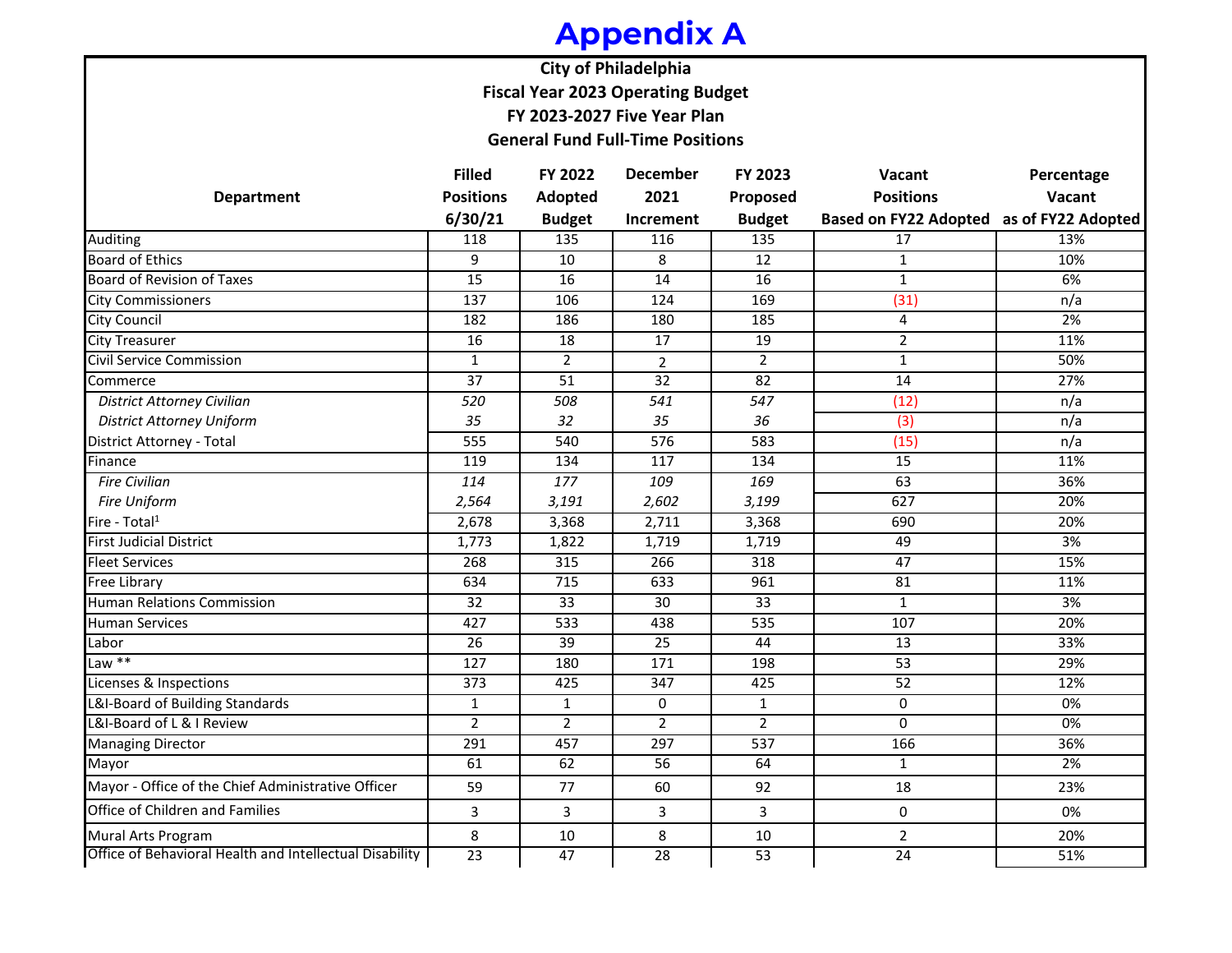|                                      | <b>City of Philadelphia</b> |                |                                          |                  |                                          |            |  |  |  |  |  |
|--------------------------------------|-----------------------------|----------------|------------------------------------------|------------------|------------------------------------------|------------|--|--|--|--|--|
|                                      |                             |                | <b>Fiscal Year 2023 Operating Budget</b> |                  |                                          |            |  |  |  |  |  |
|                                      |                             |                | FY 2023-2027 Five Year Plan              |                  |                                          |            |  |  |  |  |  |
|                                      |                             |                | <b>General Fund Full-Time Positions</b>  |                  |                                          |            |  |  |  |  |  |
|                                      |                             |                |                                          |                  |                                          |            |  |  |  |  |  |
|                                      | <b>Filled</b>               | <b>FY 2022</b> | <b>December</b>                          | <b>FY 2023</b>   | Vacant                                   | Percentage |  |  |  |  |  |
| <b>Department</b>                    | <b>Positions</b>            | Adopted        | 2021                                     | Proposed         | <b>Positions</b>                         | Vacant     |  |  |  |  |  |
|                                      | 6/30/21                     | <b>Budget</b>  | Increment                                | <b>Budget</b>    | Based on FY22 Adopted as of FY22 Adopted |            |  |  |  |  |  |
| <b>Office of Human Resources</b>     | 75                          | 78             | 73                                       | 84               | 3                                        | 4%         |  |  |  |  |  |
| Office of Innovation & Technology    | 313                         | 364            | 308                                      | 397              | $\overline{51}$                          | 14%        |  |  |  |  |  |
| <b>Office of Inspector General</b>   | $\overline{18}$             | 19             | $\overline{17}$                          | 25               | $\mathbf{1}$                             | 5%         |  |  |  |  |  |
| <b>Office of Property Assessment</b> | 183                         | 222            | 186                                      | 225              | 39                                       | 18%        |  |  |  |  |  |
| <b>Office of Homeless Services</b>   | 127                         | 166            | 125                                      | 149              | 39                                       | 23%        |  |  |  |  |  |
| Office of Sustainability             | 8                           | 12             | 11                                       | 15               | 4                                        | 33%        |  |  |  |  |  |
| Parks & Recreation                   | 644                         | 763            | 616                                      | 787              | 119                                      | 16%        |  |  |  |  |  |
| Planning & Development               | 55                          | 62             | 53                                       | 74               | $\overline{7}$                           | 11%        |  |  |  |  |  |
| Police Civilian                      | 816                         | 924            | 809                                      | $\overline{927}$ | 108                                      | 12%        |  |  |  |  |  |
| Police Uniform                       | 6,053                       | 6,380          | 5,938                                    | 6,380            | 327                                      | 5%         |  |  |  |  |  |
| Police - Total                       | 6,869                       | 7,304          | 6,747                                    | 7,307            | 435                                      | 6%         |  |  |  |  |  |
| Prisons                              | 1,620                       | 2,186          | 1,497                                    | 2,186            | 566                                      | 26%        |  |  |  |  |  |
| Procurement                          | 35                          | 42             | 35                                       | 51               | $\overline{7}$                           | 17%        |  |  |  |  |  |
| <b>Public Health</b>                 | $\overline{716}$            | 822            | 710                                      | 835              | 106                                      | 13%        |  |  |  |  |  |
| <b>Public Property</b>               | 142                         | 156            | 142                                      | 156              | 14                                       | 9%         |  |  |  |  |  |
| Records                              | 51                          | 54             | 51                                       | 60               | 3                                        | 6%         |  |  |  |  |  |
| <b>Register of Wills</b>             | 70                          | 71             | 69                                       | 73               | $\mathbf{1}$                             | 1%         |  |  |  |  |  |
| Revenue                              | 386                         | 399            | 342                                      | 399              | 13                                       | 3%         |  |  |  |  |  |
| <b>Sheriff</b>                       | 367                         | 428            | 354                                      | 565              | 61                                       | 14%        |  |  |  |  |  |
| <b>Streets</b>                       | 1,941                       | 2,045          | 2,011                                    | 2,234            | 104                                      | 5%         |  |  |  |  |  |
| <b>TOTAL GENERAL FUND</b>            | 21,595                      | 24,480         | 21,327                                   | 25,322           | 2886                                     | 12%        |  |  |  |  |  |

**Note: The Proposed Budget position counts represent the maximum level of positions during the year. Attrition lowers the position** 

 **count throughout the year. \*\*Departmental position adjustments from various departments to Law.\*\***

<sup>1</sup> The number of positions shown for the Fire department includes all positions to achieve minimum staffing. PFD does not expect to on-board all budgeted positions in the proposed budget and will use overtime to meet minimum staffing requirements instead.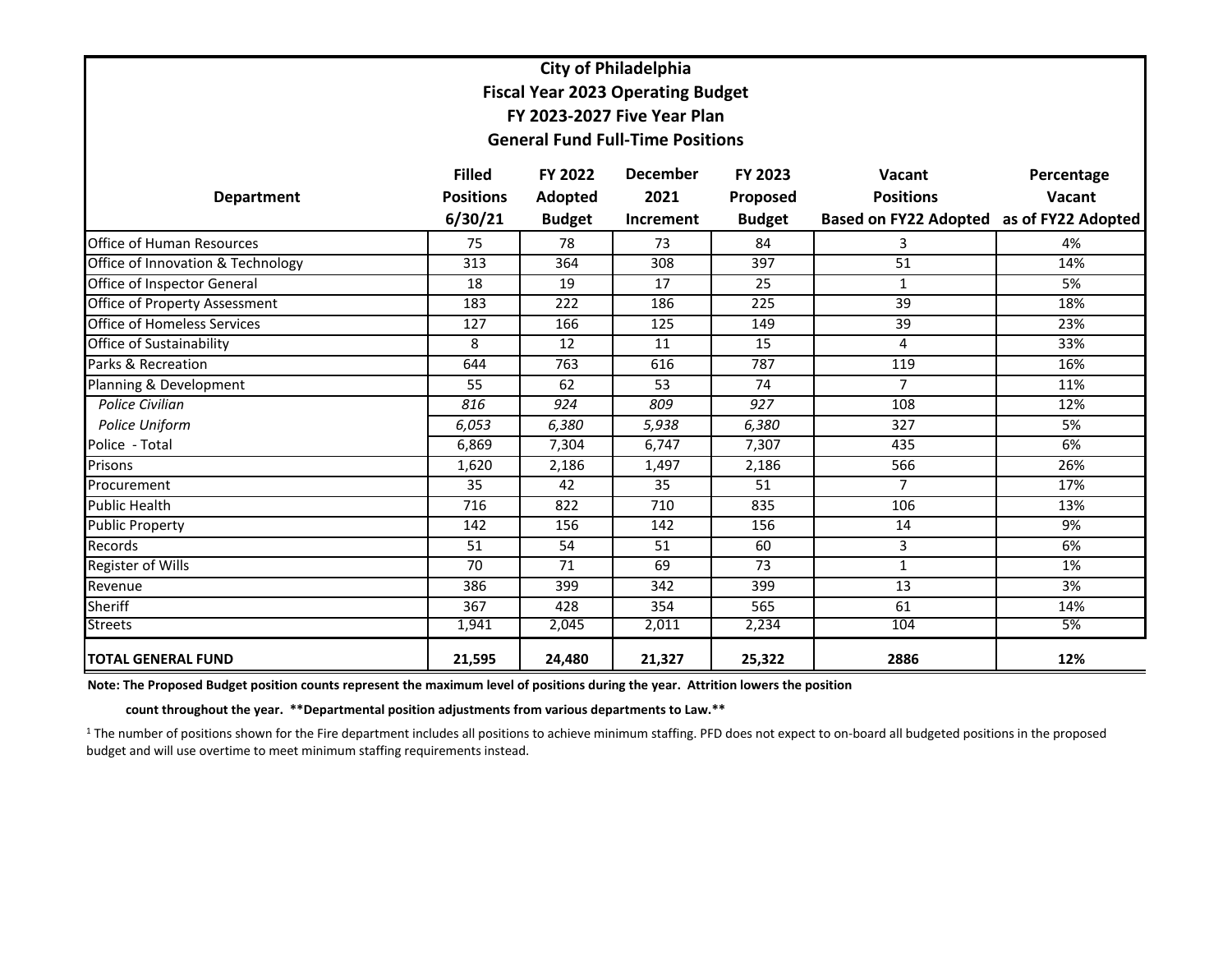**Appendix B**

|                                                                              |                                   |                   |                   |                   | 2021              |                   |                   |                      |                          |
|------------------------------------------------------------------------------|-----------------------------------|-------------------|-------------------|-------------------|-------------------|-------------------|-------------------|----------------------|--------------------------|
| Occupation                                                                   | Total, 16<br>years<br>and<br>over | 16 to 19<br>vears | 20 to 24<br>years | 25 to 34<br>years | 35 to 44<br>years | 45 to 54<br>years | 55 to 64<br>years | 65 years<br>and over | Median<br>age            |
|                                                                              | 152,581                           | 5,266             | 13,409            | 34,578            | 32,734            | 30,554            | 25,912            | 10,127               | 42.2                     |
| Management, professional, and related<br>Management, business, and financial | 64,744                            | 420               | 3,267             | 15,222            | 15,625            | 14,238            | 11,394            | 4,579                | 43.8                     |
| operations occupations                                                       | 27,864                            | 100               | 1,052             | 5,726             | 6,783             | 6,603             | 5,411             | 2,189                | 45.5                     |
| Management occupations                                                       | 18,986                            | 74                | 573               | 3,413             | 4,728             | 4,704             | 3,863             | 1,630                | 46.5                     |
| Chief executives                                                             | 1,664                             | 1                 | 4                 | 157               | 388               | 446               | 464               | 204                  | 51.6                     |
| General and operations managers                                              | 1,085                             | 2                 | 30                | 258               | 303               | 272               | 173               | 47                   | 43.4                     |
|                                                                              | 21                                | 0                 | 1                 | 3                 | 3                 | 3                 | 6                 | 6                    | $\overline{\phantom{0}}$ |
| Advertising and promotions managers                                          | 72                                | 0                 | $\overline{7}$    | 34                | 15                | $\overline{7}$    | 5                 | 2                    | 34.2                     |
| Marketing managers                                                           | 576                               | 1                 | 27                | 189               | 167               | 108               | 59                | 23                   | 39.7                     |
| Sales managers                                                               | 537                               | 2                 | 9                 | 94                | 144               | 148               | 114               | 26                   | 46.2                     |
| Public relations and fundraising                                             |                                   |                   |                   |                   |                   |                   |                   |                      |                          |
| managers                                                                     | 100                               | 0                 | 5                 | 16                | 30                | 26                | 18                | 5                    | 44.4                     |
| Administrative services managers                                             | 60                                | 0                 | 1                 | 9                 | 16                | 12                | 18                | 4                    | 47.1                     |
|                                                                              | 146                               | 1                 | 0                 | 18                | 38                | 34                | 46                | 10                   | 50.2                     |
| Facilities managers                                                          |                                   |                   |                   |                   |                   |                   |                   |                      |                          |
| Computer and information systems                                             | 715                               | 2                 | 9                 | 113               | 209               | 212               | 149               | 21                   | 45.7                     |
| managers                                                                     | 1,307                             | 2                 | 37                | 281               | 347               | 301               | 269               | 70                   | 44.8                     |
| Financial managers                                                           |                                   |                   |                   |                   |                   |                   |                   |                      |                          |
| Compensation and benefits managers                                           | 16                                | 0                 | $\mathbf 0$       | 4                 | 4                 | 5                 | 3                 | 0                    | $\overline{\phantom{0}}$ |
| Human resources managers                                                     | 273                               | 2                 | 3                 | 45                | 75                | 74                | 58                | 17                   | 45.8                     |
| Training and development managers                                            | 55                                | 1                 | 1                 | 17                | 12                | 12                | 10                | 2                    | 43.8                     |
| Industrial production managers                                               | 256                               | 0                 | $\overline{7}$    | 31                | 72                | 85                | 48                | 14                   | 46.9                     |
| Purchasing managers                                                          | 232                               | $\Omega$          | 1                 | 57                | 49                | 53                | 60                | 13                   | 46.7                     |
| Transportation, storage, and distribution<br>managers                        | 314                               | 3                 | 14                | 61                | 79                | 77                | 64                | 16                   | 45.2                     |
| Farmers, ranchers, and other agricultural                                    | 875                               | 3                 | 27                | 106               | 122               | 143               | 194               | 281                  | 56.0                     |
| managers                                                                     | 999                               | 2                 | 29                | 205               | 247               | 251               | 196               | 69                   | 45.7                     |
| Construction managers                                                        |                                   | 1                 | 27                |                   |                   | 264               |                   | 62                   |                          |
| Education and childcare administrators                                       | 956                               |                   |                   | 137               | 268               |                   | 196               |                      | 47.0                     |
| Architectural and engineering<br>managers                                    | 178                               | 0                 | 2                 | 23                | 55                | 53                | 38                | 6                    | 46.4                     |
| Food service managers                                                        | 1,133                             | 28                | 152               | 268               | 243               | 219               | 165               | 57                   | 40.0                     |
| Funeral home managers                                                        | 9                                 | 0                 | $\Omega$          | 0                 | 1                 | 3                 | 0                 | 4                    | -                        |
| Entertainment and recreation                                                 |                                   |                   |                   |                   |                   |                   |                   |                      |                          |
| managers                                                                     | 43                                | 1                 | $\overline{c}$    | 5                 | 11                | 12                | 8                 | 4                    |                          |
| Lodging managers                                                             | 116                               | 0                 | 4                 | 27                | 25                | 24                | 25                | 11                   | 46.1                     |
| Medical and health services managers                                         | 791                               | 0                 | 14                | 146               | 186               | 228               | 174               | 44                   | 47.2                     |
| Natural sciences managers                                                    | 21                                | 0                 | $\mathbf 0$       | 3                 | 7                 | 6                 | 4                 | $\mathbf 0$          |                          |
| Postmasters and mail superintendents                                         | 16                                | 0                 | 0                 | 4                 | 3                 | 6                 | 3                 | 0                    |                          |
| Property, real estate, and community<br>association managers                 | 780                               | 1                 | 24                | 135               | 169               | 162               | 177               | 111                  | 48.7                     |
| Social and community service                                                 |                                   |                   |                   |                   |                   |                   |                   |                      |                          |
| managers                                                                     | 391                               | 0                 | 22                | 73                | 100               | 86                | 80                | 28                   | 45.9                     |
| Emergency management directors                                               | 13                                | 0                 | 1                 | 3                 | 3                 | 2                 | 4                 | 0                    |                          |
| Personal service managers, all other                                         | 1                                 | 0                 | 0                 | 0                 | 0                 | 0                 | 0                 | 0                    |                          |
| Managers, all other                                                          | 5,235                             | 19                | 113               | 892               | 1,335             | 1,370             | 1,035             | 469                  | 46.8                     |
| Business and financial operations<br>occupations                             | 8,878                             | 26                | 479               | 2,312             | 2,055             | 1,899             | 1,548             | 559                  | 43.1                     |
| Agents and business managers of<br>artists, performers, and athletes         | 40                                | 0                 | 2                 | 8                 | 10 <sup>1</sup>   | 9                 | 8                 | 3                    |                          |
| Buyers and purchasing agents, farm                                           | 11                                | 0                 | 1                 | 5                 | 2                 | 0                 | 2                 | 2                    |                          |
| Wholesale and retail buyers, except                                          |                                   |                   | 9                 |                   |                   |                   |                   |                      |                          |
| farm products                                                                | 159                               | 2                 |                   | 39                | 31                | 40                | 29                | 10                   | 44.6                     |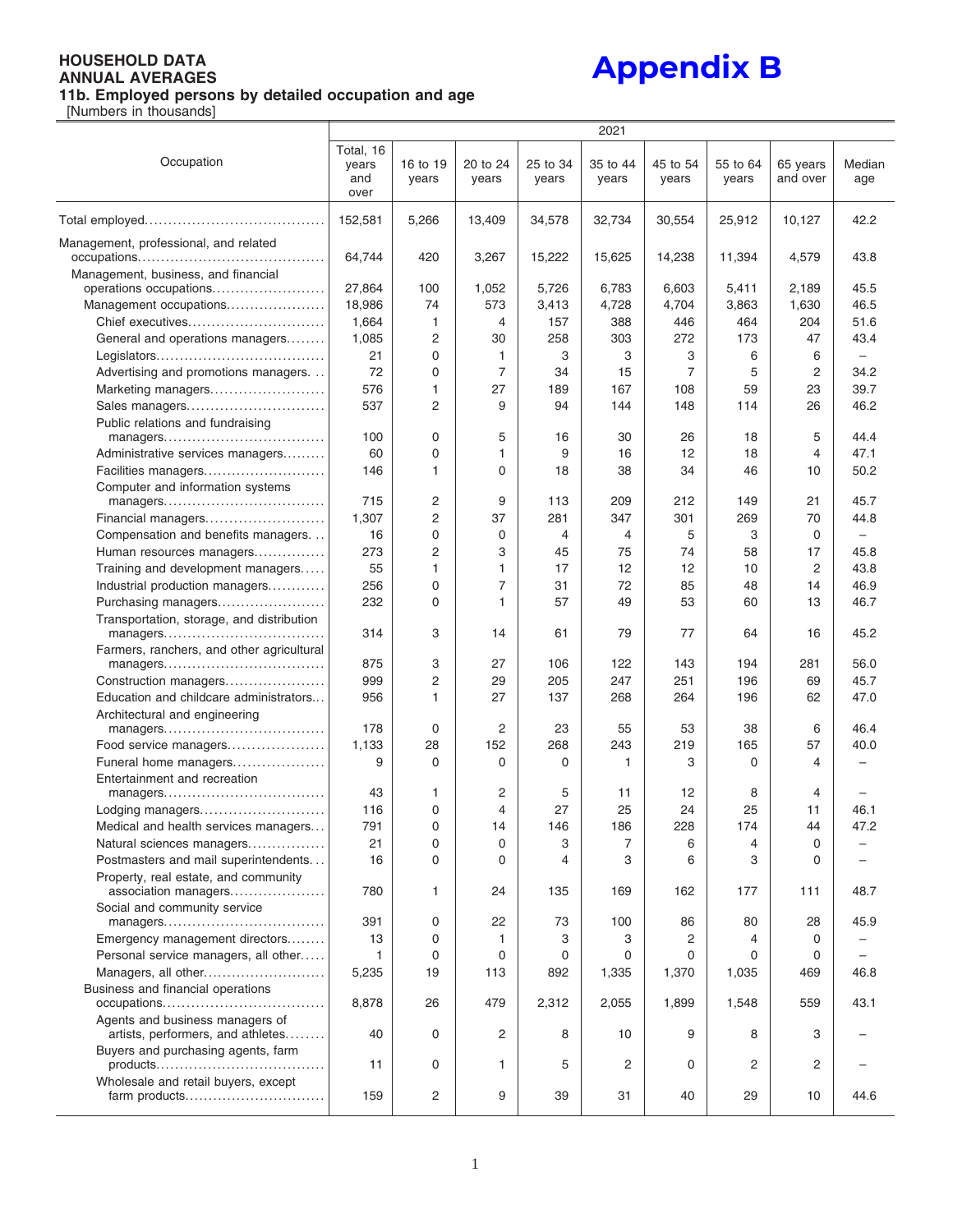|                                                     |                                   |                   |                         |                   | 2021              |                   |                   |                      |                          |
|-----------------------------------------------------|-----------------------------------|-------------------|-------------------------|-------------------|-------------------|-------------------|-------------------|----------------------|--------------------------|
| Occupation                                          | Total, 16<br>years<br>and<br>over | 16 to 19<br>years | 20 to 24<br>years       | 25 to 34<br>years | 35 to 44<br>years | 45 to 54<br>years | 55 to 64<br>years | 65 years<br>and over | Median<br>age            |
| Purchasing agents, except wholesale,                |                                   |                   |                         |                   |                   |                   |                   |                      |                          |
| retail, and farm products                           | 223                               | 0                 | 14                      | 56                | 43                | 37                | 60                | 13                   | 46.3                     |
| Claims adjusters, appraisers, examiners,            |                                   |                   |                         |                   |                   |                   |                   |                      |                          |
| and investigators                                   | 330                               | 0                 | 16                      | 79                | 72                | 81                | 73                | 8                    | 44.9                     |
| Compliance officers                                 | 291                               | 0                 | 6                       | 53                | 70                | 77                | 69                | 15                   | 47.6                     |
| Cost estimators                                     | 127                               | 0                 | $\overline{2}$          | 27                | 27                | 29                | 29                | 13                   | 47.2                     |
| Human resources workers                             | 871                               | $\overline{2}$    | 59                      | 267               | 217               | 177               | 121               | 29                   | 40.5                     |
| Compensation, benefits, and job                     | 67                                | 0                 | 0                       | 12                | 19                | 23                | 10                | 3                    | 45.2                     |
| analysis specialists                                | 166                               | 0                 | $\overline{7}$          | 38                | 45                | 36                | 32                | $\overline{7}$       | 43.3                     |
| Training and development specialists.               | 132                               | 0                 | 9                       | 29                | 25                | 41                | 22                | 5                    | 45.0                     |
| Project management specialists                      | 769                               | $\overline{c}$    | 19                      | 197               | 207               | 190               | 119               | 34                   | 43.4                     |
| Management analysts                                 | 1,001                             | 3                 | 41                      | 231               | 231               | 204               | 186               | 105                  | 44.8                     |
| Meeting, convention, and event                      |                                   |                   |                         |                   |                   |                   |                   |                      |                          |
|                                                     | 116                               | 3                 | $\overline{7}$          | 36                | 30                | 22                | 11                | 8                    | 40.1                     |
|                                                     | 93                                | $\Omega$          | $\overline{\mathbf{4}}$ | 20                | 28                | 23                | 10                | 8                    | 42.7                     |
| Market research analysts and marketing              |                                   |                   |                         |                   |                   |                   |                   |                      |                          |
| specialists                                         | 400                               | 3                 | 51                      | 150               | 83                | 57                | 42                | 15                   | 35.1                     |
| Business operations specialists, all                |                                   |                   |                         |                   |                   |                   |                   |                      |                          |
|                                                     | 584                               | 6                 | 39                      | 170               | 138               | 105               | 93                | 33                   | 41.0                     |
| Accountants and auditors                            | 1,630                             | $\mathbf{1}$      | 88                      | 428               | 365               | 342               | 297               | 108                  | 43.4                     |
| Property appraisers and assessors                   | 80                                | 0                 | 5                       | 13                | 10                | 17                | 20                | 15                   | 50.0                     |
| Budget analysts                                     | 61                                | 0                 | 0                       | 15                | 12                | 13                | 20                | 2                    | 48.5                     |
| Credit analysts                                     | 38                                | 0                 | $\overline{4}$          | 7                 | 8                 | 9                 | 9                 | $\Omega$             | $\overline{\phantom{m}}$ |
| Financial and investment analysts                   | 343                               | $\mathbf{1}$      | 29                      | 112               | 73                | 72                | 44                | 13                   | 39.9                     |
| Personal financial advisors                         | 535                               | $\overline{c}$    | 30                      | 124               | 124               | 110               | 95                | 51                   | 44.2                     |
| Insurance underwriters                              | 128                               | 0                 | $\overline{7}$          | 23                | 28                | 33                | 31                | 6                    | 46.8                     |
| Financial examiners                                 | 16                                | 0                 | 0                       | 1                 | 6                 | 3                 | 5                 | 1                    | $\qquad \qquad -$        |
| Credit counselors and loan officers                 | 440                               | 1                 | 25                      | 125               | 98                | 98                | 69                | 23                   | 42.4                     |
| Tax examiners and collectors, and<br>revenue agents | 63                                | 0                 | $\overline{c}$          | 8                 | 16                | 17                | 13                | 7                    | 48.0                     |
| Tax preparers                                       | 101                               | 0                 | 3                       | 26                | 18                | 15                | 17                | 23                   | 48.9                     |
| Other financial specialists                         | 61                                | 0                 | $\overline{2}$          | 12                | 16                | 17                | 12                | 1                    | 45.2                     |
| Professional and related occupations                | 36,880                            | 320               | 2,215                   | 9,496             | 8,842             | 7,634             | 5,983             | 2,390                | 42.6                     |
| Computer and mathematical occupations               | 5,688                             | 28                | 347                     | 1,693             | 1,489             | 1,135             | 815               | 181                  | 40.7                     |
| Computer and information research                   |                                   |                   |                         |                   |                   |                   |                   |                      |                          |
|                                                     | 41                                | 0                 | $\overline{c}$          | 20                | 9                 | 4                 | 4                 | 1                    |                          |
| Computer systems analysts                           | 464                               | $\overline{2}$    | 17                      | 125               | 127               | 92                | 83                | 18                   | 42.3                     |
| Information security analysts                       | 152                               | 2                 | 9                       | 30                | 45                | 33                | 21                | 13                   | 42.9                     |
| Computer programmers                                | 444                               | 5                 | 19                      | 108               | 115               | 95                | 82                | 20                   | 43.4                     |
| Software developers                                 | 1,932                             | $\overline{4}$    | 122                     | 700               | 523               | 338               | 205               | 40                   | 38.6                     |
| Software quality assurance analysts and             |                                   |                   |                         |                   |                   |                   |                   |                      |                          |
|                                                     | 74                                | 0                 | 2                       | 15                | 27                | 15                | 10                | 5                    | 42.7                     |
| Web developers                                      | 81                                | 1                 | 3                       | 36                | 22                | 9                 | 8                 | 1                    | 38.5                     |
| Web and digital interface designers                 | 64                                | $\mathbf{1}$      | 8                       | 19                | 20                | 9                 | 3                 | 4                    | 37.1                     |
| Computer support specialists                        | 660                               | 6                 | 62                      | 180               | 139               | 140               | 110               | 23                   | 41.1                     |
| Database administrators and architects              | 111                               | $\Omega$          | $\mathbf{1}$            | 31                | 19                | 32                | 27                | 1                    | 45.7                     |
| Network and computer systems<br>administrators      | 212                               | 1                 | 5                       | 49                | 57                | 54                | 38                | 8                    | 44.1                     |
| Computer network architects                         | 102                               | 0                 | $\mathbf 0$             | 14                | 39                | 30                | 16                | $\overline{c}$       | 45.0                     |
| Computer occupations, all other                     | 889                               | 6                 | 68                      | 204               | 230               | 200               | 151               | 30                   | 42.2                     |
|                                                     | 29                                | 0                 | 2                       | 14                | 1                 | 8                 | 4                 | 0                    | —                        |
| Mathematicians                                      | 0                                 | 0                 | 0                       | 0                 | 0                 | 0                 | $\Omega$          | 0                    |                          |
| Operations research analysts                        | 141                               | 0                 | 6                       | 35                | 38                | 33                | 24                | 5                    | 42.6                     |
|                                                     | 45                                | 0                 | 1                       | 16                | 9                 | 13                | 5                 | 1                    | $\overline{\phantom{0}}$ |
|                                                     |                                   |                   |                         |                   |                   |                   |                   |                      |                          |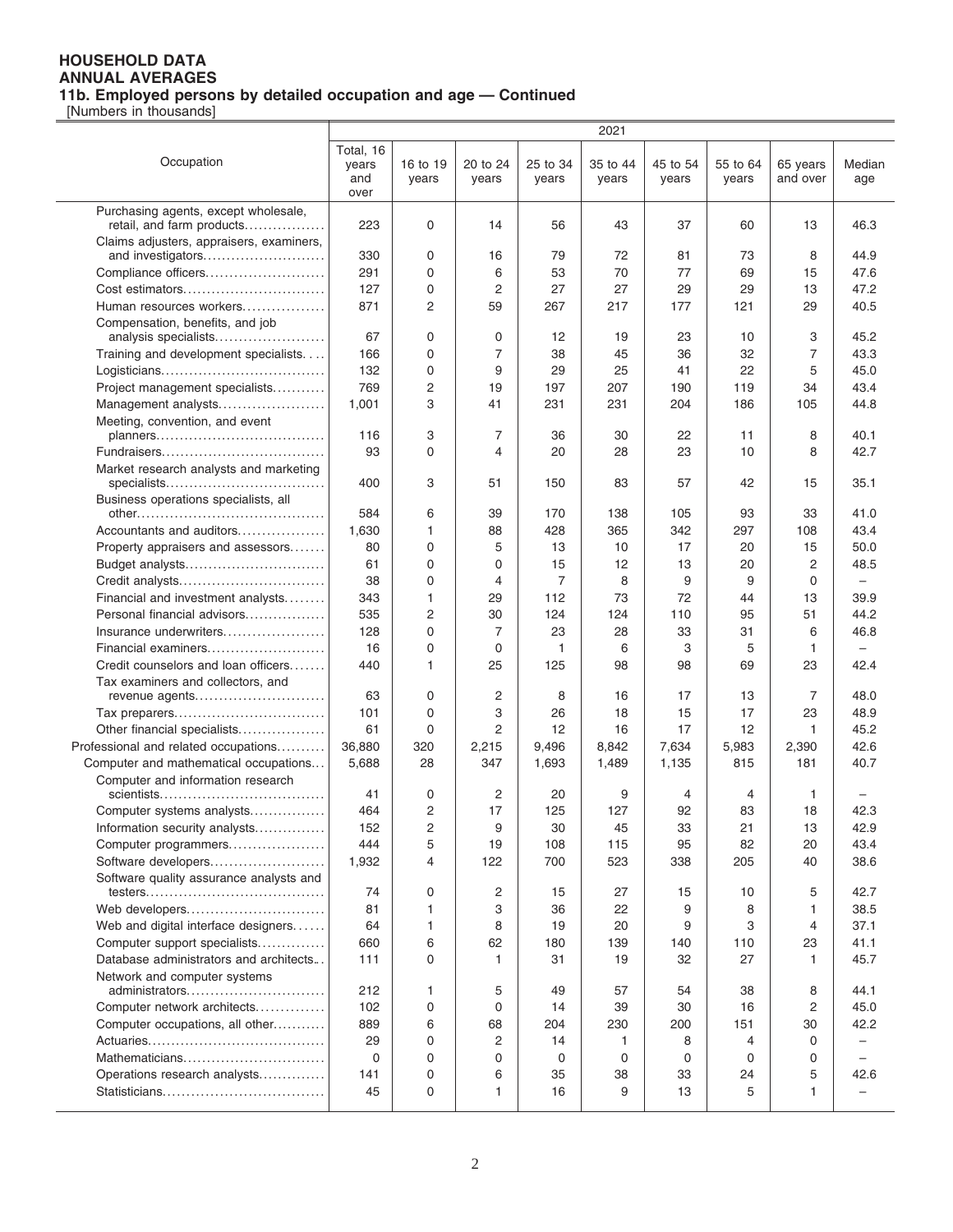|                                                    |              |             |                |                | 2021           |          |                |          |                          |
|----------------------------------------------------|--------------|-------------|----------------|----------------|----------------|----------|----------------|----------|--------------------------|
|                                                    | Total, 16    |             |                |                |                |          |                |          |                          |
| Occupation                                         | years        | 16 to 19    | 20 to 24       | 25 to 34       | 35 to 44       | 45 to 54 | 55 to 64       | 65 years | Median                   |
|                                                    | and          | years       | years          | years          | years          | years    | years          | and over | age                      |
|                                                    | over         |             |                |                |                |          |                |          |                          |
| Other mathematical science                         |              |             |                |                |                |          |                |          |                          |
| occupations                                        | 245          | $\mathbf 0$ | 19             | 96             | 67             | 31       | 23             | 9        | 37.0                     |
| Architecture and engineering occupations           | 3,235        | 9           | 197            | 910            | 746            | 640      | 561            | 173      | 42.0                     |
| Architects, except landscape and naval             | 212          | $\mathbf 0$ | 4              | 49             | 45             | 46       | 47             | 21       | 46.3                     |
| Landscape architects                               | 27           | 0           | 1              | 7              | 6              | 5        | 5              | 2        |                          |
|                                                    |              |             |                |                |                |          |                |          |                          |
| Surveyors, cartographers, and<br>photogrammetrists | 41           | 0           | 1.             | 7              | 11             | 11       | 9              | 2        |                          |
| Aerospace engineers                                | 129          | 0           | 9              | 39             | 26             | 19       | 30             | 6        | 41.9                     |
|                                                    |              | $\mathbf 0$ | 0              |                |                |          | $\mathbf{1}$   | $\Omega$ |                          |
| Agricultural engineers                             | 8            |             |                | 2              | 4              | 1        |                |          |                          |
| Bioengineers and biomedical engineers              | 15           | 0           | 3              | 5              | 4              | 1        | $\overline{2}$ | $\Omega$ | $\overline{\phantom{0}}$ |
| Chemical engineers                                 | 75           | $\mathbf 0$ | $\overline{7}$ | 17             | 15             | 17       | 15             | 4        | 45.1                     |
| Civil engineers                                    | 431          | $\mathbf 0$ | 35             | 138            | 97             | 79       | 58             | 24       | 39.7                     |
| Computer hardware engineers                        | 88           | 0           | 1              | 36             | 27             | 11       | 8              | 5        | 38.2                     |
| Electrical and electronics engineers               | 299          | $\mathbf 0$ | 9              | 80             | 65             | 68       | 63             | 13       | 43.7                     |
| Environmental engineers                            | 33           | $\Omega$    | 2              | 7              | 5              | 10       | 7              | 2        |                          |
| Industrial engineers, including health             |              |             |                |                |                |          |                |          |                          |
| and safety                                         | 216          | 0           | 11             | 66             | 55             | 45       | 32             | 7        | 41.5                     |
| Marine engineers and naval architects              | 12           | $\mathbf 0$ | 1              | $\overline{4}$ | $\overline{c}$ | 5        | $\mathbf{1}$   | 0        | -                        |
| Materials engineers                                | 43           | 1           | 4              | 13             | 8              | 8        | 6              | 2        |                          |
| Mechanical engineers                               | 354          | $\Omega$    | 31             | 110            | 87             | 59       | 55             | 12       | 40.0                     |
| Mining and geological engineers,                   |              |             |                |                |                |          |                |          |                          |
| including mining safety engineers                  | 8            | 0           | 0              | 2              | 4              | 2        | 0              | 0        |                          |
| Nuclear engineers                                  | 11           | $\Omega$    | 0              | 0              | 8              | 0        | 3              | 1        |                          |
| Petroleum engineers                                | 16           | $\mathbf 0$ | $\mathbf 0$    | 4              | 6              | 1        | $\overline{4}$ | 1        |                          |
| Engineers, all other                               | 666          | 0           | 35             | 200            | 145            | 140      | 110            | 37       | 41.8                     |
| Architectural and civil drafters                   | 32           | $\mathbf 0$ | $\mathbf{1}$   | 11             | 7              | 5        | 3              | 4        |                          |
| Other drafters                                     | 93           | $\Omega$    | 5              | 23             | 31             | 18       | 12             | 4        | 41.5                     |
| Electrical and electronic engineering              |              |             |                |                |                |          |                |          |                          |
| technologists and technicians                      | 74           | 2           | 5              | 8              | 16             | 13       | 20             | 9        | 49.0                     |
| Other engineering technologists and                |              |             |                |                |                |          |                |          |                          |
| technicians, except drafters                       | 293          | 3           | 26             | 66             | 59             | 68       | 62             | 11       | 43.3                     |
| Surveying and mapping technicians                  | 57           | 0           | 5              | 17             | 14             | 9        | 8              | 5        | 39.9                     |
| Life, physical, and social science                 |              |             |                |                |                |          |                |          |                          |
| occupations                                        | 1,640        | 9           | 119            | 501            | 353            | 304      | 248            | 106      | 41.0                     |
| Agricultural and food scientists                   | 32           | 0           | 3              | 15             | 4              | 4        | 5              | 1        |                          |
| Biological scientists                              | 94           | 0           | 4              | 28             | 21             | 16       | 18             | 6        | 42.6                     |
| Conservation scientists and foresters              | 22           | $\Omega$    | 1              | 8              | 6              | 4        | $\overline{2}$ | 1        |                          |
| Medical scientists                                 | 121          | $\Omega$    | 4              | 31             | 31             | 27       | 20             | 8        | 43.4                     |
| Life scientists, all other                         | 8            | 0           | 0              | 6              | $\overline{c}$ | 0        | 0              | 0        |                          |
| Astronomers and physicists                         | 22           | 0           | 0              | 7              | 5              | 3        | 3              | 4        |                          |
| Atmospheric and space scientists                   | 11           | 0           | 1              | $\mathbf{1}$   | 3              | 5        | $\mathbf{1}$   | 0        |                          |
| Chemists and materials scientists                  | 94           | $\Omega$    | 5              | 28             | 19             | 15       | 20             | 8        | 43.0                     |
| Environmental scientists and specialists,          |              |             |                |                |                |          |                |          |                          |
| including health                                   | 40           | 0           | 1.             | 10             | 8              | 13       | 6              | 2        |                          |
| Geoscientists and hydrologists, except             |              |             |                |                |                |          |                |          |                          |
| geographers                                        | 42           | 0           | 0              | 14             | 15             | 5        | 8              | 0        |                          |
| Physical scientists, all other                     | 370          | 0           | 21             | 119            | 108            | 67       | 39             | 16       | 39.9                     |
|                                                    | 21           | 0           | 1              | 5              | 6              | 2        | $\overline{4}$ | 3        |                          |
| Survey researchers                                 | $\mathbf{1}$ | 0           | $\mathbf 0$    | 0              | 1              | 0        | $\mathbf 0$    | 0        |                          |
|                                                    |              | $\mathbf 0$ | 0              |                | 3              | 3        | 3              |          |                          |
| Clinical and counseling psychologists              | 13           |             |                | 2              |                |          |                | 2        |                          |
| School psychologists                               | 58           | 0           | 1.             | 22             | 16             | 12       | $\overline{4}$ | 3        | 38.3                     |
| Other psychologists                                | 149          | 0           | 3              | 30             | 29             | 34       | 27             | 27       | 48.6                     |
|                                                    | 2            | 0           | 0              | 0              | 1              | 1        | 0              | 0        |                          |
| Urban and regional planners                        | 28           | 0           | 2              | 5              | 6              | 2        | 11             | 2        | $\overline{\phantom{0}}$ |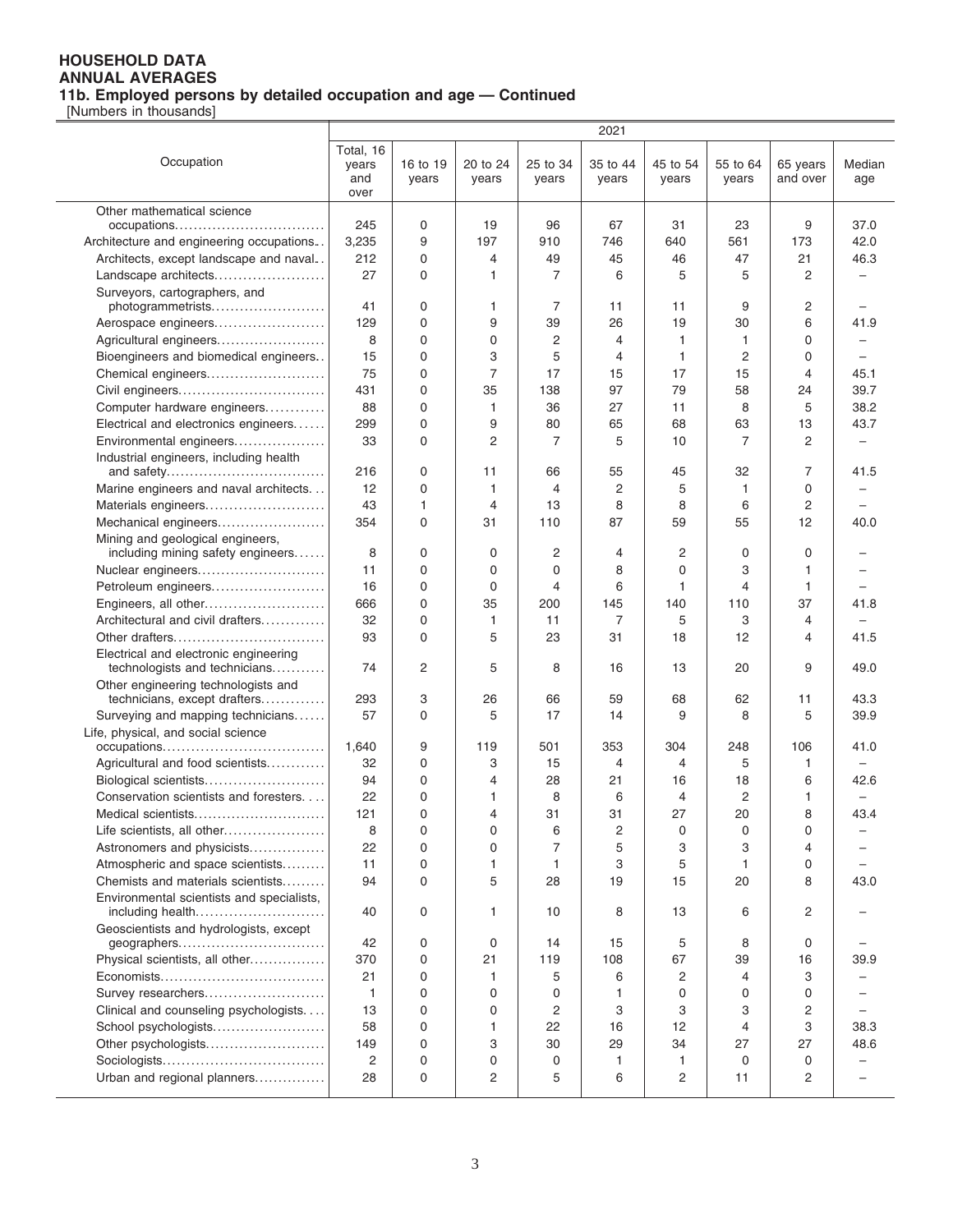|                                                               | 2021                              |                   |                   |                   |                   |                   |                   |                      |               |
|---------------------------------------------------------------|-----------------------------------|-------------------|-------------------|-------------------|-------------------|-------------------|-------------------|----------------------|---------------|
| Occupation                                                    | Total, 16<br>years<br>and<br>over | 16 to 19<br>years | 20 to 24<br>years | 25 to 34<br>years | 35 to 44<br>years | 45 to 54<br>years | 55 to 64<br>vears | 65 years<br>and over | Median<br>age |
| Miscellaneous social scientists and                           |                                   |                   |                   |                   |                   |                   |                   |                      |               |
| related workers                                               | 54                                | 0                 | 3                 | 19                | $\overline{7}$    | 16                | 6                 | 2                    | 39.6          |
| Agricultural and food science                                 |                                   |                   |                   |                   |                   |                   |                   |                      |               |
| technicians                                                   | 30                                | 0                 | 2                 | 12                | 5                 | 5                 | 2                 | 3                    |               |
| Biological technicians                                        | 18                                | $\mathbf{1}$      | 2                 | 7                 | 1                 | 2                 | 5                 | 1                    |               |
| Chemical technicians                                          | 48                                | $\Omega$          | $\overline{7}$    | 16                | 5                 | 12                | 5                 | 2                    |               |
| Environmental science and geoscience<br>technicians           | 15                                | 0                 | $\Omega$          | 8                 | 2                 | 2                 | 2                 | $\Omega$             |               |
| Nuclear technicians                                           | $\overline{2}$                    | 0                 | $\mathbf 0$       | 1                 | 1                 | 0                 | 0                 | $\Omega$             |               |
| Social science research assistants                            | 6                                 | 0                 | 2                 | 2                 | 1                 | 1                 | 1                 | $\Omega$             |               |
| Other life, physical, and social science<br>technicians       | 269                               | 6                 | 47                | 91                | 34                | 42                | 38                | 11                   | 34.6          |
| Occupational health and safety<br>specialists and technicians | 72                                | $\overline{2}$    | 7                 | 17                | 14                | 11                | 19                | 3                    | 44.0          |
| Community and social service                                  |                                   |                   |                   |                   |                   |                   |                   |                      |               |
|                                                               | 2,777                             | 14                | 140               | 662               | 648               | 580               | 490               | 244                  | 44.2          |
| Substance abuse and behavioral<br>disorder counselors         | 121                               | 0                 | 8                 | 54                | 25                | 13                | 12                | 9                    | 35.1          |
| Educational, guidance, and career<br>counselors and advisors  | 362                               | 2                 | 22                | 87                | 95                | 83                | 54                | 19                   | 42.5          |
| Marriage and family therapists                                | 44                                | 0                 | 1                 | 9                 | 12                | 9                 | 9                 | 3                    |               |
| Mental health counselors                                      | 212                               | 0                 | $\overline{7}$    | 57                | 56                | 43                | 33                | 16                   | 42.7          |
| Rehabilitation counselors                                     | 11                                | 0                 | $\mathbf 0$       | 2                 | 3                 | $\overline{c}$    | 3                 | $\mathbf{1}$         |               |
| Counselors, all other                                         | 250                               | 6                 | 22                | 61                | 49                | 46                | 42                | 25                   | 43.4          |
| Child, family, and school social                              |                                   |                   |                   |                   |                   |                   |                   |                      |               |
|                                                               | 54                                | 1                 | 2                 | 12                | 15                | 14                | 8                 | 2                    | 43.9          |
| Healthcare social workers                                     | 77                                | $\Omega$          | $\overline{c}$    | 17                | 22                | 16                | 11                | 9                    | 44.7          |
| Mental health and substance abuse<br>social workers           | 15                                | 0                 | 0                 | 5                 | 4                 | 2                 | $\Omega$          | 4                    |               |
| Social workers, all other                                     | 681                               | $\Omega$          | 35                | 178               | 175               | 152               | 113               | 29                   | 42.8          |
| Probation officers and correctional                           |                                   |                   |                   |                   |                   |                   |                   |                      |               |
| treatment specialists<br>Social and human service assistants  | 88<br>194                         | 0<br>3            | 1<br>10           | 17<br>46          | 19<br>43          | 30<br>43          | 18<br>35          | 3<br>14              | 45.9<br>43.9  |
| Other community and social service                            |                                   |                   |                   |                   |                   |                   |                   |                      |               |
| specialists                                                   | 100                               | 1                 | 13                | 26                | 22                | 16                | 16                | 6                    | 39.7          |
|                                                               | 404                               | $\Omega$          | 7                 | 55                | 87                | 80                | 96                | 79                   | 50.6          |
| Directors, religious activities and                           |                                   |                   |                   |                   |                   |                   |                   |                      |               |
| education                                                     | 67                                | 0                 | 2                 | 13                | 13                | 15                | 19                | $\overline{4}$       | 46.7          |
| Religious workers, all other                                  | 96                                | $\Omega$          | 10                | 22                | $\overline{7}$    | 17                | 21                | 20                   | 52.0          |
| Legal occupations                                             | 1,805                             | 5                 | 46                | 368               | 444               | 382               | 354               | 207                  | 46.4          |
|                                                               | 1,085                             | 1                 | 1                 | 204               | 308               | 230               | 204               | 137                  | 46.5          |
| Judicial law clerks                                           | 24                                | 0                 | $\mathbf 0$       | 14                | 3                 | 2                 | 3                 | 2                    |               |
| Judges, magistrates, and other judicial                       | 77                                | 0                 | 4                 | 5                 | 16                | 23                | 14                | 15                   | 53.1          |
| Paralegals and legal assistants                               | 431                               | 3                 | 31                | 98                | 87                | 87                | 95                | 30                   | 45.0          |
| Title examiners, abstractors, and                             |                                   |                   |                   |                   |                   |                   |                   |                      |               |
| searchers                                                     | 107                               | 1                 | 3                 | 25                | 19                | 24                | 27                | 9                    | 48.3          |
| Legal support workers, all other                              | 80                                | 1                 | 6                 | 22                | 11                | 15                | 12                | 13                   | 45.0          |
| Education, training, and library<br>occupations               | 8,946                             | 120               | 610               | 1,989             | 2,121             | 2,064             | 1,446             | 596                  | 43.2          |
| Postsecondary teachers                                        | 1,154                             | $\mathbf{1}$      | 24                | 167               | 260               | 261               | 274               | 166                  | 49.4          |
| Preschool and kindergarten teachers                           | 613                               | 16                | 87                | 164               | 139               | 114               | 71                | 22                   | 38.5          |
| Elementary and middle school                                  |                                   |                   |                   |                   |                   |                   |                   |                      |               |
|                                                               | 3,260                             | 8                 | 132               | 757               | 881               | 880               | 458               | 144                  | 43.2          |
| Secondary school teachers                                     | 940                               | $\overline{c}$    | 32                | 229               | 241               | 263               | 139               | 33                   | 43.0          |
| Special education teachers                                    | 362                               | 0                 | 8                 | 82                | 100               | 89                | 68                | 15                   | 44.0          |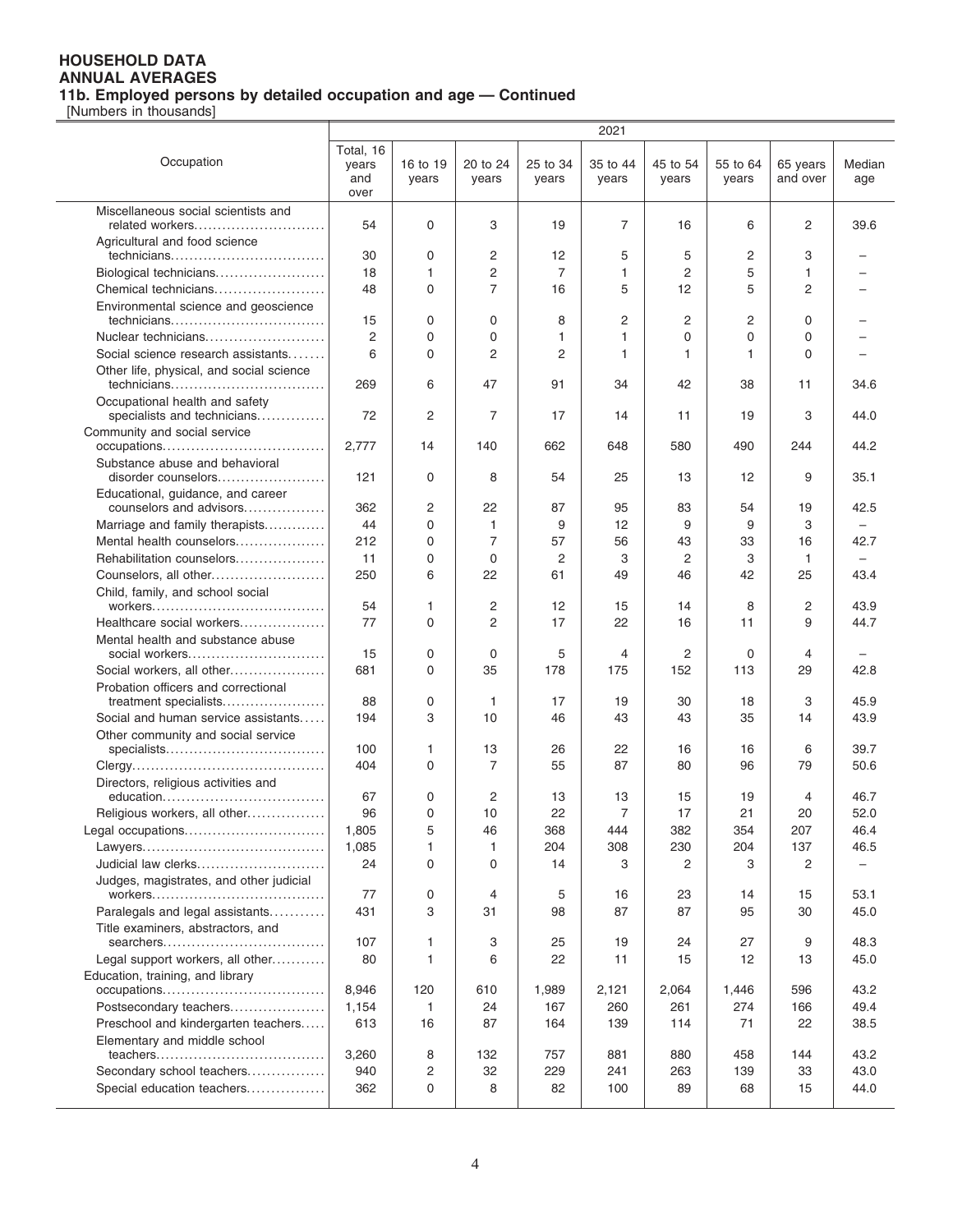|                                                                       |                                   |                   |                   |                   | 2021              |                   |                   |                      |                          |
|-----------------------------------------------------------------------|-----------------------------------|-------------------|-------------------|-------------------|-------------------|-------------------|-------------------|----------------------|--------------------------|
| Occupation                                                            | Total, 16<br>years<br>and<br>over | 16 to 19<br>years | 20 to 24<br>years | 25 to 34<br>years | 35 to 44<br>years | 45 to 54<br>years | 55 to 64<br>years | 65 years<br>and over | Median<br>age            |
|                                                                       | 168                               | 19                | 53                | 35                | 13                | 14                | 17                | 17                   | 28.7                     |
| Other teachers and instructors                                        | 737                               | 24                | 68                | 139               | 178               | 129               | 118               | 81                   | 43.1                     |
| Archivists, curators, and museum                                      |                                   |                   |                   |                   |                   |                   |                   |                      |                          |
| technicians                                                           | 62                                | 2                 | 5                 | 18                | 9                 | 6                 | 13                | 9                    | 45.0                     |
| Librarians and media collections                                      |                                   |                   |                   |                   |                   |                   |                   |                      |                          |
|                                                                       | 158                               | 0                 | 3                 | 29                | 32                | 34                | 40                | 20                   | 49.9                     |
| Library technicians                                                   | 38                                | $\overline{2}$    | 1                 | 5                 | 6                 | $\overline{2}$    | 15                | 6                    |                          |
| Teaching assistants                                                   | 1,309                             | 43                | 190               | 337               | 219               | 240               | 209               | 71                   | 39.1                     |
| Other educational instruction and library                             |                                   |                   |                   |                   |                   |                   |                   |                      |                          |
|                                                                       | 145                               | 1                 | 6                 | 26                | 42                | 31                | 25                | 14                   | 45.6                     |
| Arts, design, entertainment, sports, and                              |                                   |                   |                   |                   |                   |                   |                   |                      |                          |
| media occupations                                                     | 3,151                             | 82                | 236               | 858               | 678               | 520               | 495               | 281                  | 41.4                     |
| Artists and related workers                                           | 286                               | 3                 | 17                | 84                | 54                | 49                | 48                | 31                   | 43.3                     |
| Commercial and industrial designers                                   | 11                                | 0                 | 1                 | 2                 | 4                 | $\overline{2}$    | 2                 | $\mathbf 0$          | $\overline{\phantom{0}}$ |
| Fashion designers                                                     | 33                                | 0                 | 4                 | 14                | 9                 | 3                 | 3                 | 0                    |                          |
| Floral designers                                                      | 50                                | 2                 | 5                 | 6                 | 9                 | 6                 | 19                | 3                    | 49.7                     |
| Graphic designers                                                     | 271                               | 3                 | 22                | 78                | 71                | 42                | 43                | 11                   | 39.9                     |
|                                                                       | 123                               | $\Omega$          | 4                 | 35                | 24                | 17                | 28                | 15                   | 44.8                     |
| Interior designers                                                    |                                   |                   |                   |                   |                   |                   |                   |                      |                          |
| Merchandise displayers and window                                     | 27                                | 2                 | 5                 | 7                 | 3                 | 5                 | 4                 | 2                    |                          |
|                                                                       |                                   | 0                 |                   |                   |                   |                   |                   |                      |                          |
| Other designers                                                       | 389                               |                   | 21                | 120               | 87                | 68                | 59                | 33                   | 41.1                     |
|                                                                       | 45                                | $\overline{2}$    | 4                 | 13                | 8                 | 6                 | 4                 | 8                    |                          |
| Producers and directors                                               | 182                               | 1                 | 13                | 49                | 44                | 45                | 15                | 16                   | 41.3                     |
| Athletes and sports competitors                                       | 37                                | 1                 | 4                 | 13                | 6                 | 6                 | 2                 | 6                    |                          |
| Coaches and scouts                                                    | 235                               | 37                | 27                | 57                | 53                | 24                | 24                | 13                   | 34.6                     |
| Umpires, referees, and other sports                                   |                                   |                   |                   |                   |                   |                   |                   |                      |                          |
|                                                                       | 17                                | 8                 | 3                 | 0                 | 0                 | 2                 | 0                 | 4                    |                          |
| Dancers and choreographers                                            | 11                                | 1                 | 5                 | 2                 | 3                 | 0                 | 0                 | 0                    |                          |
| Music directors and composers                                         | 52                                | 0                 | $\overline{2}$    | 14                | 12                | 8                 | 9                 | $\overline{7}$       | 42.7                     |
| Musicians and singers                                                 | 127                               | 3                 | 11                | 28                | 19                | 20                | 18                | 28                   | 44.2                     |
| Disc jockeys, except radio                                            | 15                                | 0                 | 1                 | $\Omega$          | 6                 | 4                 | 2                 | $\Omega$             |                          |
| Entertainers and performers, sports and<br>related workers, all other | 43                                | 1                 | 4                 | 14                | 5                 | 11                | 3                 | 5                    |                          |
| Broadcast announcers and radio disc                                   | 18                                | 0                 | 1                 | 1                 | 5                 | 4                 | 5                 | 2                    |                          |
| News analysts, reporters, and                                         |                                   |                   |                   |                   |                   |                   |                   |                      |                          |
|                                                                       | 79                                | 0                 | 11                | 28                | 15                | 8                 | 9                 | 8                    | 34.9                     |
| Public relations specialists                                          | 122                               | $\Omega$          | 5                 | 35                | 30                | 26                | 20                | 5                    | 41.9                     |
|                                                                       | 105                               | 2                 | 5                 | 30                | 14                | 17                | 23                | 13                   | 45.4                     |
| Technical writers                                                     | 71                                | 0                 | 5                 | 13                | 13                | 15                | 20                | 5                    | 49.5                     |
| Writers and authors                                                   | 261                               | 0                 | 8                 | 72                | 57                | 41                | 49                | 33                   | 44.8                     |
| Interpreters and translators                                          | 93                                | 4                 | 5                 | 14                | 25                | 19                | 16                | 11                   | 45.2                     |
| Court reporters and simultaneous                                      |                                   | 0                 | 0                 | 3                 | 1                 | 8                 | 12                | 4                    |                          |
| Media and communication workers, all                                  | 28                                |                   |                   |                   |                   |                   |                   |                      |                          |
|                                                                       | 30                                | 1                 | 3                 | 8                 | 8                 | 4                 | 7                 | 0                    |                          |
| Broadcast, sound, and lighting                                        |                                   |                   |                   |                   |                   |                   |                   |                      |                          |
| technicians                                                           | 87                                | 4                 | $\overline{7}$    | 23                | 21                | 14                | 14                | 4                    | 39.9                     |
| Photographers                                                         | 192                               | 3                 | 17                | 60                | 49                | 33                | 21                | 11                   | 39.6                     |
| Television, video, and film camera<br>operators and editors           | 108                               | 2                 | 16                | 34                | 22                | 14                | 15                | 4                    | 36.2                     |
| Media and communication equipment<br>workers, all other               | $\mathbf{1}$                      | 0                 | 0                 | 0                 | 1                 | 0                 | 0                 | 0                    |                          |
| Healthcare practitioners and technical                                |                                   |                   |                   |                   |                   |                   |                   |                      |                          |
|                                                                       | 9,639                             | 52                | 522               | 2,515             | 2,365             | 2,010             | 1,573             | 602                  | 42.7                     |
| Chiropractors                                                         | 59                                | $\mathbf 0$       | $\mathbf 0$       | 14                | 9                 | 16                | 13                | 8                    | 49.4                     |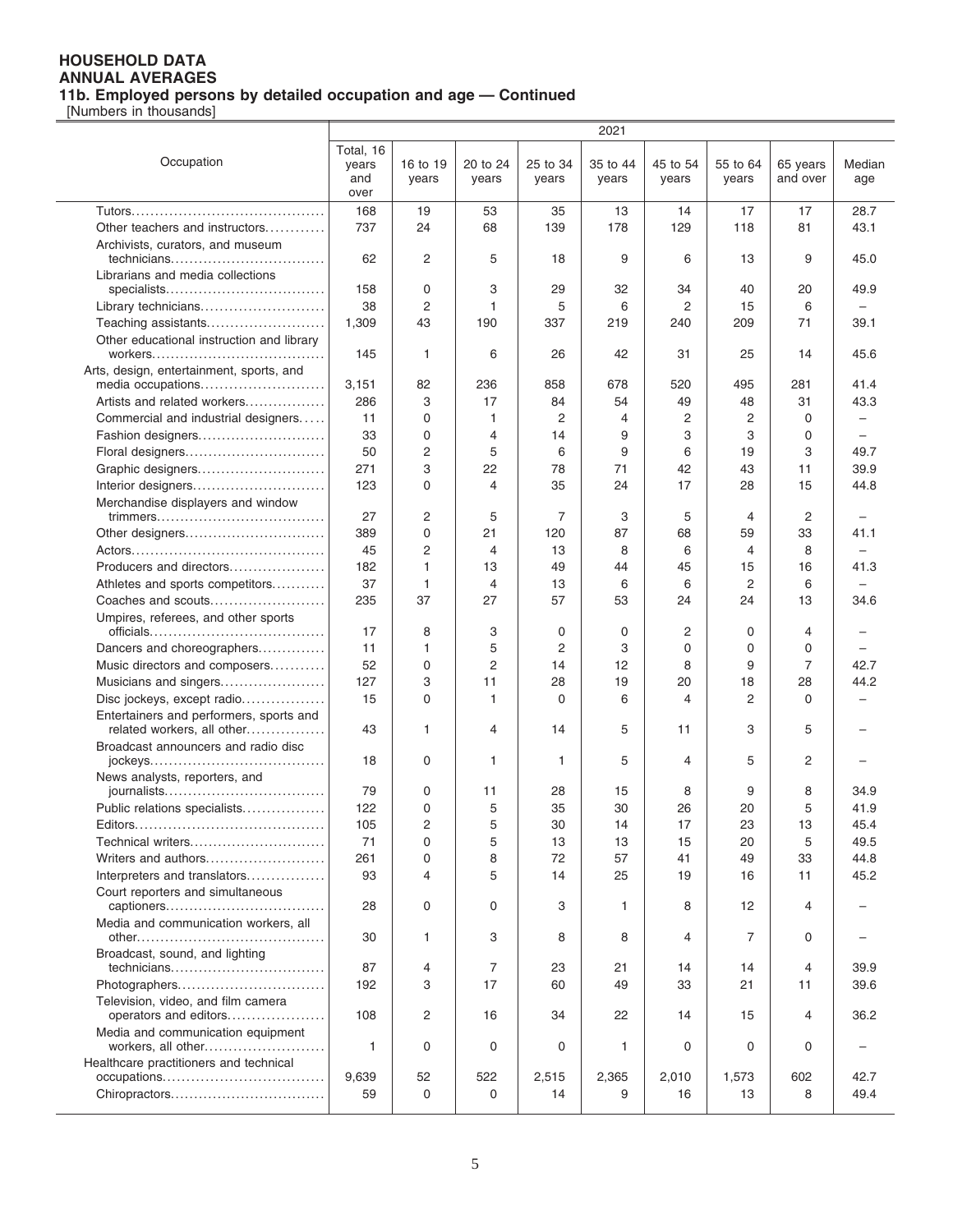[Numbers in thousands]

|                                                      |           |          |                |          | 2021           |          |                   |                    |                          |
|------------------------------------------------------|-----------|----------|----------------|----------|----------------|----------|-------------------|--------------------|--------------------------|
|                                                      | Total, 16 |          |                |          |                |          |                   |                    |                          |
| Occupation                                           | years     | 16 to 19 | 20 to 24       | 25 to 34 | 35 to 44       | 45 to 54 | 55 to 64          | 65 years           | Median                   |
|                                                      | and       | years    | years          | years    | years          | years    | years             | and over           | age                      |
|                                                      | over      |          |                |          |                |          |                   |                    |                          |
|                                                      | 167       | 0        | 0              | 34       | 48             | 29       | 35                | 21                 | 46.6                     |
| Dietitians and nutritionists                         | 117       | 0        | 4              | 30       | 30             | 19       | 28                | 6                  | 43.9                     |
|                                                      | 37        | 0        | 0              | 7        | 12             | 7        | 11                | $\mathbf{1}$       |                          |
|                                                      | 352       | 0        | 10             | 106      | 111            | 64       | 42                | 19                 | 41.4                     |
| Emergency medicine physicians                        | 24        | 0        | 0              | 2        | 14             | 4        | 2                 | $\overline{c}$     |                          |
|                                                      | 26        | 0        | 0              | 5        | 5              | 7        | 4                 | 4                  |                          |
| Other physicians                                     | 921       | 0        | 1              | 206      | 230            | 214      | 167               | 104                | 46.2                     |
|                                                      | 59        | 0        | 0              | 8        | 18             | 15       | 12                | 6                  | 46.7                     |
| Physician assistants                                 | 165       | 0        | $\overline{c}$ | 63       | 57             | 26       | 8                 | 8                  | 39.4                     |
|                                                      | 8         | 0        | 0              | 1        | 1              | 1        | 3                 | 1                  |                          |
| Audiologists                                         | 17        | 0        | 0              | 7        | 4              | 2        | 1                 | $\overline{c}$     |                          |
| Occupational therapists                              | 135       | 0        | 1              | 54       | 29             | 18       | 27                | 6                  | 41.8                     |
|                                                      |           | 1        | $\overline{7}$ |          | 74             |          | 41                |                    |                          |
| Physical therapists<br>Radiation therapists          | 273<br>15 | 0        | 0              | 86<br>3  | 5              | 54<br>5  | 1                 | 10<br>$\mathbf{1}$ | 41.2                     |
|                                                      | 18        | 0        | 3              | 5        | $\overline{2}$ | 4        | 4                 | 1                  |                          |
| Recreational therapists                              | 117       | 0        | 6              | 23       | 26             | 23       | 34                | 5                  | 47.7                     |
| Respiratory therapists                               |           |          | 9              |          |                |          |                   |                    |                          |
| Speech-language pathologists                         | 187       | 0        |                | 65       | 46             | 37       | 22                | 8                  | 41.1                     |
| Exercise physiologists                               | 6         | 0        | 1              | 3        | 0              | 1        | 0                 | 1                  | $\overline{\phantom{m}}$ |
| Therapists, all other                                | 242       | 0        | 12             | 85       | 59             | 37       | 32                | 17                 | 39.6                     |
| Veterinarians                                        | 104       | 0        | 0              | 25       | 26             | 25       | 14                | 14                 | 45.2                     |
| Registered nurses                                    | 3,201     | 5        | 162            | 824      | 773            | 712      | 540               | 184                | 43.1                     |
| Nurse anesthetists                                   | 35        | 0        | 0              | 6        | 11             | 12       | 4                 | $\overline{c}$     |                          |
| Nurse midwives                                       | 8         | 0        | 0              | 2        | 1              | 2        | 3                 | $\Omega$           |                          |
| Nurse practitioners                                  | 237       | 0        | 0              | 46       | 88             | 66       | 30                | 7                  | 43.5                     |
| Acupuncturists                                       | 24        | 0        | $\Omega$       | 1        | 5              | 3        | 8                 | 8                  |                          |
| Healthcare diagnosing or treating                    |           |          |                | 2        | 2              | 5        |                   |                    |                          |
| practitioners, all other                             | 13        | 0        | 0              |          |                |          | 3                 | 1                  |                          |
| Clinical laboratory technologists and<br>technicians | 369       | 4        | 38             | 104      | 77             | 67       | 58                | 21                 | 40.5                     |
| Dental hygienists                                    | 207       | 0        | 7              | 48       | 49             | 58       | 34                | 11                 | 44.8                     |
| Cardiovascular technologists and                     |           |          |                |          |                |          |                   |                    |                          |
| technicians                                          | 61        | 2        | 5              | 13       | 10             | 14       | 14                | 3                  | 47.2                     |
| Diagnostic medical sonographers                      | 88        | 0        | 4              | 20       | 24             | 24       | 13                | 2                  | 42.0                     |
| Radiologic technologists and                         |           |          |                |          |                |          |                   |                    |                          |
| technicians                                          | 226       | 0        | 8              | 57       | 60             | 47       | 44                | 10                 | 43.4                     |
| Magnetic resonance imaging                           |           |          |                |          |                |          |                   |                    |                          |
| technologists                                        | 47        | 0        | 1              | 7        | 12             | 12       | 10                | 3                  |                          |
| Nuclear medicine technologists and                   |           |          |                |          |                |          |                   |                    |                          |
| medical dosimetrists                                 | 39        | 0        | 1              | 7        | 10             | 13       | 7                 | 1                  |                          |
| Emergency medical technicians                        | 145       | 5        | 36             | 51       | 22             | 15       | 14                | 2                  | 30.8                     |
|                                                      | 96        | 0        | 5              | 32       | 28             | 22       | 6                 | 4                  | 38.5                     |
| Pharmacy technicians                                 | 342       | 11       | 51             | 107      | 79             | 47       | 36                | 11                 | 36.1                     |
| Psychiatric technicians                              | 73        | 1        | 21             | 21       | 14             | 10       | 3                 | 3                  | 30.7                     |
| Surgical technologists                               | 113       | 1        | 8              | 33       | 32             | 24       | 13                | 3                  | 39.8                     |
| Veterinary technologists and                         |           |          |                |          |                |          |                   |                    |                          |
| technicians                                          | 129       | 2        | 32             | 46       | 29             | 8        | 9                 | 3                  | 31.8                     |
| Dietetic technicians and ophthalmic                  |           |          |                |          |                |          |                   |                    |                          |
| medical technicians                                  | 66        | 9        | 11             | 11       | 14             | 8        | 8                 | 5                  | 35.0                     |
| Licensed practical and licensed<br>vocational nurses | 533       | 6        | 45             | 121      | 113            | 114      | 106               | 29                 | 43.8                     |
| Medical records specialists                          | 207       | 3        | 9              | 41       | 47             | 52       | 40                | 16                 | 46.3                     |
| Opticians, dispensing                                | 50        | 0        | 4              | 11       | 10             | 10       | $12 \overline{ }$ | 4                  | 45.2                     |
| Miscellaneous health technologists and               |           |          |                |          |                |          |                   |                    |                          |
| technicians                                          | 177       | 2        | 9              | 44       | 31             | 37       | 38                | 15                 | 45.4                     |
|                                                      |           |          |                |          |                |          |                   |                    |                          |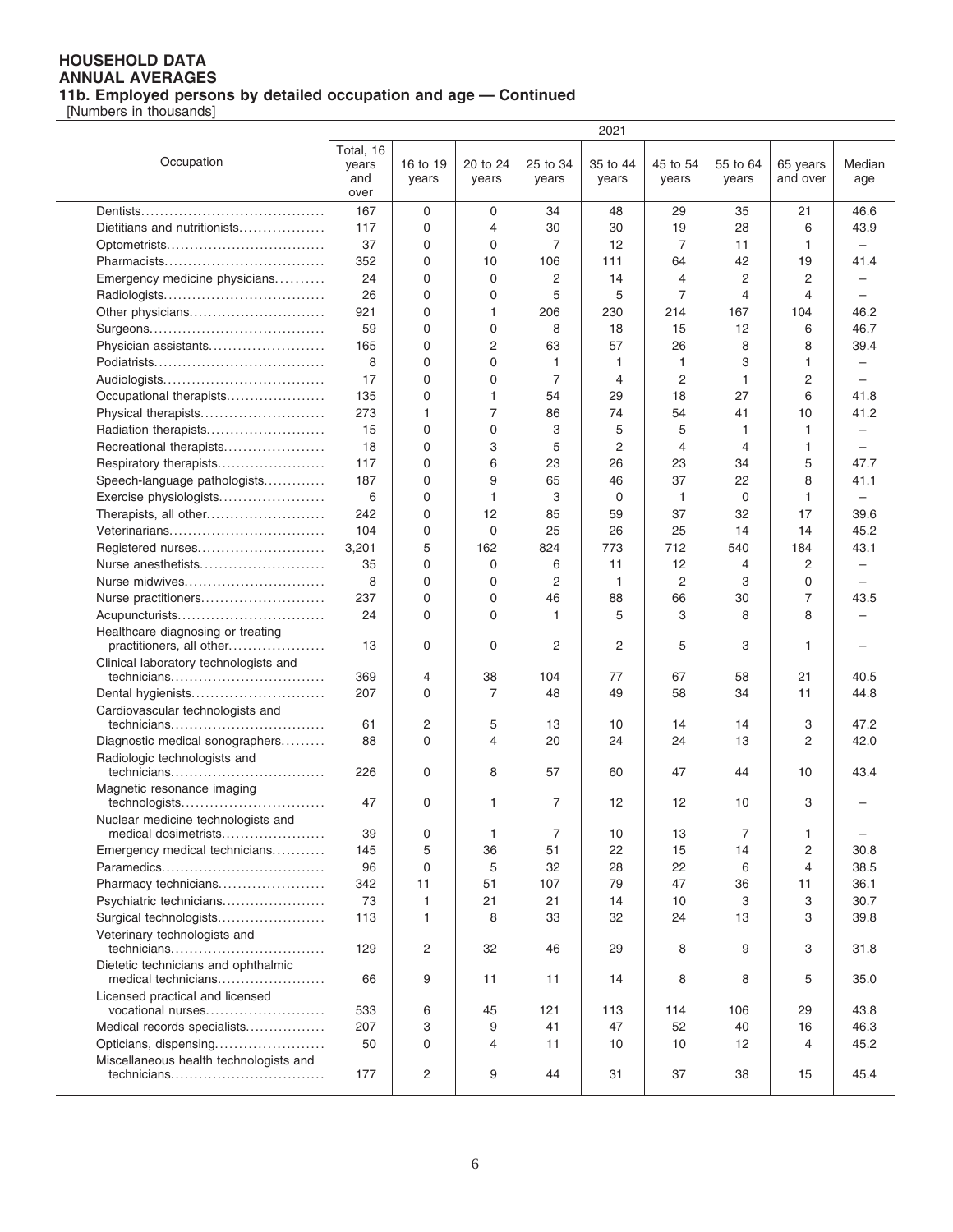|                                                                  |                                   |                   |                   |                   | 2021              |                   |                   |                      |                          |
|------------------------------------------------------------------|-----------------------------------|-------------------|-------------------|-------------------|-------------------|-------------------|-------------------|----------------------|--------------------------|
| Occupation                                                       | Total, 16<br>years<br>and<br>over | 16 to 19<br>years | 20 to 24<br>years | 25 to 34<br>years | 35 to 44<br>years | 45 to 54<br>years | 55 to 64<br>years | 65 years<br>and over | Median<br>age            |
| Other healthcare practitioners and<br>technical occupations      | 105                               | 0                 | 7                 | 31                | 17                | 21                | 19                | 9                    | 42.6                     |
|                                                                  | 24,403                            | 2,159             | 3,374             | 5,314             | 4,456             | 4,142             | 3,538             | 1,420                | 38.3                     |
| Healthcare support occupations                                   | 4,887                             | 125               | 666               | 1,133             | 912               | 909               | 818               | 324                  | 40.8                     |
| Home health aides                                                | 570                               | 10                | 47                | 86                | 110               | 128               | 140               | 50                   | 47.2                     |
| Personal care aides                                              | 1,411                             | 35                | 149               | 272               | 249               | 272               | 276               | 158                  | 45.0                     |
| Nursing assistants                                               | 1,248                             | 51                | 197               | 285               | 210               | 246               | 200               | 59                   | 39.2                     |
| Orderlies and psychiatric aides                                  | 55                                | 1                 | 14                | 16                | 7                 | 6                 | 6                 | 5                    | 34.5                     |
| Occupational therapy assistants and                              |                                   |                   |                   |                   |                   |                   |                   |                      |                          |
|                                                                  | 41                                | 0                 | 7                 | 17                | 5                 | 6                 | 5                 | 0                    |                          |
| Physical therapist assistants and aides                          | 74                                | 1                 | 11                | 20                | 18                | 14                | 10                | $\mathbf{1}$         | 39.7                     |
| Massage therapists                                               | 166                               | $\mathbf 0$       | 11                | 47                | 33                | 30                | 32                | 12                   | 43.5                     |
| Dental assistants                                                | 323                               | 7                 | 55                | 106               | 61                | 49                | 35                | 10                   | 34.4                     |
| Medical assistants                                               | 561                               | 5                 | 85                | 182               | 135               | 91                | 52                | 11                   | 36.4                     |
| Medical transcriptionists                                        | 45                                | $\mathbf 0$       | 15                | 10                | 6                 | 7                 | 4                 | 3                    |                          |
| Pharmacy aides                                                   | 35                                | 1                 | 8                 | 11                | 7                 | 5                 | 4                 | 1                    |                          |
| Veterinary assistants and laboratory                             |                                   |                   |                   |                   |                   |                   |                   |                      |                          |
| animal caretakers                                                | 78                                | 9                 | 28                | 23                | 8                 | 8                 | 2                 | 2                    | 26.7                     |
|                                                                  | 114                               | 0                 | 22                | 29                | 25                | 20                | 13                | 4                    | 37.5                     |
| Other healthcare support workers                                 | 164                               | 3                 | 18                | 29                | 38                | 28                | 40                | 8                    | 43.7                     |
| Protective service occupations                                   | 2,987                             | 101               | 241               | 786               | 663               | 620               | 407               | 171                  | 41.0                     |
| First-line supervisors of correctional                           |                                   |                   |                   |                   |                   |                   |                   |                      |                          |
|                                                                  | 38                                | 0                 | $\mathbf 0$       | 7                 | 13                | 13                | 5                 | 0                    |                          |
| First-line supervisors of police and                             | 92                                | 0                 | $\mathbf 0$       | 12                | 30                | 37                | 11                | 2                    | 45.1                     |
| First-line supervisors of firefighting and<br>prevention workers | 44                                | 0                 | 0                 | 1                 | 13                | 19                | 11                | 1                    |                          |
| First-line supervisors of security workers.                      | 75                                | 0                 | 1                 | 10                | 18                | 25                | 15                | 5                    | 46.0                     |
| First-line supervisors of protective service                     |                                   |                   |                   |                   |                   |                   |                   |                      |                          |
| workers, all other                                               | 5                                 | $\mathbf 0$       | $\mathbf 0$       | 2                 | 0                 | 1                 | 0                 | 1                    |                          |
|                                                                  | 294                               | $\overline{2}$    | 21                | 88                | 94                | 57                | 27                | 5                    | 39.7                     |
|                                                                  | 30                                | $\mathbf 0$       | 2                 | 3                 | 8                 | 9                 | 6                 | 2                    | $\overline{\phantom{0}}$ |
|                                                                  | 21                                | 0                 | $\mathbf{1}$      | 0                 | 3                 | 5                 | 8                 | 4                    |                          |
| Correctional officers and jailers                                | 297                               | $\overline{2}$    | 35                | 96                | 64                | 64                | 32                | 3                    | 38.2                     |
| Detectives and criminal investigators                            | 130                               | $\mathbf 0$       | 1                 | 35                | 43                | 27                | 18                | 6                    | 43.1                     |
| Fish and game wardens                                            | 6                                 | 0                 | 1                 | 3                 | $\overline{c}$    | 1                 | 0                 | 0                    |                          |
| Parking enforcement workers                                      | 15                                | 0                 | 1                 | 5                 | 3                 | 1                 | 4                 | 1                    |                          |
|                                                                  | 753                               | 2                 | 37                | 237               | 189               | 189               | 76                | 23                   | 40.5                     |
| Animal control workers                                           | 6                                 | $\mathbf 0$       | 0                 | 1                 | 3                 | 2                 | 0                 | 0                    | -                        |
| Private detectives and investigators                             | 95                                | $\Omega$          | 4                 | 26                | 21                | 19                | 17                | 7                    | 43.6                     |
| Security guards and gambling surveillance                        | 844                               | 18                | 113               | 227               | 133               | 125               | 148               | 80                   | 41.0                     |
| Crossing guards and flaggers                                     | 51                                | $\mathbf{1}$      | 2                 | 5                 | 9                 | 4                 | 11                | 19                   | 57.6                     |
| Transportation security screeners                                | 46                                | 0                 | 3                 | 15                | 10                | 14                | 3                 | 1                    |                          |
| School bus monitors                                              | 28                                | 2                 | 1                 | 5                 | 3                 | 1                 | 8                 | 8                    |                          |
| Other protective service workers                                 | 117                               | 74                | 18                | 9                 | 4                 | 6                 | 4                 | 3                    | 21.2                     |
| Food preparation and serving related                             |                                   |                   |                   |                   |                   |                   |                   |                      |                          |
|                                                                  | 7,370                             | 1,505             | 1,477             | 1,560             | 1,050             | 817               | 724               | 236                  | 29.2                     |
| Chefs and head cooks                                             | 402                               | 5                 | 25                | 108               | 110               | 77                | 63                | 13                   | 41.5                     |
| First-line supervisors of food preparation                       | 480                               | 41                | 97                | 138               | 80                | 65                | 49                | 10                   | 31.8                     |
| and serving workers                                              | 1,905                             | 294               | 267               | 394               | 333               | 303               | 240               | 74                   | 34.9                     |
| Food preparation workers                                         | 872                               | 191               | 152               | 146               | 119               | 99                | 125               | 40                   | 31.0                     |
|                                                                  | 362                               | 4                 | 66                | 140               | 79                | 33                | 27                | 13                   | 32.1                     |
|                                                                  |                                   |                   |                   |                   |                   |                   |                   |                      |                          |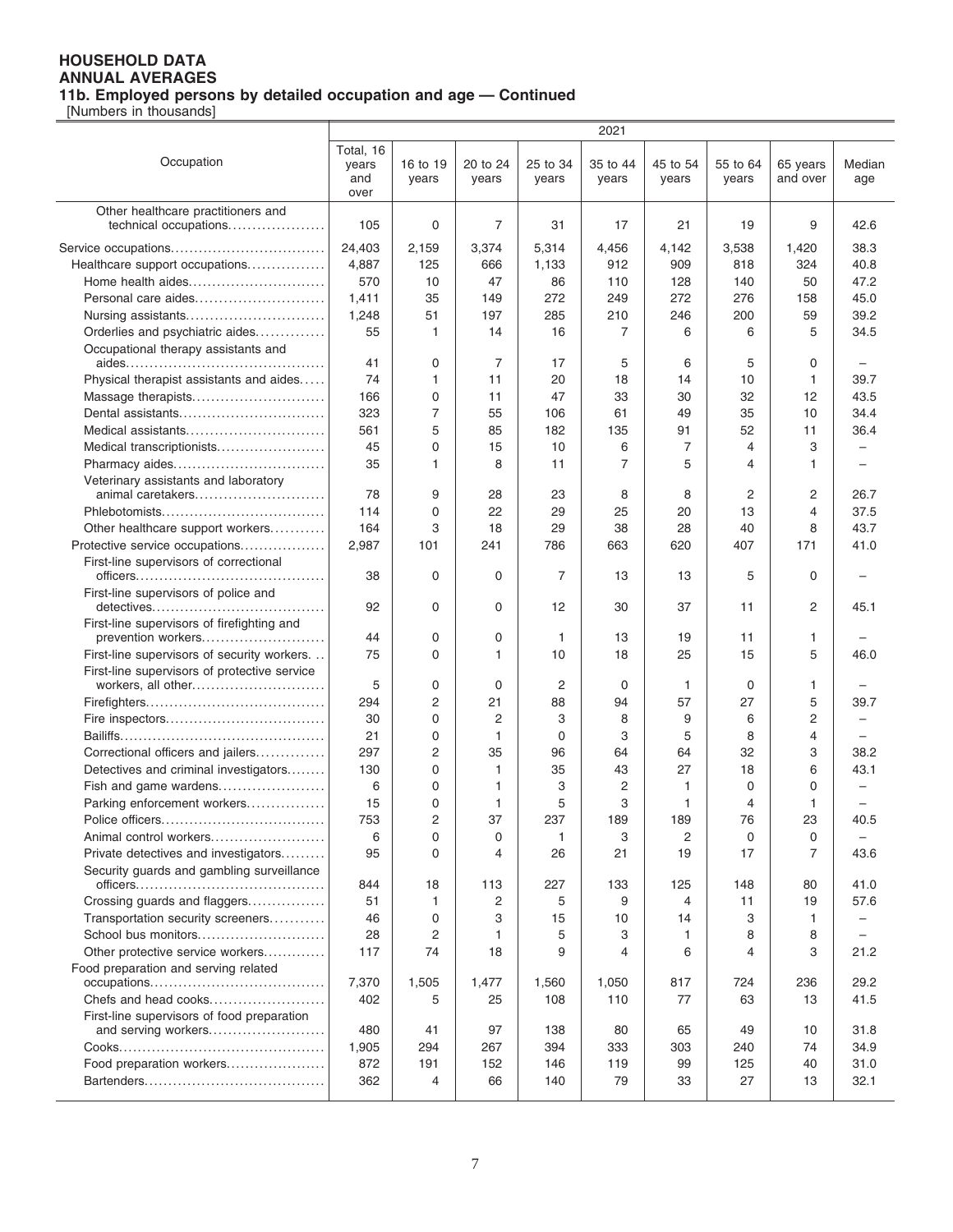|                                                                  |                                   |                   |                   |                   | 2021              |                   |                   |                      |               |
|------------------------------------------------------------------|-----------------------------------|-------------------|-------------------|-------------------|-------------------|-------------------|-------------------|----------------------|---------------|
| Occupation                                                       | Total, 16<br>years<br>and<br>over | 16 to 19<br>years | 20 to 24<br>years | 25 to 34<br>years | 35 to 44<br>years | 45 to 54<br>years | 55 to 64<br>years | 65 years<br>and over | Median<br>age |
| Fast food and counter workers                                    | 775                               | 309               | 207               | 130               |                   | 27                |                   | 12                   | 22.3          |
|                                                                  |                                   |                   |                   |                   | 56                |                   | 33                |                      | 25.3          |
| Waiters and waitresses                                           | 1,631                             | 340               | 490               | 378               | 181               | 122               | 86                | 34                   |               |
| Food servers, nonrestaurant                                      | 172                               | 28                | 29                | 36                | 29                | 25                | 19                | 7                    | 32.3          |
| Dining room and cafeteria attendants and<br>bartender helpers    | 243                               | 83                | 36                | 35                | 22                | 22                | 34                | 11                   | 26.4          |
|                                                                  | 243                               | 56                | 42                | 34                | 33                | 29                | 35                | 14                   | 30.8          |
|                                                                  |                                   |                   |                   |                   |                   |                   |                   |                      |               |
| Hosts and hostesses, restaurant, lounge,                         | 282                               | 151               | 66                | 22                | 8                 | 15                | 13                | 7                    | 21.4          |
| Food preparation and serving related<br>workers, all other       | 2                                 | 2                 | $\mathbf 0$       | 0                 | 0                 | 0                 | 0                 | $\Omega$             |               |
| Building and grounds cleaning and<br>maintenance occupations     | 5,482                             | 214               | 443               | 989               | 1,132             | 1,134             | 1,125             | 445                  | 44.6          |
| First-line supervisors of housekeeping and<br>janitorial workers | 338                               | 0                 | 5                 | 47                | 73                | 84                | 102               | 26                   | 50.3          |
| First-line supervisors of landscaping, lawn                      |                                   |                   |                   |                   |                   |                   |                   |                      |               |
| service, and groundskeeping workers                              | 233                               | 1                 | 9                 | 49                | 52                | 57                | 49                | 16                   | 46.8          |
| Janitors and building cleaners                                   | 2,113                             | 81                | 170               | 352               | 389               | 424               | 479               | 218                  | 46.4          |
| Maids and housekeeping cleaners                                  | 1,357                             | 38                | 78                | 228               | 311               | 317               | 298               | 87                   | 45.5          |
| Pest control workers                                             | 119                               | 4                 | 17                | 28                | 23                | 18                | 22                | 7                    | 39.8          |
| Landscaping and groundskeeping                                   | 1,211                             | 86                | 147               | 255               | 262               | 213               | 163               | 84                   | 39.6          |
| Tree trimmers and pruners                                        | 98                                | 3                 | 14                | 28                | 20                | 17                | 9                 | 7                    | 37.4          |
| Other grounds maintenance workers                                | 13                                | 1                 | 2                 | 4                 | 2                 | 3                 | 1                 | 0                    | $\equiv$      |
| Personal care and service occupations                            | 3,676                             | 214               | 546               | 847               | 699               | 662               | 465               | 244                  | 38.6          |
| Supervisors of personal care and service                         | 250                               | 1                 | 16                | 57                | 69                | 55                | 29                | 24                   | 42.0          |
| Animal trainers                                                  | 54                                | 2                 | 9                 | 15                | 7                 | 12                | 7                 | 2                    | 37.3          |
| Animal caretakers                                                | 272                               | 21                | 63                | 87                | 40                | 24                | 30                | 8                    | 30.2          |
| Gambling services workers                                        | 66                                | 0                 | 6                 | 13                | 14                | 20                | 9                 | 3                    | 44.2          |
| Ushers, lobby attendants, and ticket                             |                                   |                   |                   |                   |                   |                   |                   |                      |               |
|                                                                  | 29                                | 7                 | $\overline{7}$    | 6                 | 1                 | 2                 | 0                 | 5                    |               |
| Other entertainment attendants and related                       | 192                               | 48                | 59                | 24                | 14                | 18                | 8                 | 20                   | 23.8          |
| Embalmers, crematory operators, and<br>funeral attendants        | 14                                | 0                 | $\mathbf{1}$      | 3                 | 6                 | 2                 | 2                 | 1                    |               |
| Morticians, undertakers, and funeral                             | 30                                | 0                 | 1                 | 2                 | 7                 | 9                 | 8                 | 3                    |               |
|                                                                  | 103                               | 1                 | $\overline{7}$    | 30                | 28                | 20                | 12                | 5                    | 40.8          |
| Hairdressers, hairstylists, and                                  |                                   |                   |                   |                   |                   |                   |                   |                      |               |
| cosmetologists                                                   | 713                               | 7                 | 74                | 178               | 167               | 132               | 100               | 55                   | 41.4          |
| Manicurists and pedicurists                                      | 247                               | 6                 | 17                | 54                | 62                | 65                | 35                | 8                    | 41.6          |
| Skincare specialists                                             | 90                                | 1                 | 9                 | 33                | 15                | 19                | 12                | $\overline{2}$       | 37.8          |
| Other personal appearance workers                                | 26                                | 2                 | 6                 | 5                 | 8                 | 2                 | З                 | 1                    |               |
| Baggage porters, bellhops, and                                   | 84                                | 3                 | 14                | 19                | 16                | 11                | 17                | 5                    | 41.3          |
| Tour and travel guides                                           | 42                                | 3                 | 9                 | 7                 | 6                 | 6                 | 3                 | 9                    |               |
| Childcare workers                                                | 974                               | 80                | 173               | 191               | 151               | 180               | 138               | 62                   | 37.7          |
| Exercise trainers and group fitness                              | 223                               | 4                 | 19                | 76                | 54                | 42                | 17                | 12                   | 37.7          |
| Recreation workers                                               | 139                               | 24                | 28                | 25                | 17                | 18                | 19                | 8                    | 32.4          |
| Residential advisors                                             | 26                                | 0                 | 9                 | 5                 | 6                 | 4                 | 1                 | 0                    |               |
| Personal care and service workers, all                           |                                   |                   |                   |                   |                   |                   |                   |                      |               |
|                                                                  | 101                               | 3                 | 19                | 17                | 13                | 21                | 17                | 12                   | 43.0          |
| Sales and office occupations                                     | 30,166                            | 1,495             | 3,442             | 6,539             | 5,649             | 5,586             | 5,214             | 2,242                | 41.5          |
| Sales and related occupations                                    | 14,369                            | 1,010             | 1,739             | 2,912             | 2,643             | 2,536             | 2,347             | 1,181                | 40.9          |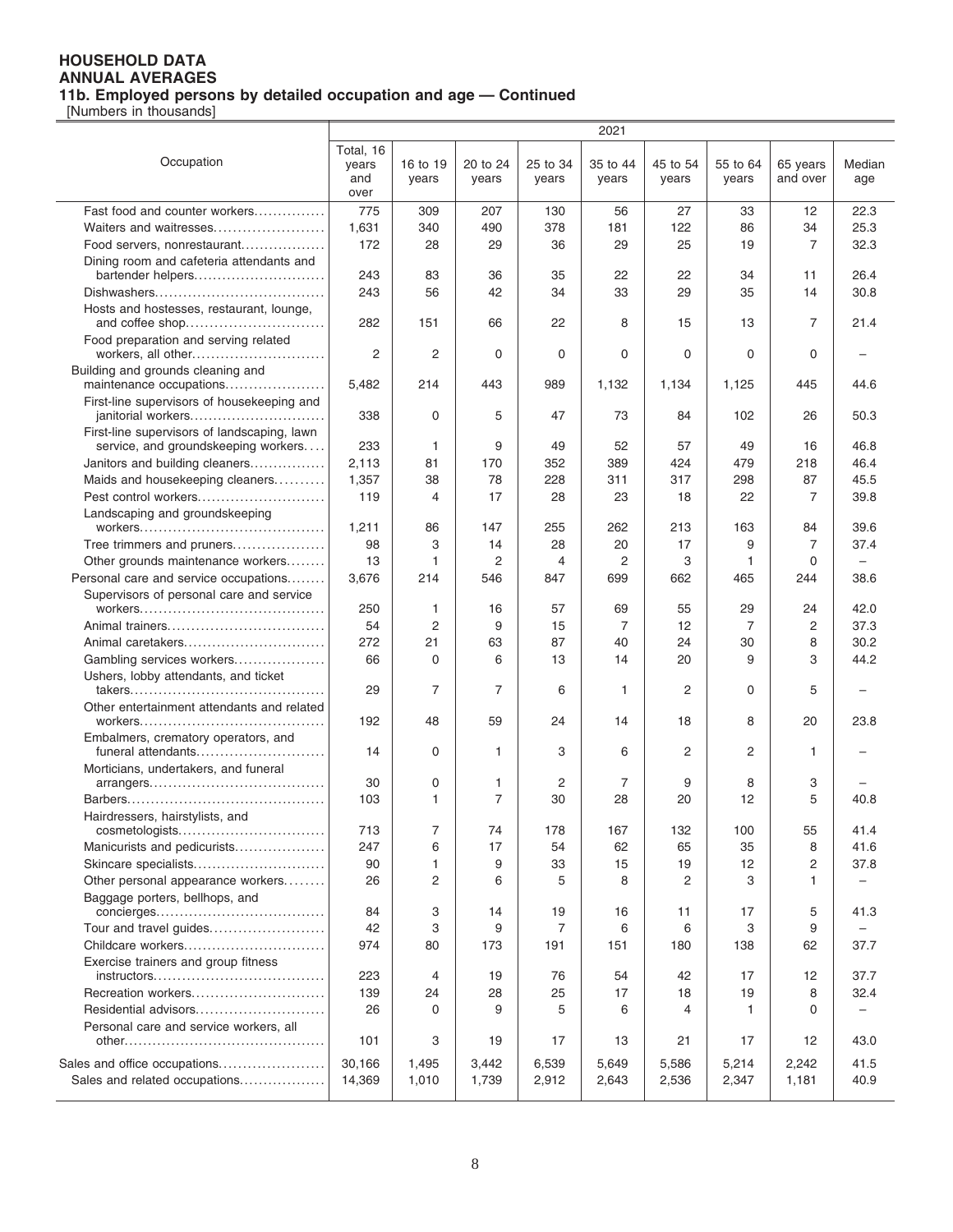|                                                                                          |                                   |                   |                   |                   | 2021              |                   |                   |                      |               |
|------------------------------------------------------------------------------------------|-----------------------------------|-------------------|-------------------|-------------------|-------------------|-------------------|-------------------|----------------------|---------------|
| Occupation                                                                               | Total, 16<br>years<br>and<br>over | 16 to 19<br>years | 20 to 24<br>years | 25 to 34<br>years | 35 to 44<br>years | 45 to 54<br>years | 55 to 64<br>years | 65 years<br>and over | Median<br>age |
| First-line supervisors of retail sales                                                   | 3,058                             | 28                | 223               | 738               | 664               | 648               | 536               | 222                  | 43.3          |
| First-line supervisors of non-retail sales                                               |                                   |                   |                   |                   |                   |                   |                   |                      |               |
|                                                                                          | 1,184                             | 10                | 50                | 213               | 278               | 288               | 236               | 109                  | 46.3          |
|                                                                                          | 2,601                             | 665               | 632               | 420               | 257               | 239               | 249               | 141                  | 25.3          |
| Counter and rental clerks                                                                | 81                                | 6                 | 9                 | 19                | 14                | 11                | 17                | 5                    | 40.0          |
| Parts salespersons                                                                       | 124                               | 6                 | 16                | 22                | 23                | 20                | 21                | 15                   | 44.0          |
| Retail salespersons                                                                      | 2,750                             | 250               | 538               | 572               | 376               | 354               | 417               | 242                  | 35.8          |
| Advertising sales agents                                                                 | 104                               | 0                 | 6                 | 32                | 26                | 19                | 13                | 8                    | 40.9          |
| Insurance sales agents                                                                   | 600                               | $\overline{2}$    | 36                | 120               | 137               | 121               | 121               | 62                   | 45.7          |
| Securities, commodities, and financial                                                   |                                   |                   |                   |                   |                   |                   |                   |                      |               |
| services sales agents                                                                    | 243                               | 1                 | 17                | 60                | 59                | 47                | 43                | 16                   | 42.7          |
|                                                                                          | 56                                | 0                 | 3                 | 10                | 9                 | 8                 | 13                | 12                   | 52.1          |
| Sales representatives of services, except<br>advertising, insurance, financial services, | 565                               | 6                 | 34                | 154               | 135               | 127               | 86                | 23                   | 41.8          |
| Sales representatives, wholesale and                                                     |                                   |                   |                   |                   |                   |                   |                   |                      |               |
| manufacturing                                                                            | 1,216                             | 6                 | 50                | 241               | 287               | 295               | 249               | 87                   | 45.9          |
| Models, demonstrators, and product                                                       |                                   |                   |                   |                   |                   |                   |                   |                      |               |
|                                                                                          | 30                                | 1                 | 3                 | 7                 | 3                 | 1                 | 11                | 6                    |               |
| Real estate brokers and sales agents                                                     | 1,170                             | 1                 | 42                | 180               | 257               | 255               | 252               | 182                  | 49.1          |
| Sales engineers                                                                          | 41                                | 0                 | $\overline{c}$    | 5                 | 14                | 10                | 4                 | 7                    |               |
|                                                                                          | 33                                | 1                 | $\overline{7}$    | 8                 | 7                 | 5                 | 4                 | $\mathbf{1}$         |               |
| Door-to-door sales workers, news and                                                     |                                   |                   |                   |                   |                   |                   |                   |                      |               |
| street vendors, and related workers                                                      | 104                               | 1                 | 10                | 15                | 25                | 26                | 17                | 10                   | 45.1          |
| Sales and related workers, all other                                                     | 410                               | 26                | 61                | 99                | 71                | 61                | 58                | 34                   | 38.2          |
| Office and administrative support                                                        | 15,797                            | 485               | 1,703             | 3,627             | 3,006             | 3,050             | 2,866             | 1,060                | 42.1          |
| First-line supervisors of office and<br>administrative support workers                   | 1,217                             | 4                 | 32                | 227               | 270               | 321               | 281               | 81                   | 47.8          |
| Switchboard operators, including<br>answering service                                    | 8                                 | 0                 | 0                 | 3                 | 1                 | 2                 | 3                 | 0                    |               |
| Telephone operators                                                                      | 23                                | $\overline{c}$    | 4                 | 4                 | 6                 | 3                 | 3                 | 3                    |               |
| Communications equipment operators, all                                                  |                                   |                   |                   |                   |                   |                   |                   |                      |               |
|                                                                                          | 5                                 | 0                 | 0                 | 2                 | 2                 | 0                 | 0                 | 0                    |               |
| Bill and account collectors                                                              | 97                                | 1                 | 12                | 25                | 17                | 15                | 18                | 9                    | 42.2          |
| Billing and posting clerks                                                               | 483                               | $\overline{2}$    | 34                | 107               | 108               | 100               | 106               | 26                   | 44.3          |
| Bookkeeping, accounting, and auditing                                                    |                                   |                   |                   |                   |                   |                   |                   |                      |               |
|                                                                                          | 1,097                             | 11                | 56                | 170               | 183               | 252               | 277               | 149                  | 50.0          |
| Gambling cage workers                                                                    | 15                                | 0                 | 1                 | 3                 | 2                 | 3                 | 5                 | 1                    |               |
| Payroll and timekeeping clerks                                                           | 153                               | 0                 | 4                 | 33                | 44                | 28                | 34                | 11                   | 44.4          |
| Procurement clerks                                                                       | 29                                | 0                 | $\mathbf{1}$      | 8                 | 9                 | 4                 | 6                 | 1                    |               |
|                                                                                          | 215                               | 6                 | 43                | 67                | 40                | 24                | 30                | 6                    | 33.6          |
| Financial clerks, all other                                                              | 92                                | 2                 | 9                 | 26                | 21                | 18                | 13                | $\overline{4}$       | 39.8          |
| Brokerage clerks                                                                         | 9                                 | 0                 | 0                 | 1                 | 5                 | 0                 | 2                 | 0                    |               |
| Correspondence clerks                                                                    | $\overline{7}$                    | 0                 | 1                 | $\overline{2}$    | 1                 | 1                 | 2                 | 0                    |               |
| Court, municipal, and license clerks                                                     | 77                                | 0                 | 3                 | 19                | 19                | 14                | 18                | 6                    | 44.7          |
| Credit authorizers, checkers, and clerks                                                 | 41                                | 1                 | $\overline{c}$    | 13                | 6                 | 8                 | 8                 | $\overline{c}$       |               |
| Customer service representatives                                                         | 2,512                             | 217               | 418               | 672               | 429               | 359               | 311               | 107                  | 34.6          |
| Eligibility interviewers, government                                                     | 60                                | 0                 | 0                 | 11                | 21                | 13                | 12                | 3                    | 44.2          |
|                                                                                          | 161                               | 8                 | 12                | 35                | 31                | 24                | 37                | 13                   | 43.8          |
| Hotel, motel, and resort desk clerks                                                     | 119                               | 7                 | 31                | 34                | 17                | 12                | 13                | 6                    | 32.0          |
| Interviewers, except eligibility and loan                                                | 203                               | $\overline{7}$    | 35                | 56                | 37                | 35                | 21                | 13                   | 38.0          |
| Library assistants, clerical                                                             | 88                                | 6                 | 13                | 15                | 8                 | 13                | 22                | 10                   | 48.2          |
| Loan interviewers and clerks                                                             | 144                               | 0                 | 6                 | 51                | 22                | 34                | 26                | 5                    | 41.2          |
|                                                                                          |                                   |                   |                   |                   |                   |                   |                   |                      |               |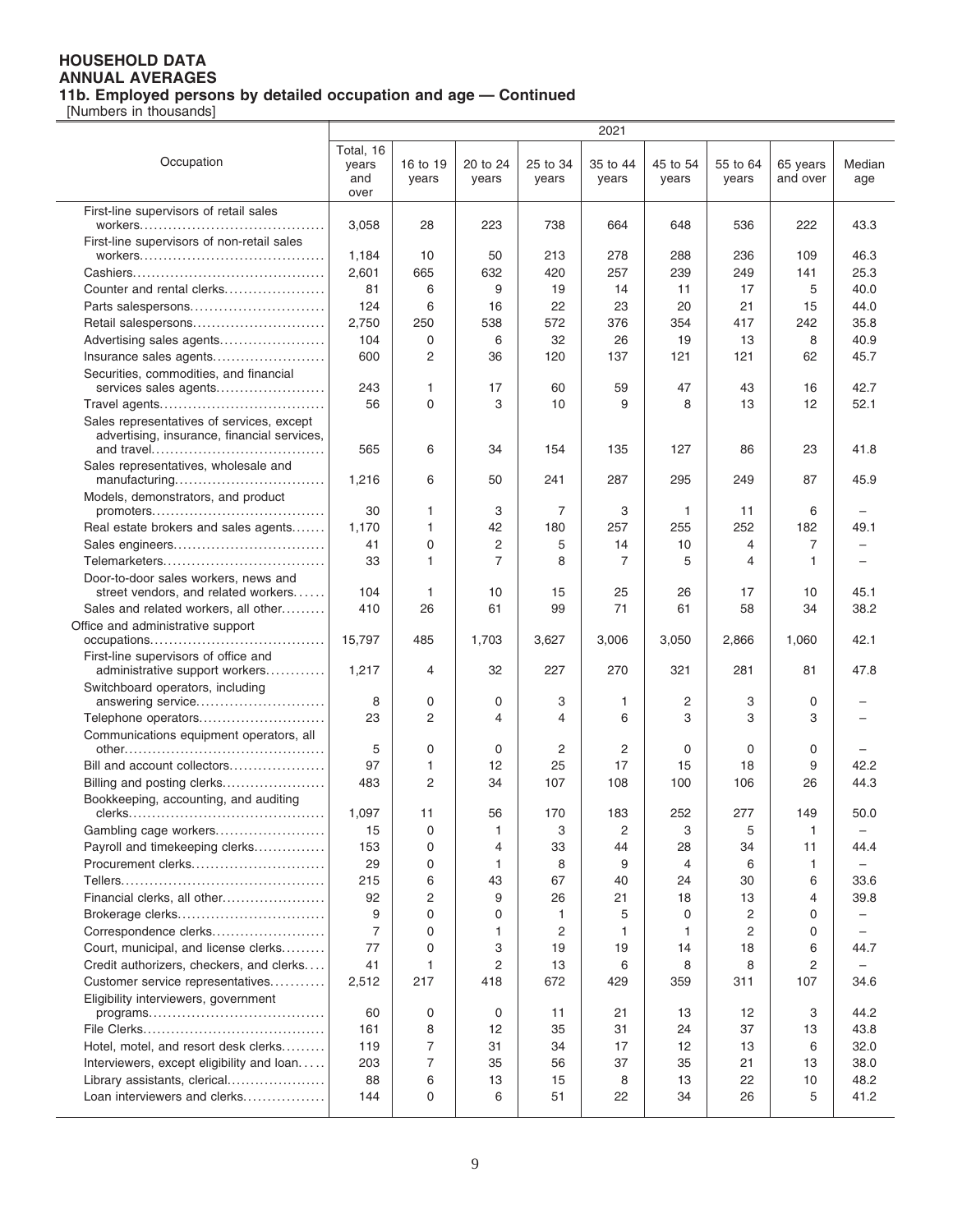|                                                               |                                   |                   |                   |                   | 2021              |                   |                   |                      |                          |
|---------------------------------------------------------------|-----------------------------------|-------------------|-------------------|-------------------|-------------------|-------------------|-------------------|----------------------|--------------------------|
| Occupation                                                    | Total, 16<br>years<br>and<br>over | 16 to 19<br>years | 20 to 24<br>years | 25 to 34<br>years | 35 to 44<br>years | 45 to 54<br>years | 55 to 64<br>years | 65 years<br>and over | Median<br>age            |
| New accounts clerks                                           | 12                                | 0                 | 0                 | 3                 | 4                 | 1                 | $\overline{c}$    | 1                    | $\overline{\phantom{0}}$ |
|                                                               | 112                               | 4                 | 13                | 32                | 22                | 13                | 20                | $\overline{7}$       | 39.6                     |
| Human resources assistants, except                            |                                   |                   |                   |                   |                   |                   |                   |                      |                          |
| payroll and timekeeping                                       | 38                                | 1                 | $\mathbf{1}$      | 7                 | 6                 | 13                | 8                 | 2                    |                          |
| Receptionists and information clerks                          | 1,215                             | 58                | 232               | 307               | 199               | 177               | 169               | 73                   | 36.3                     |
| Reservation and transportation ticket                         |                                   |                   |                   |                   |                   |                   |                   |                      |                          |
| agents and travel clerks                                      | 93                                | 3                 | 10                | 22                | 15                | 19                | 18                | 5                    | 41.7                     |
| Information and record clerks, all other                      | 107                               | 1                 | 13                | 27                | 18                | 21                | 18                | 9                    | 40.9                     |
| Cargo and freight agents                                      | 10                                | 0                 | 0                 | 5                 | 1                 | 1                 | 2                 | 1                    |                          |
| Couriers and messengers                                       | 837                               | 41                | 152               | 231               | 163               | 123               | 95                | 32                   | 35.3                     |
| Public safety telecommunicators                               | 88                                | $\mathbf 0$       | 7                 | 34                | 13                | 20                | 10                | 3                    | 39.9                     |
| Dispatchers, except police, fire, and                         |                                   |                   |                   |                   |                   |                   |                   |                      |                          |
|                                                               | 189                               | $\overline{c}$    | 16                | 47                | 43                | 35                | 36                | 9                    | 42.7                     |
| Meter readers, utilities                                      | 33                                | $\mathbf 0$       | 3                 | 4                 | 10                | 6                 | 9                 | 1                    |                          |
| Postal service clerks                                         | 105                               | $\mathbf 0$       | 5                 | 22                | 15                | 33                | 19                | 10                   | 46.7                     |
| Postal service mail carriers                                  | 273                               | $\overline{2}$    | 12                | 52                | 78                | 60                | 61                | 8                    | 44.4                     |
| Postal service mail sorters, processors,                      |                                   |                   |                   |                   |                   |                   |                   |                      |                          |
| and processing machine operators                              | 82                                | $\mathbf 0$       | 5                 | 19                | 15                | 12                | 23                | 8                    | 46.1                     |
| Production, planning, and expediting                          |                                   |                   |                   |                   |                   |                   |                   |                      |                          |
|                                                               | 212                               | 1                 | 12                | 61                | 54                | 41                | 29                | 13                   | 41.4                     |
| Shipping, receiving, and inventory clerks                     | 615                               | 16                | 96                | 140               | 124               | 124               | 84                | 32                   | 39.8                     |
| Weighers, measurers, checkers, and<br>samplers, recordkeeping | 49                                | 1                 | 7                 | 11                | 11                | 6                 | 11                | 2                    |                          |
| Executive secretaries and executive                           |                                   |                   |                   |                   |                   |                   |                   |                      |                          |
| administrative assistants                                     | 223                               | $\mathbf 0$       | 13                | 45                | 37                | 72                | 42                | 15                   | 48.5                     |
| Legal secretaries and administrative                          |                                   |                   |                   |                   |                   |                   |                   |                      |                          |
|                                                               | 49                                | 1                 | 2                 | 8                 | 6                 | 14                | 15                | 3                    |                          |
| Medical secretaries and administrative                        |                                   |                   |                   |                   |                   |                   |                   |                      |                          |
|                                                               | 58                                | $\overline{2}$    | 3                 | 9                 | 8                 | 16                | 14                | 6                    | 50.3                     |
| Secretaries and administrative assistants,                    |                                   |                   |                   |                   |                   |                   |                   |                      |                          |
| except legal, medical, and executive                          | 2,009                             | 22                | 125               | 352               | 359               | 477               | 481               | 193                  | 48.5                     |
| Data entry keyers                                             | 220                               | 6                 | 37                | 59                | 40                | 35                | 32                | 12                   | 37.4                     |
| Word processors and typists                                   | 37                                | $\mathbf 0$       | 2                 | 4                 | 9                 | 8                 | 7                 | 8                    |                          |
| Desktop publishers                                            | 1                                 | 0                 | $\Omega$          | 1                 | 0                 | 0                 | $\Omega$          | 0                    |                          |
| Insurance claims and policy processing                        | 257                               | 4                 | 20                | 78                | 56                | 41                | 47                | 11                   | 40.6                     |
| Mail clerks and mail machine operators,                       |                                   |                   |                   |                   |                   |                   |                   |                      |                          |
| except postal service                                         | 53                                | 3                 | 8                 | 13                | 6                 | 8                 | 11                | 4                    | 40.1                     |
| Office clerks, general                                        | 1,249                             | 40                | 141               | 252               | 224               | 240               | 243               | 109                  | 42.8                     |
| Office machine operators, except                              |                                   |                   |                   |                   |                   |                   |                   |                      |                          |
|                                                               | 27                                | 4                 | 6                 | 8                 | 5                 | 1                 | 3                 | 1                    |                          |
| Proofreaders and copy markers                                 | 10                                | $\mathbf 0$       | 0                 | 2                 | $\mathbf 0$       | 4                 | 3                 | 1                    |                          |
| Statistical assistants                                        | 45                                | 0                 | 1                 | 11                | 15                | 11                | 7                 | 1                    |                          |
| Office and administrative support workers,                    |                                   |                   |                   |                   |                   |                   |                   |                      |                          |
|                                                               | 639                               | $\overline{c}$    | 44                | 179               | 151               | 135               | 100               | 27                   | 41.1                     |
| Natural resources, construction, and                          |                                   |                   |                   |                   |                   |                   |                   |                      |                          |
| maintenance occupations                                       | 13,959                            | 367               | 1,239             | 3,246             | 3,362             | 2,778             | 2,253             | 714                  | 41.6                     |
| Farming, fishing, and forestry occupations                    | 1,061                             | 60                | 122               | 222               | 215               | 186               | 165               | 92                   | 41.4                     |
| First-line supervisors of farming, fishing,                   |                                   |                   |                   |                   |                   |                   |                   |                      |                          |
| and forestry workers                                          | 49                                | 0                 | 1                 | 10                | 12                | 9                 | 11                | 6                    |                          |
| Agricultural inspectors                                       | 10                                | $\mathbf 0$       | 1                 | 3                 | 1                 | 3                 | 2                 | 0                    |                          |
|                                                               | 12                                | 0                 | 0                 | 5                 | 0                 | 1                 | 3                 | 2                    |                          |
| Graders and sorters, agricultural products                    | 53                                | $\mathbf 0$       | 8                 | 13                | 11                | 10                | 10                | $\mathbf{1}$         | 40.0                     |
| Miscellaneous agricultural workers                            | 835                               | 57                | 100               | 170               | 171               | 142               | 124               | 71                   | 40.8                     |
| Fishing and hunting workers                                   | 31                                | 2                 | 0                 | 5                 | 7                 | 7                 | 4                 | 6                    |                          |
| Forest and conservation workers                               | 21                                | $\mathbf 0$       | 5                 | 5                 | 3                 | 3                 | 3                 | 1                    |                          |
|                                                               |                                   |                   |                   |                   |                   |                   |                   |                      |                          |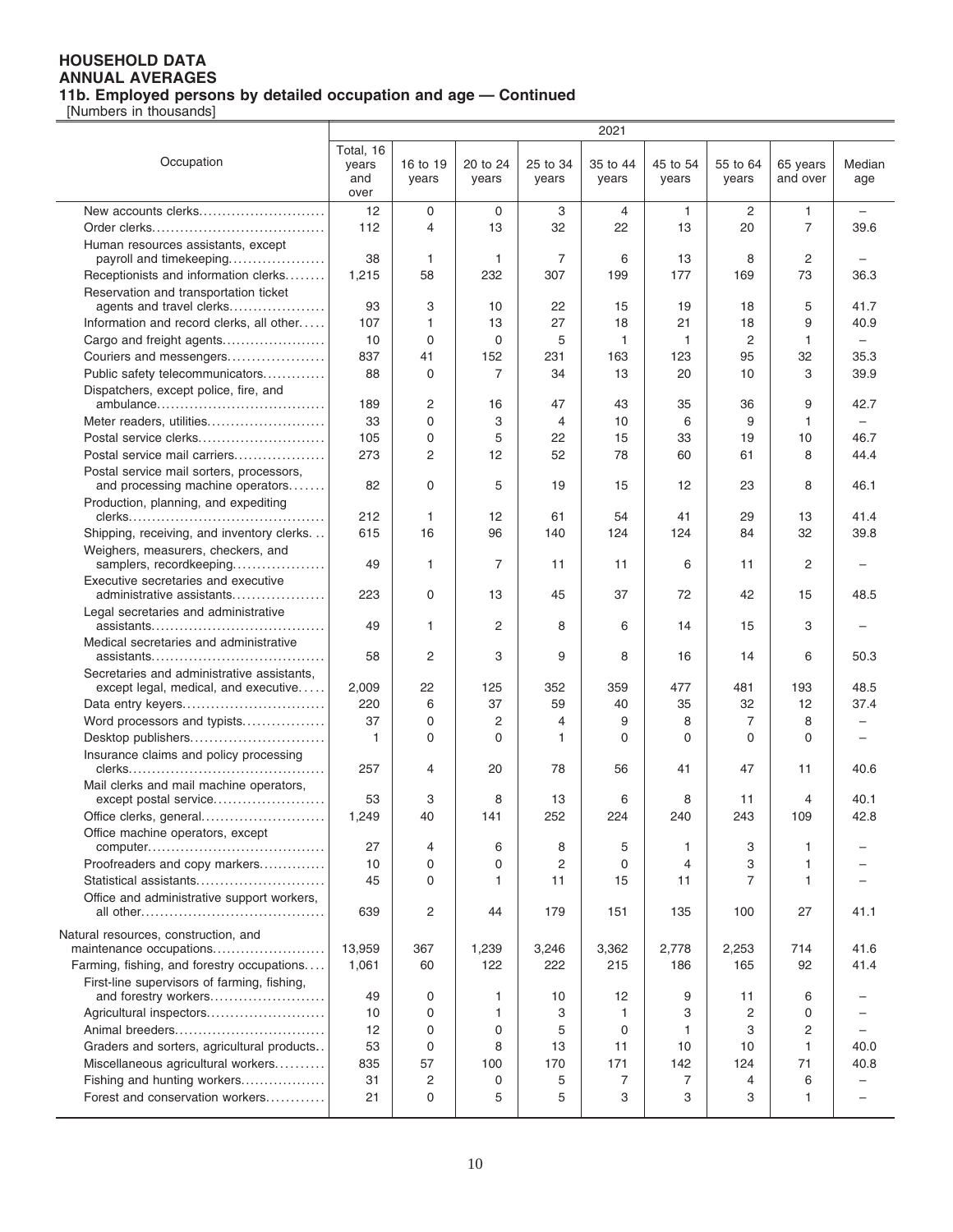|                                                                          |                           |                   |                   |                   | 2021              |                   |                   |                      |                          |
|--------------------------------------------------------------------------|---------------------------|-------------------|-------------------|-------------------|-------------------|-------------------|-------------------|----------------------|--------------------------|
| Occupation                                                               | Total, 16<br>years<br>and | 16 to 19<br>years | 20 to 24<br>years | 25 to 34<br>years | 35 to 44<br>years | 45 to 54<br>years | 55 to 64<br>years | 65 years<br>and over | Median<br>age            |
|                                                                          | over                      |                   |                   |                   |                   |                   |                   |                      |                          |
| Logging workers                                                          | 51                        | $\mathbf{1}$      | 6                 | 11                | 10                | 12                | 7                 | 5                    | 43.8                     |
| Construction and extraction occupations                                  | 8,057                     | 207               | 722               | 1,904             | 2,108             | 1,571             | 1,188             | 358                  | 40.9                     |
| First-line supervisors of construction trades                            |                           |                   |                   |                   |                   |                   |                   |                      |                          |
| and extraction workers                                                   | 650                       | 3                 | 20                | 126               | 186               | 159               | 123               | 33                   | 44.6                     |
|                                                                          | 21                        | 0                 | $\Omega$          | 4                 | 4                 | 9                 | 4                 | $\Omega$             |                          |
| Brickmasons, blockmasons, and                                            |                           |                   |                   |                   |                   |                   |                   |                      |                          |
| stonemasons                                                              | 97                        | 3                 | 11                | 16                | 25                | 21                | 13                | 8                    | 42.2                     |
|                                                                          | 1,230                     | 30                | 113               | 281               | 332               | 241               | 169               | 64                   | 40.8                     |
| Carpet, floor, and tile installers and<br>finishers<br>.                 | 156                       | 4                 | 12                | 33                | 45                | 33                | 22                | 7                    | 41.2                     |
| Cement masons, concrete finishers, and                                   | 67                        |                   | 4                 |                   |                   |                   | 7                 | 0                    |                          |
| terrazzo workers<br>Construction laborers                                | 2,165                     | 2<br>93           | 237               | 17<br>479         | 21<br>575         | 16<br>402         | 287               | 92                   | 40.1<br>39.8             |
| Construction equipment operators                                         | 360                       | $\overline{c}$    | 27                | 83                | 91                | 70                | 74                | 12                   | 43.1                     |
| Drywall installers, ceiling tile installers, and                         |                           |                   |                   |                   |                   |                   |                   |                      |                          |
|                                                                          | 155                       | 3                 | 9                 | 43                | 44                | 37                | 16                | 3                    | 39.2                     |
|                                                                          | 845                       | 17                | 77                | 195               | 216               | 164               | 131               | 45                   | 41.4                     |
|                                                                          | 53                        | $\mathbf{1}$      | 6                 | 17                | 13                | 3                 | 10                | 2                    | 35.0                     |
| Insulation workers                                                       | 48                        | $\overline{2}$    | $\overline{2}$    | 13                | 13                | 12                | 5                 | 2                    | $\overline{\phantom{0}}$ |
| Painters and paperhangers                                                | 556                       | 11                | 34                | 143               | 163               | 100               | 86                | 20                   | 41.5                     |
|                                                                          | 37                        | 1                 | 2                 | 14                | 10                | 8                 | 1                 | $\overline{2}$       | $\overline{\phantom{0}}$ |
| Plumbers, pipefitters, and steamfitters                                  | 587                       | 5                 | 52                | 166               | 135               | 121               | 83                | 24                   | 40.6                     |
| Plasterers and stucco masons                                             | 22                        | 0                 | 5                 | 5                 | 6                 | 3                 | 3                 | $\mathbf{1}$         |                          |
| Reinforcing iron and rebar workers                                       | 10                        | 0                 | 1                 | 3                 | 2                 | $\overline{2}$    | 1                 | 0                    | -                        |
|                                                                          | 221                       | 6                 | 26                | 67                | 59                | 39                | 20                | 3                    | 36.7                     |
| Sheet metal workers                                                      | 125                       | 5                 | 12                | 37                | 29                | 16                | 22                | 4                    | 38.8                     |
| Structural iron and steel workers                                        | 41                        | 0                 | 5                 | 11                | 14                | 5                 | 4                 | $\mathbf{1}$         |                          |
| Solar photovoltaic installers                                            | 23                        | 0                 | 3                 | 10                | 6                 | 2                 | 2                 | $\mathbf 0$          |                          |
| Helpers, construction trades                                             | 71                        | 10                | 21                | 21                | 8                 | 7                 | 4                 | $\mathbf{1}$         | 27.8                     |
| Construction and building inspectors                                     | 103                       | $\mathbf 0$       | 6                 | 16                | 18                | 19                | 30                | 13                   | 50.3                     |
| Elevator and escalator installers and                                    |                           |                   |                   |                   |                   |                   |                   |                      |                          |
| Fence erectors                                                           | 38<br>41                  | 0<br>4            | 0<br>8            | 8<br>11           | 11<br>10          | 10<br>3           | 8<br>3            | 0<br>$\mathbf{1}$    |                          |
| Hazardous materials removal workers                                      | 27                        | 1                 | 4                 | 9                 | 2                 | $\overline{4}$    | 4                 | 2                    |                          |
| Highway maintenance workers                                              | 99                        | $\Omega$          | 5                 | 22                | 20                | 18                | 25                | 9                    | 46.4                     |
| Rail-track laying and maintenance                                        |                           |                   |                   |                   |                   |                   |                   |                      |                          |
| equipment operators                                                      | 15                        | 1                 | 0                 | 3                 | 3                 | 5                 | 3                 | $\Omega$             |                          |
| Septic tank servicers and sewer pipe                                     |                           |                   |                   |                   |                   |                   |                   |                      |                          |
|                                                                          | 11                        | 0                 | 1                 | 4                 | 3                 | $\mathbf{1}$      | 0                 | $\mathbf{1}$         |                          |
| Miscellaneous construction and related                                   | 26                        | 1                 | 3                 | 5                 | 5                 | 7                 | 4                 | 2                    |                          |
| Derrick, rotary drill, and service unit<br>operators, oil and gas        | 21                        | 0                 | 2                 | 3                 | 8                 | 5                 | 3                 | 0                    |                          |
| Excavating and loading machine and<br>dragline operators, surface mining | 4                         | 1                 | 0                 | 1                 | 0                 | $\overline{c}$    | 1                 | 0                    |                          |
| Earth drillers, except oil and gas                                       | 27                        | $\mathbf{1}$      | 0                 | 8                 | 3                 | 9                 | 4                 | З                    |                          |
| Explosives workers, ordnance handling                                    |                           |                   |                   |                   |                   |                   |                   |                      |                          |
| experts, and blasters                                                    | 14                        | 0                 | 0                 | 2                 | 3                 | 5                 | 4                 | 0                    |                          |
| Underground mining machine operators                                     | 33                        | $\Omega$          | 2                 | 10                | 6                 | 6                 | 8                 | 1                    |                          |
| Roustabouts, oil and gas                                                 | 3                         | 0                 | $\Omega$          | 2                 | 1                 | $\Omega$          | 0                 | 0                    |                          |
| Other extraction workers                                                 | 55                        | 2                 | 8                 | 17                | 18                | 6                 | 5                 | $\Omega$             | 36.4                     |
| Installation, maintenance, and repair                                    | 4,840                     | 100               | 396               | 1,120             | 1,039             | 1,021             | 900               | 265                  | 42.9                     |
| First-line supervisors of mechanics,                                     |                           |                   |                   |                   |                   |                   |                   |                      |                          |
| installers, and repairers                                                | 222                       | 0                 | 3                 | 34                | 51                | 51                | 69                | 14                   | 49.6                     |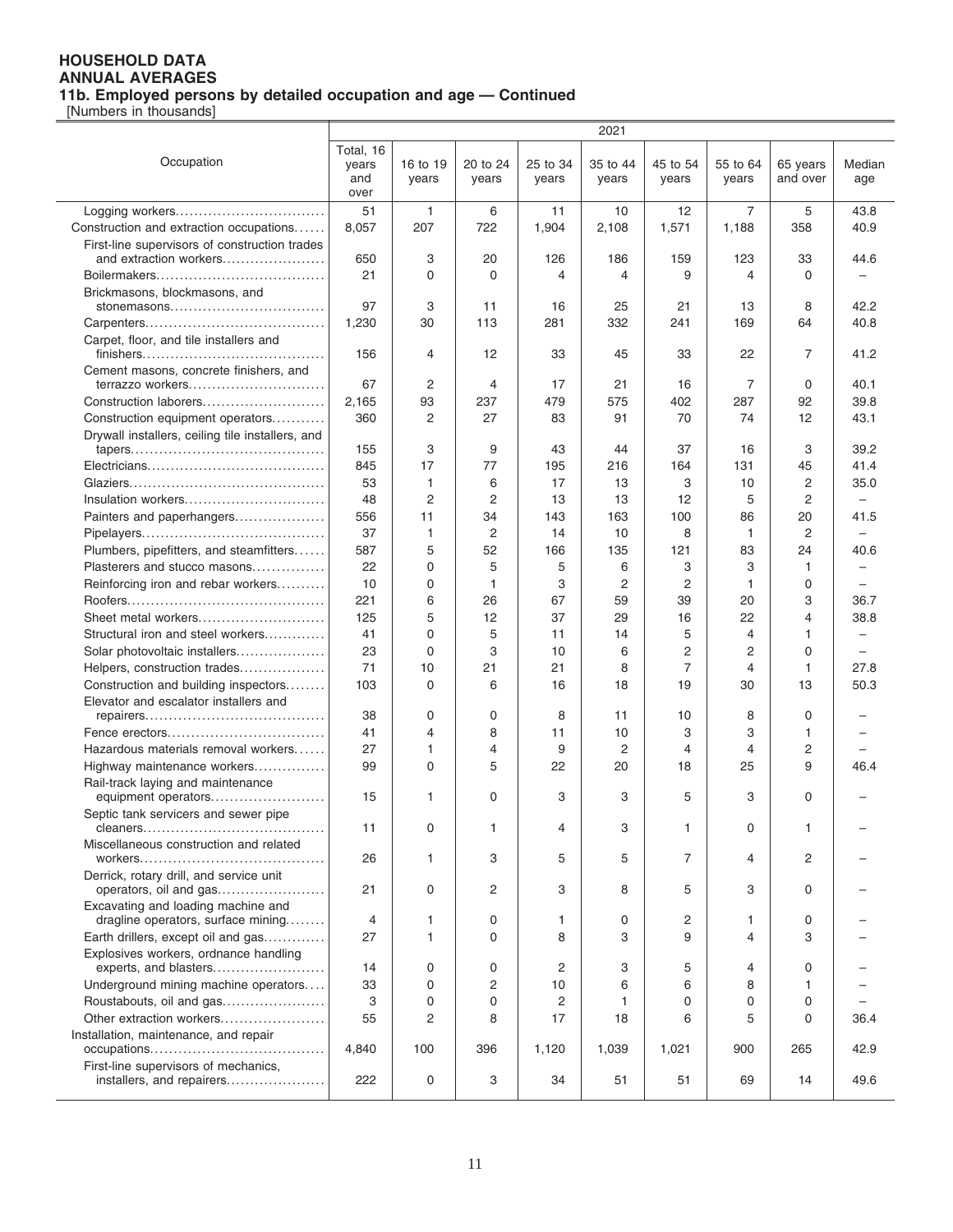|                                                                                  | 2021                              |                   |                   |                   |                   |                   |                   |                      |                          |
|----------------------------------------------------------------------------------|-----------------------------------|-------------------|-------------------|-------------------|-------------------|-------------------|-------------------|----------------------|--------------------------|
| Occupation                                                                       | Total, 16<br>years<br>and<br>over | 16 to 19<br>years | 20 to 24<br>years | 25 to 34<br>years | 35 to 44<br>years | 45 to 54<br>years | 55 to 64<br>years | 65 years<br>and over | Median<br>age            |
| Computer, automated teller, and office<br>machine repairers                      | 176                               | 1                 | 12                | 44                | 48                | 35                | 23                | 12                   | 41.1                     |
| Radio and telecommunications equipment                                           |                                   |                   |                   |                   |                   |                   |                   |                      |                          |
| installers and repairers                                                         | 155                               | 5                 | 16                | 28                | 28                | 43                | 27                | 8                    | 43.2                     |
| Avionics technicians                                                             | 5                                 | $\Omega$          | $\Omega$          | 1                 | $\mathbf{1}$      | 1                 | 3                 | $\Omega$             |                          |
| Electric motor, power tool, and related                                          | 21                                | 0                 | 0                 | 6                 | 8                 | $\overline{2}$    | 4                 | 0                    |                          |
| Electrical and electronics installers and<br>repairers, transportation equipment | $\mathbf{1}$                      | 0                 | 0                 | 0                 | 0                 | 0                 | 0                 | 0                    |                          |
| Electrical and electronics repairers,<br>industrial and utility                  | 13                                | 0                 | 0                 | 5                 | $\mathbf{1}$      | 2                 | 3                 | 0                    |                          |
| Electronic equipment installers and<br>repairers, motor vehicles                 | 9                                 | 0                 | 2                 | 4                 | 2                 | 1                 | 1                 | 0                    |                          |
| Audiovisual equipment installers and                                             | 22                                | 0                 | 1                 | 7                 | 6                 | 3                 | 4                 | 0                    |                          |
| Security and fire alarm systems installers                                       | 72                                | 1                 | 7                 | 21                | 16                | 11                | 10                | 5                    | 39.8                     |
| Aircraft mechanics and service                                                   |                                   |                   |                   |                   |                   |                   |                   |                      |                          |
| technicians                                                                      | 150                               | 1                 | 6                 | 37                | 31                | 36                | 36                | 4                    | 46.0                     |
| Automotive body and related repairers                                            | 123                               | 4                 | 15                | 22                | 17                | 32                | 23                | 10                   | 47.4                     |
| Automotive glass installers and repairers                                        | 28                                | 1                 | 2                 | $12 \overline{ }$ | 6                 | 3                 | 4                 | $\mathbf{1}$         | $\overline{\phantom{0}}$ |
| Automotive service technicians and<br>mechanics                                  | 864                               | 33                | 98                | 219               | 174               | 159               | 138               | 42                   | 40.1                     |
| Bus and truck mechanics and diesel<br>engine specialists                         | 362                               | 12                | 33                | 96                | 73                | 70                | 59                | 19                   | 40.2                     |
| Heavy vehicle and mobile equipment<br>service technicians and mechanics          | 248                               | 3                 | 21                | 60                | 58                | 59                | 38                | 10                   | 41.9                     |
| Small engine mechanics                                                           | 43                                | 3                 | 3                 | 8                 | $\overline{7}$    | 14                | 7                 | 2                    |                          |
| Miscellaneous vehicle and mobile<br>equipment mechanics, installers, and         |                                   |                   |                   |                   |                   |                   |                   |                      |                          |
|                                                                                  | 84                                | 8                 | 16                | 20                | 17                | 12                | 12                | 0                    | 33.2                     |
| Control and valve installers and repairers                                       | 20                                | 0                 | 0                 | 4                 | 3                 | 5                 | $\overline{7}$    | $\Omega$             |                          |
| Heating, air conditioning, and refrigeration<br>mechanics and installers         | 445                               | 6                 | 41                | 99                | 118               | 80                | 79                | 21                   | 41.9                     |
| Home appliance repairers<br>Industrial and refractory machinery                  | 49                                | 1                 | 6                 | 7                 | 17                | 8                 | 5                 | 5                    |                          |
|                                                                                  | 429                               | 3                 | 16                | 96                | 86                | 106               | 95                | 27                   | 46.9                     |
| Maintenance and repair workers, general                                          | 614                               | 9                 | 33                | 116               | 124               | 143               | 141               | 47                   | 46.4                     |
| Maintenance workers, machinery                                                   | 29                                | 0                 | 5                 | 4                 | 2                 | 7                 | 9                 | $\overline{c}$       |                          |
| Electrical power-line installers and                                             | 48                                | $\Omega$          | $\mathbf{1}$      | $\overline{7}$    | 15                | 13                | 11                | $\mathbf{1}$         |                          |
| Telecommunications line installers and                                           | 125                               | 1                 | 15                | 45                | 27                | 22                | 15                | 1                    | 37.4                     |
| Precision instrument and equipment                                               | 134                               | 0                 | 10                | 37                | 37                | 28                | 15                | 7                    | 40.4                     |
|                                                                                  | 68                                | 0                 | 4                 | 19                | 14                | 12                | 12                | 6                    | 44.2                     |
| Wind turbine service technicians                                                 | 11                                | 0                 | 1                 | 6                 | 4                 | $\Omega$          | $\Omega$          | $\Omega$             |                          |
| Coin, vending, and amusement machine<br>servicers and repairers                  | 29                                | 0                 | 4                 | 3                 | 6                 | 8                 | 7                 | 2                    |                          |
| Commercial divers                                                                | $\overline{2}$                    | 0                 | $\Omega$          | 1                 | 0                 | 2                 | 0                 | $\Omega$             |                          |
| Locksmiths and safe repairers                                                    | 30                                | 0                 | 1                 | 6                 | $\overline{7}$    | 5                 | 6                 | 4                    |                          |
| Manufactured building and mobile home                                            | 1                                 | 0                 | 0                 | 0                 | 0                 | 0                 | 0                 | 0                    |                          |
|                                                                                  | 6                                 | 0                 | $\Omega$          | 0                 | 0                 | 2                 | 1                 | 2                    |                          |
| Helpers--installation, maintenance, and<br>repair workers                        | 19                                | 3                 | 2                 | 3                 | 1                 | 4                 | 5                 | $\mathbf{1}$         |                          |
| Other installation, maintenance, and repair                                      | 182                               | 5                 | 19                | 42                | 34                | 43                | 32                | 8                    | 42.4                     |
|                                                                                  |                                   |                   |                   |                   |                   |                   |                   |                      |                          |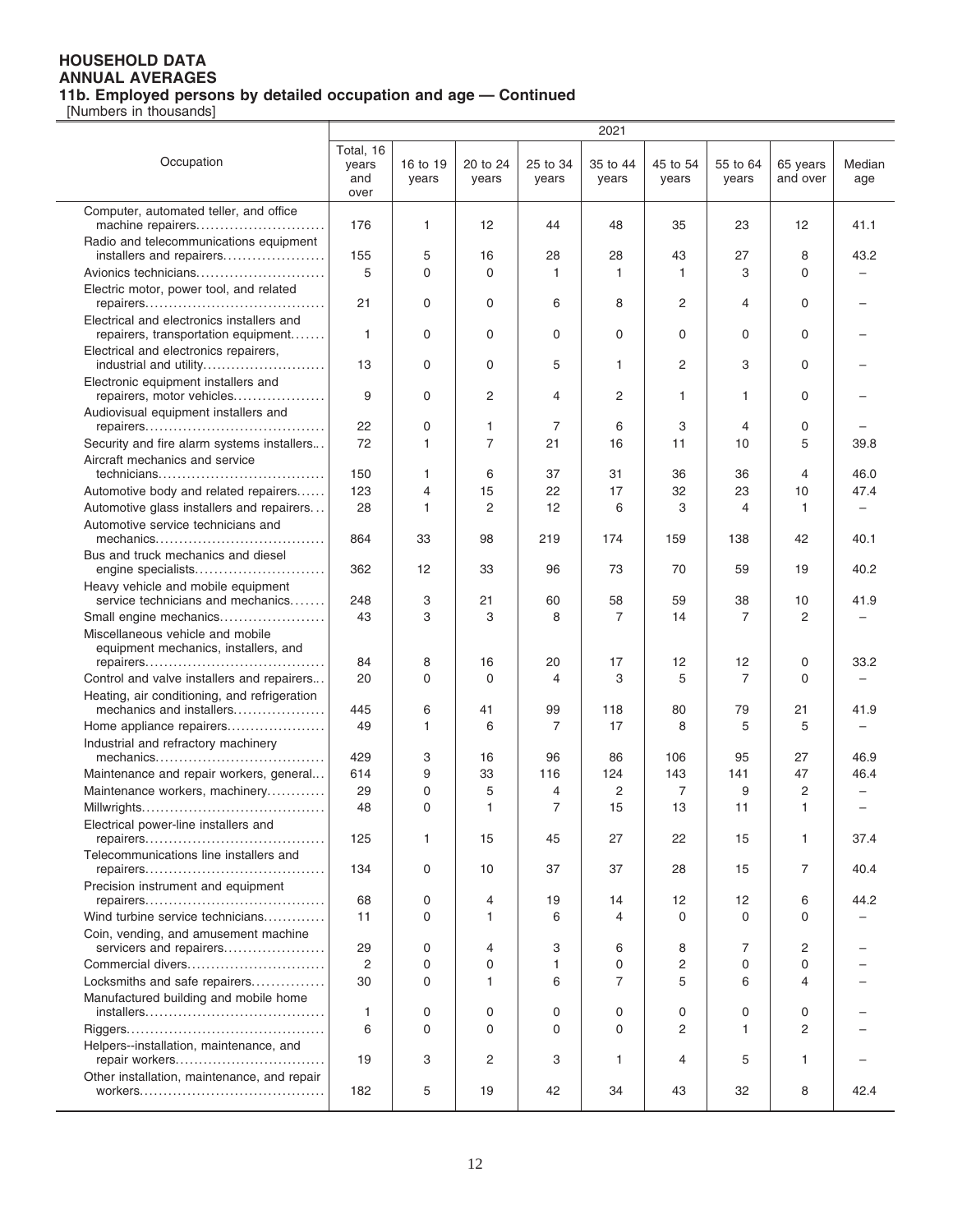|                                                                                   | 2021               |              |          |          |                |                |          |                |        |
|-----------------------------------------------------------------------------------|--------------------|--------------|----------|----------|----------------|----------------|----------|----------------|--------|
| Occupation                                                                        | Total, 16<br>years | 16 to 19     | 20 to 24 | 25 to 34 | 35 to 44       | 45 to 54       | 55 to 64 | 65 years       | Median |
|                                                                                   | and<br>over        | years        | years    | years    | years          | years          | years    | and over       | age    |
| Production, transportation, and material moving                                   |                    |              |          |          |                |                |          |                |        |
|                                                                                   | 19,309             | 825          | 2,087    | 4,257    | 3,644          | 3,810          | 3,514    | 1,172          | 42.0   |
| Production occupations                                                            | 7,950              | 206          | 710      | 1,772    | 1,661          | 1,685          | 1,534    | 383            | 43.0   |
| First-line supervisors of production and                                          |                    |              |          |          |                |                |          |                |        |
| operating workers                                                                 | 767                | $\mathbf{1}$ | 22       | 156      | 178            | 204            | 165      | 41             | 45.9   |
| Aircraft structure, surfaces, rigging, and<br>systems assemblers                  | 6                  | 0            | 1        | 0        | 2              | 0              | 2        | 0              |        |
| Electrical, electronics, and<br>electromechanical assemblers                      | 110                | 1            | 6        | 27       | 15             | 23             | 31       | 7              | 46.8   |
| Engine and other machine assemblers                                               | 7                  | 0            | 1        | 1        | 1              | 0              | 2        | 1              |        |
| Structural metal fabricators and fitters                                          | 13                 | 1            | 0        | 1        | 5              | 3              | 2        | 1              |        |
| Other assemblers and fabricators                                                  | 957                | 34           | 106      | 228      | 175            | 212            | 161      | 41             | 41.5   |
|                                                                                   | 229                | 11           | 30       | 46       | 46             | 46             | 36       | 15             | 41.7   |
| Butchers and other meat, poultry, and fish                                        |                    |              |          |          |                |                |          |                |        |
| processing workers<br>Food and tobacco roasting, baking, and                      | 246                | 12           | 31       | 58       | 49             | 36             | 48       | 13             | 40.6   |
| drying machine operators and tenders                                              | 9                  | $\mathbf{1}$ | 1        | 2        | 1              | 0              | 4        | $\mathbf 0$    |        |
| Food batchmakers                                                                  | 93                 | 11           | 16       | 17       | 18             | 13             | 16       | 3              | 36.6   |
| Food cooking machine operators and                                                |                    |              |          |          |                |                |          |                |        |
|                                                                                   | 8                  | 1            | 3        | 2        | $\mathbf 0$    | 1              | 0        | $\mathbf 0$    |        |
| Food processing workers, all other                                                | 144                | 5            | 14       | 35       | 32             | 28             | 25       | 5              | 41.5   |
| Computer numerically controlled tool                                              |                    |              |          |          |                |                |          |                |        |
| operators and programmers                                                         | 90                 | 1            | 5        | 24       | 19             | 18             | 23       | 1              | 44.0   |
| Forming machine setters, operators, and<br>tenders, metal and plastic             | 25                 | 1            | 3        | 6        | 1              | 4              | 10       | 1              |        |
| Cutting, punching, and press machine                                              |                    |              |          |          |                |                |          |                |        |
| setters, operators, and tenders, metal                                            | 70                 | 0            | 3        | 23       | 15             | 9              | 15       | 3              | 42.7   |
| Grinding, lapping, polishing, and buffing<br>machine tool setters, operators, and |                    |              |          |          |                |                |          |                |        |
| tenders, metal and plastic                                                        | 32                 | 0            | 10       | 4        | 5              | 5              | 5        | 2              |        |
| Other machine tool setters, operators, and                                        |                    |              |          |          |                |                |          |                |        |
| tenders, metal and plastic                                                        | 8                  | 0            | 0        | 2        | 0              | 1              | 4        | $\mathbf{1}$   |        |
|                                                                                   | 323                | 3            | 29       | 68       | 70             | 57             | 79       | 17             | 44.4   |
| Metal furnace operators, tenders, pourers,                                        | 17                 | $\mathbf{1}$ | 1        | 9        | $\overline{c}$ | 5              | 0        | $\Omega$       |        |
| Model makers and patternmakers, metal                                             | 1                  | 0            | 1        | 0        | $\mathbf{1}$   | 0              | 0        | 0              |        |
| Molders and molding machine setters,<br>operators, and tenders, metal and         |                    |              |          |          |                |                |          |                |        |
|                                                                                   | 29                 | 0            | 1        | 4        | 11             | 7              | 5        | 1              |        |
| Tool and die makers                                                               | 43                 | 4            | 1        | 4        | 6              | 9              | 14       | $\overline{4}$ |        |
| Welding, soldering, and brazing workers.                                          | 555                | 19           | 76       | 128      | 119            | 110            | 89       | 14             | 40.0   |
| Other metal workers and plastic workers                                           | 335                | 6            | 29       | 70       | 72             | 72             | 75       | 10             | 43.7   |
| Prepress technicians and workers                                                  | 17                 | 0            | 0        | 6        | 2              | 6              | 1        | $\mathbf{1}$   | -      |
| Printing press operators                                                          | 143                | 3            | 10       | 26       | 35             | 29             | 32       | 7              | 44.7   |
| Print binding and finishing workers                                               | 8                  | 0            | 0        | 0        | $\overline{c}$ | 1              | 4        | 0              |        |
| Laundry and dry-cleaning workers                                                  | 116                | 3            | 3        | 16       | 20             | 30             | 32       | 12             | 50.4   |
| Pressers, textile, garment, and related                                           |                    |              |          |          |                |                |          |                |        |
|                                                                                   | 17                 | 0            | 1        | 2        | 7              | 2              | 4        | 2              |        |
| Sewing machine operators                                                          | 120                | 1            | 5        | 17       | 33             | 27             | 27       | 10             | 47.3   |
| Shoe and leather workers                                                          | 18                 | 0            | 0        | 6        | $\overline{4}$ | $\overline{2}$ | 5        | 1              |        |
| Tailors, dressmakers, and sewers                                                  | 58                 | 0            | 1        | 12       | $\overline{7}$ | 9              | 17       | 13             | 54.1   |
| Textile machine setters, operators, and                                           |                    |              |          |          |                |                |          |                |        |
|                                                                                   | 12                 | 0            | 0        | 4        | 1              | 4              | 3        | 0              |        |
|                                                                                   | 20                 | 0            | 1        | 4        | 3              | 5              | 6        | 1              |        |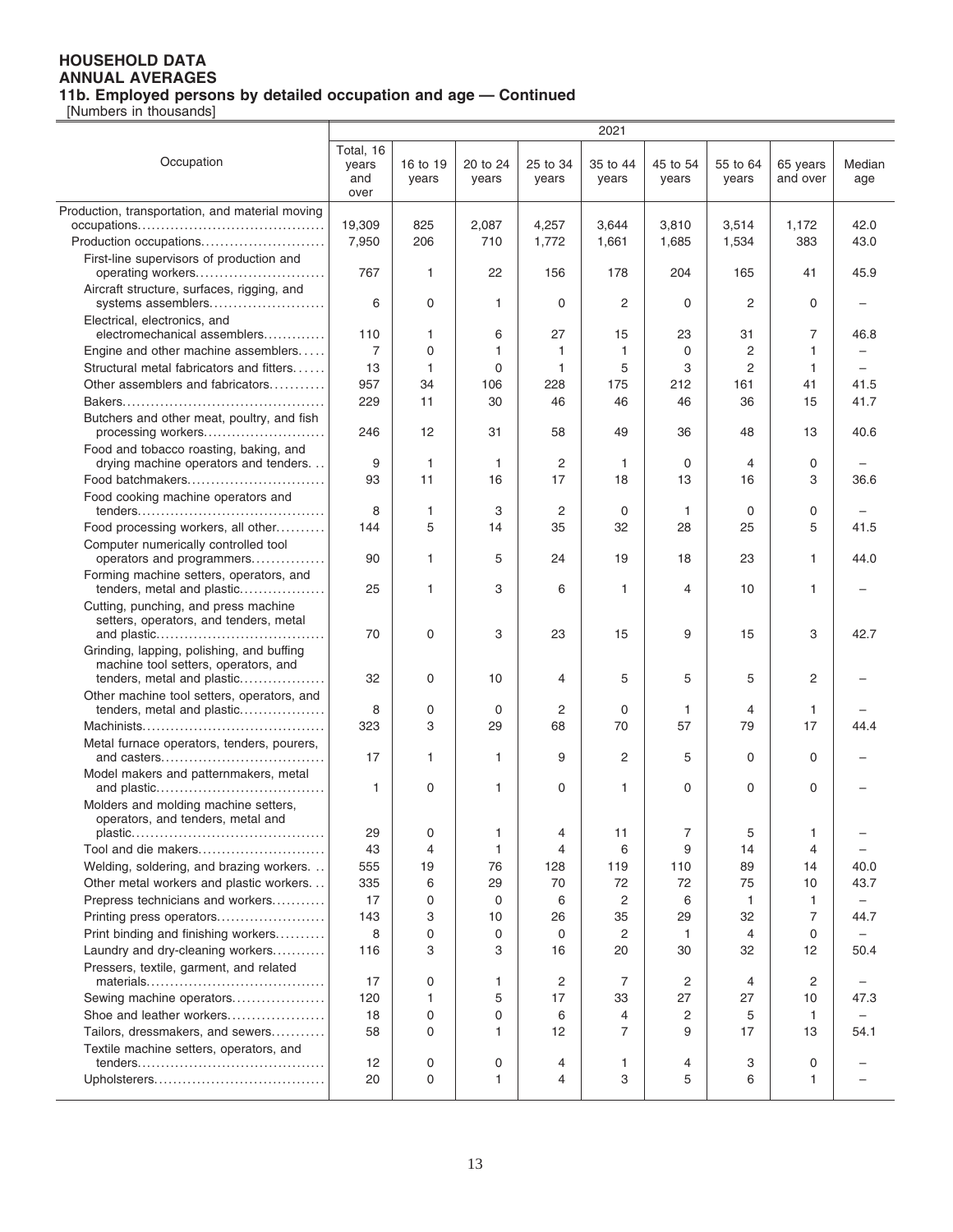|                                                                             |                                   |                   |                   |                   | 2021              |                   |                   |                      |               |
|-----------------------------------------------------------------------------|-----------------------------------|-------------------|-------------------|-------------------|-------------------|-------------------|-------------------|----------------------|---------------|
| Occupation                                                                  | Total, 16<br>years<br>and<br>over | 16 to 19<br>years | 20 to 24<br>years | 25 to 34<br>years | 35 to 44<br>years | 45 to 54<br>years | 55 to 64<br>years | 65 years<br>and over | Median<br>age |
| Other textile, apparel, and furnishings                                     |                                   |                   |                   |                   |                   |                   |                   |                      |               |
|                                                                             | 14                                | 1.                | 0                 | 2                 | $\overline{4}$    | 3                 | 4                 | $\mathbf{1}$         |               |
| Cabinetmakers and bench carpenters                                          | 67                                | 2                 | 8                 | 10                | 11                | 17                | 15                | 4                    | 45.2          |
| Furniture finishers                                                         | 11                                | 0                 | 1                 | 3                 | 1                 | 4                 | 2                 | 1                    |               |
| Sawing machine setters, operators, and                                      |                                   |                   |                   |                   |                   |                   |                   |                      |               |
| tenders, wood                                                               | 26                                | 3                 | 1                 | 6                 | 4                 | 8                 | 2                 | 3                    |               |
| Woodworking machine setters, operators,<br>and tenders, except sawing       | 16                                | 1                 | 1                 | 2                 | 4                 | 6                 | 2                 | 0                    |               |
| Other woodworkers                                                           | 22                                | 1                 | 2                 | 5                 | 4                 | 4                 | 3                 | 3                    |               |
| Power plant operators, distributors, and                                    |                                   |                   |                   |                   |                   |                   |                   |                      |               |
|                                                                             | 32                                | 0                 | 1                 | 7                 | 9                 | 3                 | 10                | 1                    |               |
| Stationary engineers and boiler operators                                   | 66                                | 0                 | 2                 | 10                | 6                 | 15                | 27                | 5                    | 52.7          |
| Water and wastewater treatment plant and<br>system operators                | 99                                | 2                 | $\overline{7}$    | 16                | 26                | 17                | 26                | 5                    | 45.6          |
| Miscellaneous plant and system                                              |                                   |                   |                   |                   |                   |                   |                   |                      |               |
|                                                                             | 37                                | 0                 | 1                 | 10                | 14                | 6                 | 5                 | 1                    |               |
| Chemical processing machine setters,                                        |                                   |                   |                   |                   |                   |                   |                   |                      |               |
| operators, and tenders                                                      | 72                                | 3                 | 2                 | 21                | 14                | 21                | 9                 | 2                    | 42.8          |
| Crushing, grinding, polishing, mixing, and<br>blending workers              | 76                                | 2                 | 10                | 16                | 15                | 18                | 13                | 3                    | 41.1          |
|                                                                             | 53                                | 1                 | 6                 | 11                | 9                 | 12                | 11                | $\overline{2}$       | 45.5          |
| Extruding, forming, pressing, and<br>compacting machine setters, operators, |                                   |                   |                   |                   |                   |                   |                   |                      |               |
|                                                                             | 25                                | 0                 | 1                 | 6                 | 10                | 2                 | 5                 | 1                    |               |
| Furnace, kiln, oven, drier, and kettle<br>operators and tenders             | 13                                | 0                 | 1                 | 3                 | 1                 | 3                 | 4                 | 1                    |               |
| Inspectors, testers, sorters, samplers, and                                 | 829                               | 20                | 71                | 204               | 163               | 183               | 145               | 42                   | 42.2          |
| Jewelers and precious stone and metal                                       | 51                                | 0                 | 3                 | 10                | 7                 | 13                | 12                | 6                    | 50.5          |
| Dental and ophthalmic laboratory<br>technicians and medical appliance       | 73                                | 1                 | 9                 | 18                | 17                | 10                | 13                | 4                    | 39.9          |
| Packaging and filling machine operators                                     |                                   |                   |                   |                   |                   |                   |                   |                      |               |
|                                                                             | 253                               | 9                 | 35                | 49                | 51                | 62                | 39                | 8                    | 41.4          |
| Painting workers                                                            | 153                               | 1                 | 13                | 38                | 44                | 35                | 18                | 5                    | 41.1          |
| Photographic process workers and                                            |                                   |                   |                   |                   |                   |                   |                   |                      |               |
| processing machine operators                                                | 21                                | 0                 | 1                 | 4                 | 6                 | 3                 | 7                 | 0                    |               |
| Adhesive bonding machine operators and                                      | 11                                | 0                 | $\Omega$          | 4                 | 3                 | 0                 | 3                 | 0                    |               |
| Etchers and engravers                                                       | 2                                 | 0                 | 0                 | 0                 | $\Omega$          | 1                 | 1                 | 0                    |               |
| Molders, shapers, and casters, except                                       |                                   |                   |                   |                   |                   |                   |                   |                      |               |
| metal and plastic                                                           | 21                                | 0                 | 2                 | 6                 | 3                 | 5                 | 4                 | 1                    |               |
| Paper goods machine setters, operators,                                     |                                   |                   |                   |                   |                   |                   |                   |                      |               |
|                                                                             | 16                                | 0                 | 2                 | 5                 | 3                 | 3                 | 2                 | 1                    |               |
|                                                                             | 8                                 | 0                 | $\Omega$          | 1                 | 3                 | 3                 | 0                 | 1                    |               |
| Helpers--production workers                                                 | 53                                | 8                 | 12                | 6                 | 7                 | 11                | 6                 | 4                    | 35.6          |
| Other production equipment operators and                                    | 6                                 | 0                 | 2                 | 1                 | $\overline{c}$    | 1                 | 1                 | 0                    |               |
| Other production workers                                                    | 1,178                             | 30                | 105               | 291               | 260               | 240               | 203               | 49                   | 41.4          |
| Transportation and material moving                                          |                                   |                   |                   |                   |                   |                   |                   |                      |               |
|                                                                             | 11,359                            | 619               | 1,377             | 2,486             | 1,983             | 2,125             | 1,980             | 789                  | 41.2          |
| Supervisors of transportation and material                                  |                                   |                   |                   |                   |                   |                   |                   |                      |               |
| moving workers                                                              | 355                               | 3                 | 22                | 94                | 66                | 87                | 68                | 13                   | 44.5          |
| Aircraft pilots and flight engineers                                        | 158                               | 2                 | 5                 | 28                | 40                | 36                | 39                | 7                    | 45.7          |
| Air traffic controllers and airfield operations                             | 31                                | 0                 | 0                 | 8                 | 11                | 4                 | 5                 | 2                    |               |
|                                                                             |                                   |                   |                   |                   |                   |                   |                   |                      |               |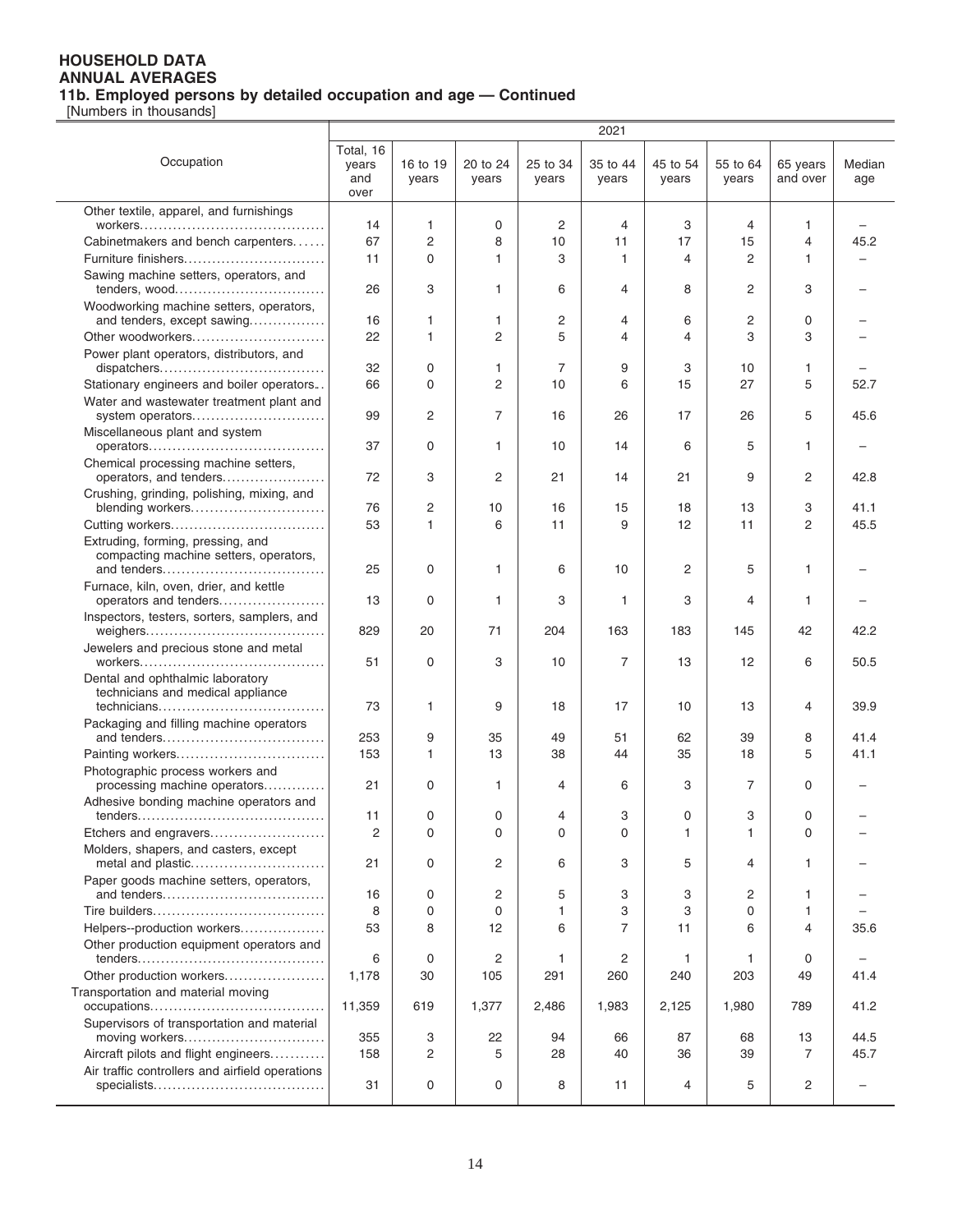[Numbers in thousands]

 $\overline{a}$ 

|                                           | 2021      |          |                |              |                |                |                |                |                          |
|-------------------------------------------|-----------|----------|----------------|--------------|----------------|----------------|----------------|----------------|--------------------------|
|                                           | Total, 16 |          |                |              |                |                |                |                |                          |
| Occupation                                | years     | 16 to 19 | 20 to 24       | 25 to 34     | 35 to 44       | 45 to 54       | 55 to 64       | 65 years       | Median                   |
|                                           | and       | years    | years          | years        | years          | years          | years          | and over       | age                      |
|                                           | over      |          |                |              |                |                |                |                |                          |
| Flight attendants                         | 105       | $\Omega$ | 4              | 26           | 15             | 26             | 24             | 9              | 47.8                     |
| Ambulance drivers and attendants, except  |           |          |                |              |                |                |                |                |                          |
| emergency medical technicians             | 7         | 0        | 5              | $\mathbf{1}$ | $\Omega$       | $\Omega$       | $\Omega$       | $\Omega$       |                          |
| Bus drivers, school                       | 276       | 1        | 5              | 22           | 34             | 54             | 100            | 59             | 55.6                     |
| Bus drivers, transit and intercity        | 241       | 1        | 2              | 31           | 35             | 61             | 68             | 42             | 53.3                     |
| Driver/sales workers and truck drivers    | 3,487     | 74       | 218            | 658          | 690            | 813            | 748            | 286            | 46.3                     |
| Shuttle drivers and chauffeurs            | 57        | 0        | 1              | 7            | 8              | 15             | 8              | 18             | 56.2                     |
|                                           | 337       | 3        | 19             | 85           | 65             | 73             | 61             | 32             | 44.1                     |
| Motor vehicle operators, all other        | 163       | 2        | 8              | 23           | 22             | 21             | 46             | 40             | 53.3                     |
| Locomotive engineers and operators        | 39        | 0        | $\Omega$       | 5            | 10             | 14             | 8              | 2              |                          |
| Railroad conductors and yardmasters       | 39        | 0        | $\Omega$       | 6            | 13             | 12             | 8              | 1              |                          |
| Other rail transportation workers         | 14        | 0        | $\Omega$       | 5            | 3              | 4              | $\mathbf{1}$   | 1              |                          |
| Sailors and marine oilers                 | 18        | 1        | 3              | 9            | 1              | 2              | $\Omega$       | $\overline{2}$ |                          |
| Ship and boat captains and operators      | 26        | 0        | 4              | 6            | 3              | $\overline{7}$ | $\overline{4}$ | $\overline{2}$ |                          |
|                                           | 3         | 0        | $\Omega$       | $\mathbf 0$  | 2              | 1              | $\mathbf{1}$   | $\Omega$       | $\equiv$                 |
| Parking attendants                        | 71        | 8        | 11             | 14           | 13             | 11             | 11             | 4              | 38.2                     |
| Transportation service attendants         | 89        | 14       | 24             | 18           | 11             | 10             | 9              | 4              | 28.0                     |
| Transportation inspectors                 | 36        | $\Omega$ | 1              | 3            | 5              | 13             | 12             | $\overline{2}$ |                          |
| Passenger attendants                      | 17        | 1        | 3              | $\mathbf{1}$ | $\overline{2}$ | 3              | $\overline{c}$ | 6              |                          |
| Other transportation workers              | 30        | 1        | 3              | 8            | $\overline{7}$ | $\overline{4}$ | 6              | 1              |                          |
| Crane and tower operators                 | 56        | 1        | 3              | 9            | 14             | 14             | 13             | $\overline{2}$ | 46.1                     |
| Conveyor, dredge, and hoist and winch     |           |          |                |              |                |                |                |                |                          |
|                                           | 35        | 1        | $\overline{2}$ | 12           | 4              | 5              | 8              | 4              |                          |
| Industrial truck and tractor operators    | 623       | 9        | 56             | 182          | 116            | 138            | 100            | 22             | 40.9                     |
| Cleaners of vehicles and equipment        | 301       | 39       | 49             | 72           | 50             | 40             | 37             | 15             | 33.7                     |
| Laborers and freight, stock, and material |           |          |                |              |                |                |                |                |                          |
| movers, hand                              | 2,161     | 165      | 389            | 562          | 372            | 326            | 259            | 88             | 35.0                     |
| Machine feeders and offbearers            | 22        | 2        | 9              | 3            | 4              | $\mathbf{1}$   | 2              | $\overline{2}$ |                          |
| Packers and packagers, hand               | 742       | 81       | 154            | 185          | 103            | 109            | 76             | 34             | 32.0                     |
| Stockers and order fillers                | 1,652     | 205      | 357            | 365          | 230            | 192            | 224            | 77             | 31.9                     |
| Pumping station operators                 | 16        | $\Omega$ | 0              | 3            | 5              | 5              | 2              | 2              | $\overline{\phantom{0}}$ |
| Refuse and recyclable material collectors | 87        | 4        | 9              | 21           | 17             | 15             | 17             | 6              | 40.9                     |
| Other material moving workers             | 66        | 2        | 11             | 16           | 12             | 10             | 11             | 6              | 39.1                     |
|                                           |           |          |                |              |                |                |                |                |                          |

NOTE: Median age represents the midpoint in the age distribution such that half of workers are younger and half are older. Updated population<br>controls are introduced annually with the release of January data. Effective wit Data for 2020 are not strictly comparable with earlier years. Dash indicates no data or data that do not meet publication criteria (values not shown<br>where base is less than 50,000).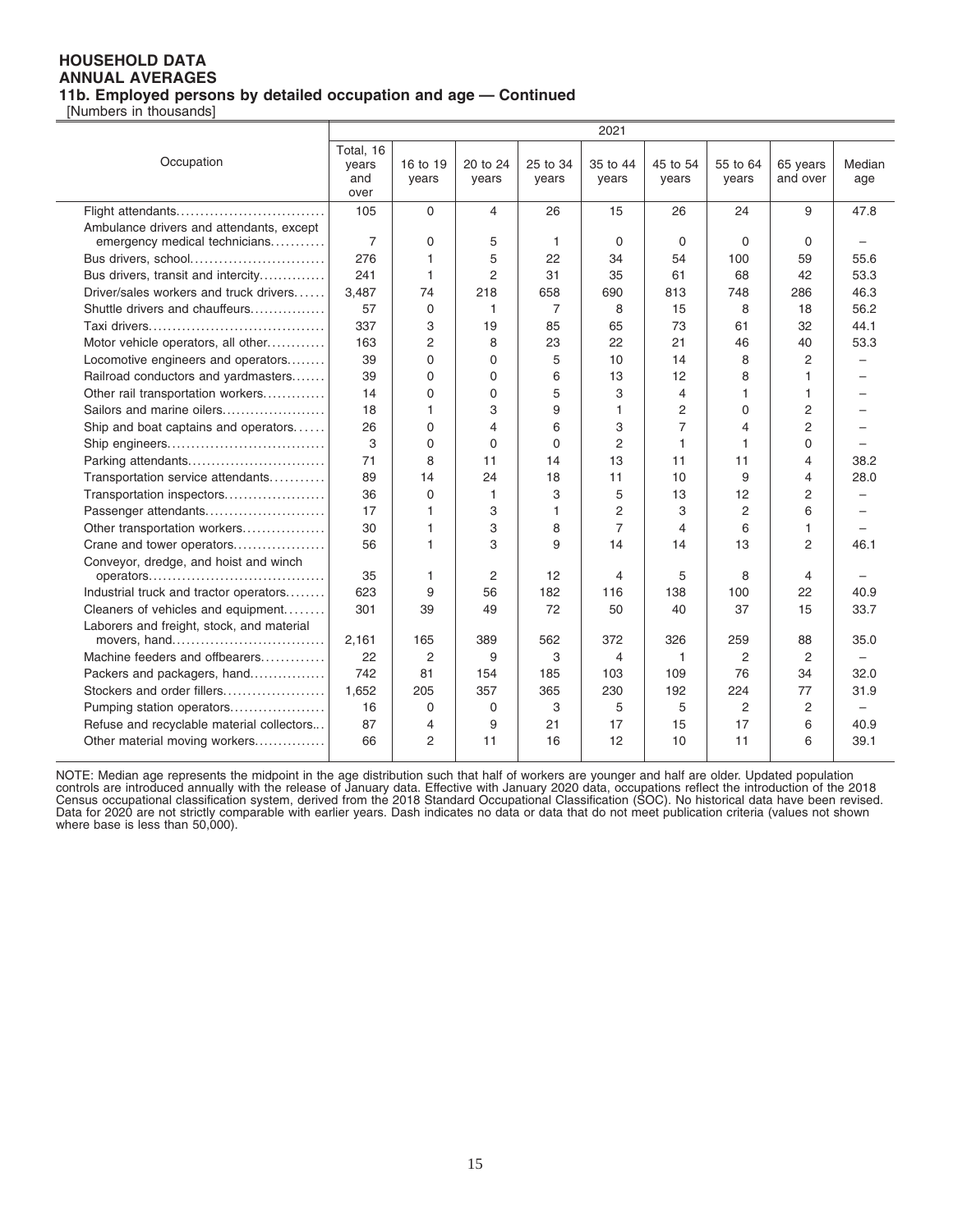### **Appendix C**

|                                       |                  |                       | % of             |                              |                      |  |
|---------------------------------------|------------------|-----------------------|------------------|------------------------------|----------------------|--|
|                                       |                  |                       | <b>Employees</b> | <b>Average Age Employees</b> |                      |  |
|                                       |                  | <b>Current</b>        | <b>Currently</b> | of                           | <b>Pension</b>       |  |
|                                       | <b>Number of</b> | <b>Average Age</b>    | <b>Pension</b>   | <b>Employees</b>             | <b>Eligible in 5</b> |  |
| <b>Department</b>                     | <b>Employees</b> | of Employees Eligible |                  | in 5 Years                   | <b>Years</b>         |  |
| <b>BOE Board of Ethics</b>            | 10               | 46                    | 20.00%           | 51                           | 20.00%               |  |
| <b>BPR Board of Pensions Retiremt</b> | 49               | 47                    | 22.45%           | 52                           | 38.78%               |  |
| <b>BRT Board of Revision of Taxes</b> | 13               | 61                    | 53.85%           | 66                           | 61.54%               |  |
| CAO Ofc of Chief Admin Officer        | 65               | 42                    | 6.15%            | 47                           | 12.31%               |  |
| CEO Community Empowerment Ofc         | 30               | 44                    | 6.67%            | 49                           | 20.00%               |  |
| CHR Phila Comsn on Hum Relatns        | 31               | 45                    | 12.90%           | 50                           | 19.35%               |  |
| <b>CLR City Controller</b>            | 111              | 44                    | 13.51%           | 49                           | 22.52%               |  |
| <b>CMS City Commissioners</b>         | 118              | 46                    | 13.56%           | 51                           | 24.58%               |  |
| <b>COM Commerce</b>                   | 600              | 48                    | 13.67%           | 53                           | 26.17%               |  |
| <b>CSC Civil Service Commission</b>   | $\overline{2}$   | 40                    | 0.00%            | 45                           | 50.00%               |  |
| <b>CTO City Treasurer</b>             | 17               | 39                    | 0.00%            | 44                           | 11.76%               |  |
| <b>DAO District Attorney</b>          | 594              | 38                    | 6.23%            | 43                           | 12.79%               |  |
| DBH Behav Hlth ID Svcs                | 230              | 50                    | 16.96%           | 55                           | 30.00%               |  |
| DFS Dept of Fleet Services            | 320              | 47                    | 15.63%           | 52                           | 30.31%               |  |
| DHS Dept of Human Services            | 1333             | 47                    | 14.63%           | 52                           | 25.51%               |  |
| DPD Planning and Development          | 89               | 47                    | 14.61%           | 52                           | 26.97%               |  |
| <b>DPH Health</b>                     | 855              | 47                    | 12.87%           | 52                           | 23.98%               |  |
| <b>DPP Public Property</b>            | 132              | 50                    | 21.21%           | 55                           | 34.09%               |  |
| <b>FIN Finance</b>                    | 185              | 46                    | 14.05%           | 51                           | 25.95%               |  |
| FJD 1st Judicial District PA          | 2117             | 45                    | 14.93%           | 50                           | 26.83%               |  |
| FLP Free Library of Phila             | 680              | 48                    | 17.65%           | 53                           | 29.12%               |  |
| LAW Law Dept                          | 313              | 44                    | 10.86%           | 49                           | 21.09%               |  |
| LNI Licenses and Inspections          | 358              | 49                    | 11.17%           | 54                           | 25.98%               |  |
| LRB L and I Review Board              | $\mathbf{1}$     | 60                    | 100.00%          | 65                           | 100.00%              |  |
| MAP Mural Arts Program                | 5                | 35                    | 0.00%            | 40                           | 0.00%                |  |
| <b>MAY Mayor</b>                      | 66               | 39                    | 4.55%            | 44                           | 10.61%               |  |
| <b>MDO Managing Director Office</b>   | 580              | 43                    | 6.90%            | 48                           | 17.07%               |  |
| MOE Mayors Office of Education        | 47               | 40                    | 2.13%            | 45                           | 8.51%                |  |
| MOS Office of Sustainability          | 11               | 34                    | 0.00%            | 39                           | 0.00%                |  |
| <b>OHR Office of Human Resources</b>  | 74               | 47                    | 13.51%           | 52                           | 25.68%               |  |
| OIG Ofc of Inspector General          | 17               | 39                    | 0.00%            | 44                           | 0.00%                |  |
| OIT Ofc of Innovation and Tech        | 472              | 45                    | 13.35%           | 50                           | 23.94%               |  |
| OLR Office of Labor                   | 28               | 44                    | 14.29%           | 49                           | 17.86%               |  |
| OPA Ofc of Property Assessment        | 169              | 53                    | 23.08%           | 58                           | 33.73%               |  |
| OSH Ofc of Homeless Services          | 113              | 49                    | 15.93%           | 54                           | 32.74%               |  |
| PCC City Council                      | 189              | 47                    | 15.34%           | 52                           | 31.22%               |  |
| PFD Fire                              | 2758             | 43                    | 26.65%           | 48                           | 38.80%               |  |
| PPD Police                            | 7563             | 45                    | 30.89%           | 50                           | 45.79%               |  |
| PPR Parks and Recreation              | 684              | 46                    | 15.06%           | 51                           | 26.17%               |  |
| <b>PPS Prisons</b>                    | 1439             | 46                    | 9.59%            | 51                           | 25.16%               |  |
| PRO Procurement                       | 39               | 48                    | 10.26%           | 53                           | 28.21%               |  |
| PWD Water                             | 2097             | 47                    | 15.12%           | 52                           | 28.14%               |  |
| <b>REC Records</b>                    | 46               | 51                    | 17.39%           | 56                           | 36.96%               |  |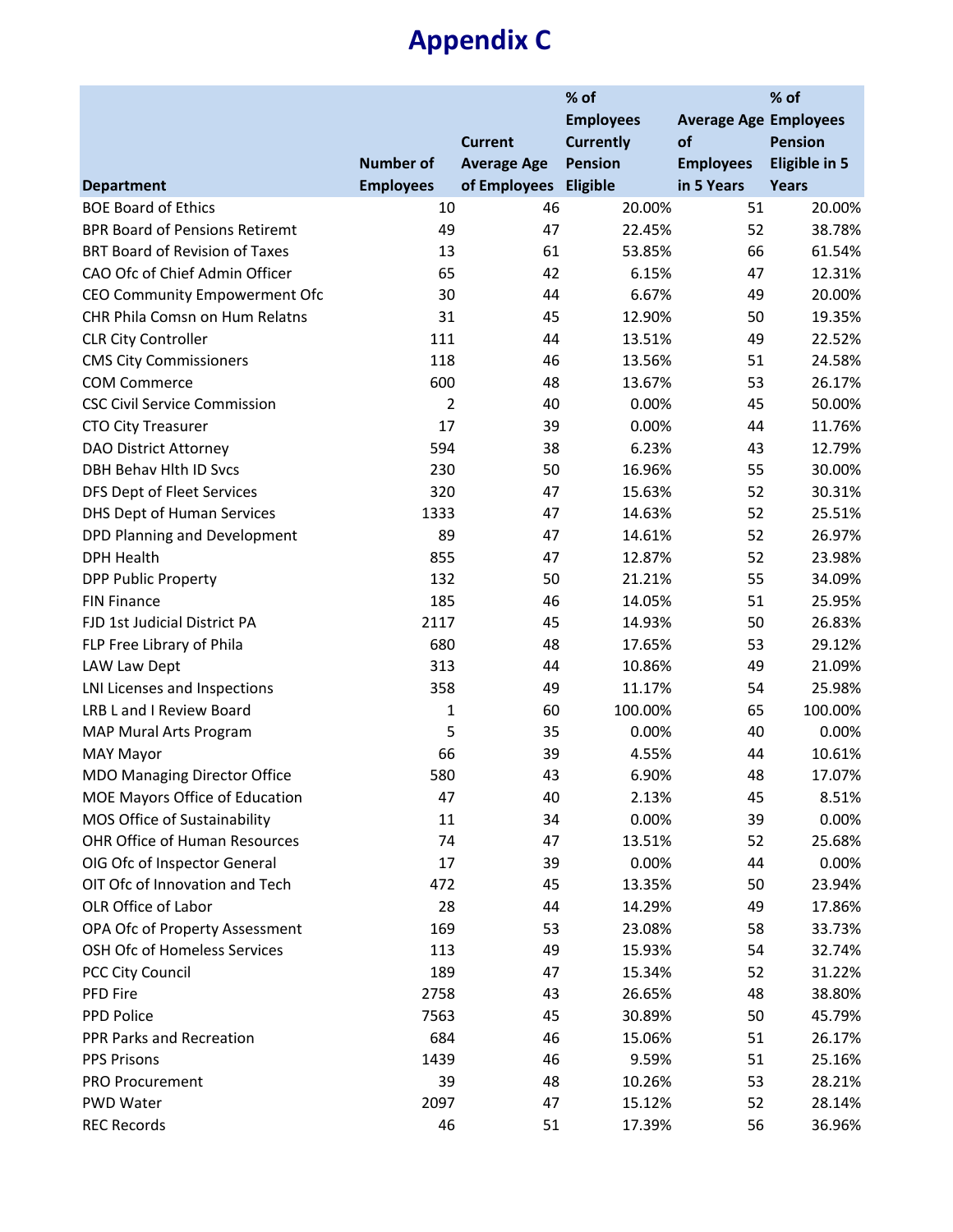| <b>Department</b>            | <b>Number of</b><br><b>Employees</b> | <b>Current</b><br><b>Average Age</b><br>of Employees | $%$ of<br><b>Employees</b><br><b>Currently</b><br><b>Pension</b><br><b>Eligible</b> | <b>Average Age Employees</b><br><b>of</b><br><b>Employees</b><br>in 5 Years | $%$ of<br><b>Pension</b><br>Eligible in 5<br><b>Years</b> |
|------------------------------|--------------------------------------|------------------------------------------------------|-------------------------------------------------------------------------------------|-----------------------------------------------------------------------------|-----------------------------------------------------------|
| <b>REV Revenue</b>           | 479                                  | 48                                                   | 13.15%                                                                              | 53                                                                          | 25.89%                                                    |
| <b>ROW Register of Wills</b> | 69                                   | 48                                                   | 15.94%                                                                              | 53                                                                          | 27.54%                                                    |
| <b>SHF Sheriff</b>           | 346                                  | 46                                                   | 10.69%                                                                              | 51                                                                          | 23.41%                                                    |
| <b>STS Streets</b>           | 2051                                 | 43                                                   | 7.70%                                                                               | 48                                                                          | 16.77%                                                    |
| <b>Grand Total</b>           | 27595                                | 45                                                   | 19.09%                                                                              | 50                                                                          | 31.72%                                                    |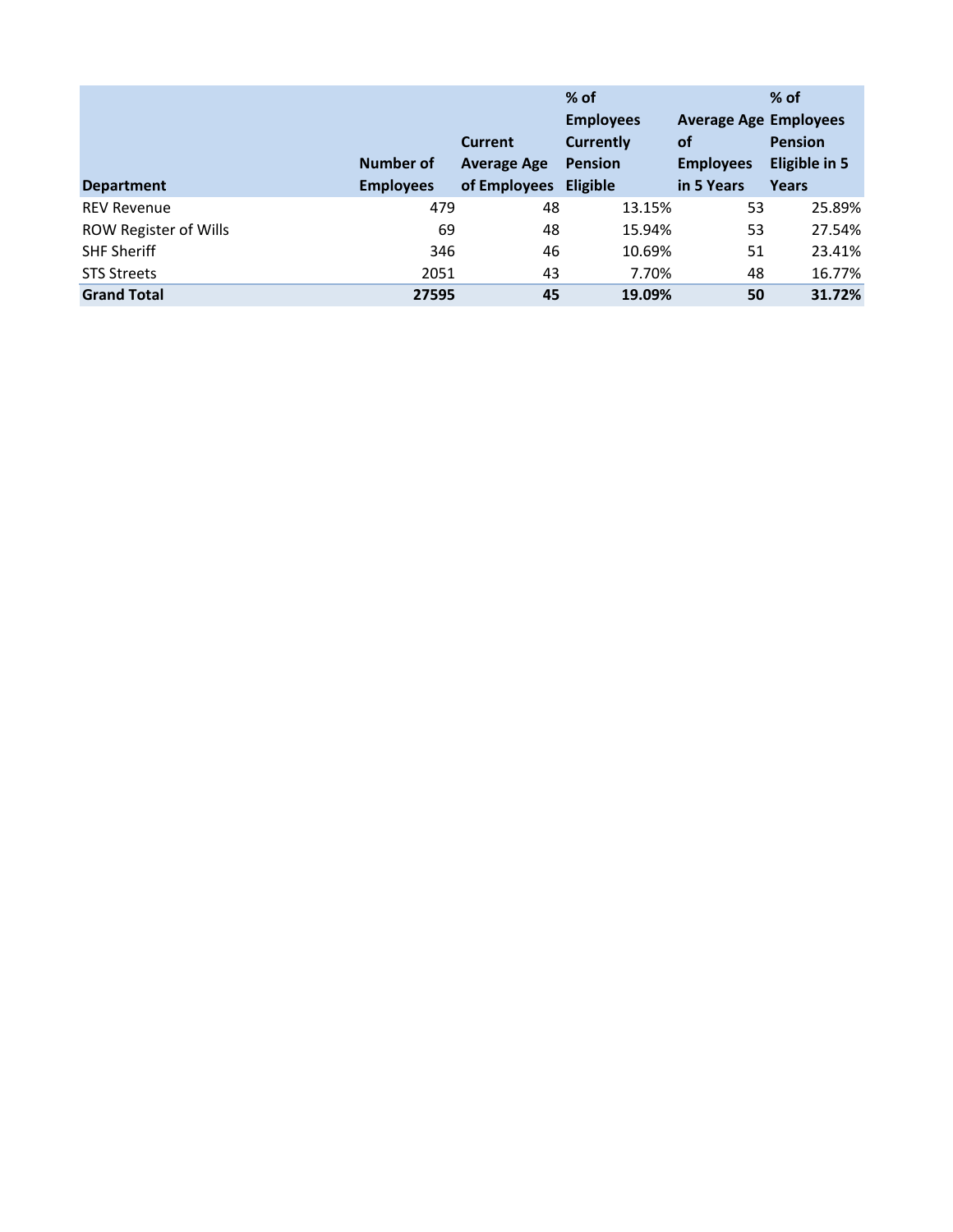### **Appendix D**

### **Employees Currently Enrolled in DROP by Year of Anticipated Retirement DROP Retirements by Year of Separation**

|                                       | 2022 2023 2024 2025 2026 |     |     |                |                | <b>Total</b> |                                       | 2018 2019 2020 2021 2022 |                |                |                |              | <b>Total</b> |
|---------------------------------------|--------------------------|-----|-----|----------------|----------------|--------------|---------------------------------------|--------------------------|----------------|----------------|----------------|--------------|--------------|
| <b>BPR Board of Pensions Retiremt</b> |                          |     |     |                | -1             | 6            | <b>BPR Board of Pensions Retiremt</b> |                          |                |                |                |              |              |
| <b>BOE Board of Ethics</b>            |                          |     |     |                |                |              | <b>BOE Board of Ethics</b>            |                          |                |                |                |              |              |
| CAO Ofc of Chief Admin Officer        |                          |     |     |                |                |              | CAO Ofc of Chief Admin Officer        |                          |                |                |                |              |              |
| CEO Community Empowerment Ofc         |                          |     |     |                |                |              | CEO Community Empowerment Ofc         |                          |                |                |                |              |              |
| CHR Phila Comsn on Hum Relatns        |                          |     |     |                |                |              | CHR Phila Comsn on Hum Relatns        | 1                        |                |                | 2              |              |              |
| <b>CLR City Controller</b>            |                          |     | -1  | 2              |                |              | <b>CLR City Controller</b>            | 2                        | 3              |                |                |              | 11           |
| <b>CMS City Commissioners</b>         | 2                        |     | 3   | 3              |                | 8            | <b>CMS City Commissioners</b>         |                          |                |                | 2              |              | 8            |
| <b>COM Commerce</b>                   | 1                        | 11  | 27  | 11             | 3              | 53           | <b>COM Commerce</b>                   | 13                       | 16             | 24             | 21             | 2            | 76           |
| <b>CSC Civil Service Commission</b>   |                          |     |     |                |                | 0            | <b>CSC Civil Service Commission</b>   |                          |                |                |                |              | 1            |
| DAO District Attorney                 |                          |     |     | 5              |                | 12           | DAO District Attorney                 |                          |                |                | 8              | 2            | 22           |
| DBH Behav Hlth ID Svcs                |                          | 6   | -5  |                | 2              | 20           | DBH Behav Hlth ID Svcs                |                          | 11             | 13             | 12             | 2            | 43           |
| DFS Dept of Fleet Services            |                          |     | 11  | 10             | $\overline{2}$ | 30           | DFS Dept of Fleet Services            |                          | 4              | -5             | 24             | 3            | 39           |
| DHS Dept of Human Services            | 19                       | 22  | 31  | 37             | 4              | 113          | <b>DHS Dept of Human Services</b>     | 23                       | 36             | 30             | 49             | 8            | 146          |
| DPD Planning and Development          |                          |     | 3   | 2              |                | 5            | DPD Planning and Development          |                          | 2              | $\overline{2}$ | 3              |              | 10           |
| <b>DPH Health</b>                     | 8                        | 15  | 15  | 23             | 1              | 62           | <b>DPH Health</b>                     | 12                       | 17             | 14             | 17             | 1            | 61           |
| <b>DPP Public Property</b>            | 3                        |     | 6   |                | $\overline{2}$ | 19           | <b>DPP Public Property</b>            | 3                        | 3              | 3              | $\overline{2}$ | $\mathbf{1}$ | 12           |
| <b>FIN Finance</b>                    |                          |     | 2   | 3              | 1              | 14           | <b>FIN Finance</b>                    |                          | 3              | 2              | 3              |              | 10           |
| FJD 1st Judicial District PA          | 12                       | 27  | 53  | 33             | 5              | 130          | FJD 1st Judicial District PA          | 31                       | 36             | 48             | 57             | 13           | 185          |
| FLP Free Library of Phila             |                          | 13  | 5   | 11             | 5              | 41           | FLP Free Library of Phila             | 8                        | 16             | 21             | 18             |              | 64           |
| LAW Law Dept                          |                          |     |     | 3              | 1              | 11           | LAW Law Dept                          |                          |                | 5              | 3              | 3            | 13           |
| LNI Licenses and Inspections          | $\mathbf{1}$             |     | 5   | 8              | $\mathbf{1}$   | 22           | LNI Licenses and Inspections          | 8                        |                |                | 14             | 3            | 31           |
| MAP Mural Arts Program                |                          |     |     |                |                |              | MAP Mural Arts Program                |                          |                |                |                |              |              |
| <b>MAY Mayor</b>                      |                          |     |     |                |                | 0            | <b>MAY Mayor</b>                      |                          |                |                |                |              |              |
| <b>MDO Managing Director Office</b>   | 1                        |     |     |                |                | 12           | <b>MDO Managing Director Office</b>   |                          | 4              | 5              |                | 2            | 17           |
| OHR Office of Human Resources         |                          |     | 2   |                |                |              | OHR Office of Human Resources         | 2                        |                |                |                |              |              |
| OIG Ofc of Inspector General          |                          |     |     |                |                | 0            | OIG Ofc of Inspector General          |                          |                |                |                |              |              |
| OIT Ofc of Innovation and Tech        | 3                        | 5   | 8   | 8              | -1             | 25           | OIT Ofc of Innovation and Tech        |                          | 8              |                |                | 4            | 28           |
| OLR Office of Labor                   |                          |     |     |                |                | 3            | OLR Office of Labor                   |                          |                |                |                |              |              |
| OPA Ofc of Property Assessment        | 2                        |     |     |                |                | 10           | OPA Ofc of Property Assessment        |                          |                |                | 2              |              |              |
| OSH Ofc of Homeless Services          | -1                       |     |     |                |                | 9            | OSH Ofc of Homeless Services          |                          |                |                |                |              | 16           |
| <b>PCC City Council</b>               | 2                        |     | 2   | 3              |                | 8            | <b>PCC City Council</b>               |                          | 2              | 3              | 2              | 1            | 8            |
| PFD Fire                              | 20                       | 27  | 62  | 42             | 16             | 167          | PFD Fire                              | 33                       | 35             | 32             | 37             | 10           | 147          |
| <b>PPD Police</b>                     | 111                      | 167 | 295 | 339            | 78             | 990          | PPD Police                            | 119                      | 115            | 152            | 165            | 38           | 589          |
| PPR Parks and Recreation              | 11                       | 11  | 15  | 15             | 3              | 55           | PPR Parks and Recreation              | 8                        | 13             | 13             | 23             | 3            | 60           |
| <b>PPS Prisons</b>                    | 18                       | 17  | 22  | 32             | 3              | 92           | <b>PPS Prisons</b>                    | 38                       | 45             | 67             | 61             | 5            | 216          |
| <b>PRO Procurement</b>                | -1                       | 1   |     | 1              |                | 3            | <b>PRO Procurement</b>                |                          | 1              | -1             | 2              |              | 4            |
| <b>PWD Water</b>                      | 27                       | 35  | 37  | 52             | 9              | 160          | <b>PWD Water</b>                      | 38                       | 43             | 61             | 58             | 12           | 212          |
| <b>REC Records</b>                    |                          |     |     |                |                | $\mathbf{2}$ | <b>REC Records</b>                    |                          |                |                | 1              |              | 2            |
| <b>REP City Representative</b>        |                          |     |     |                |                | 0            | <b>REP City Representative</b>        |                          |                |                |                |              |              |
| <b>REV Revenue</b>                    | 8                        | 8   | 6   | 11             | 1              | 34           | <b>REV Revenue</b>                    | 12                       | 14             | 12             | 11             | 4            | 53           |
| ROW Register of Wills                 | $\mathbf{1}$             |     |     | $\overline{2}$ |                | 3            | ROW Register of Wills                 | $\mathbf{1}$             | $\overline{2}$ | $\mathbf{1}$   |                | 1            | 5            |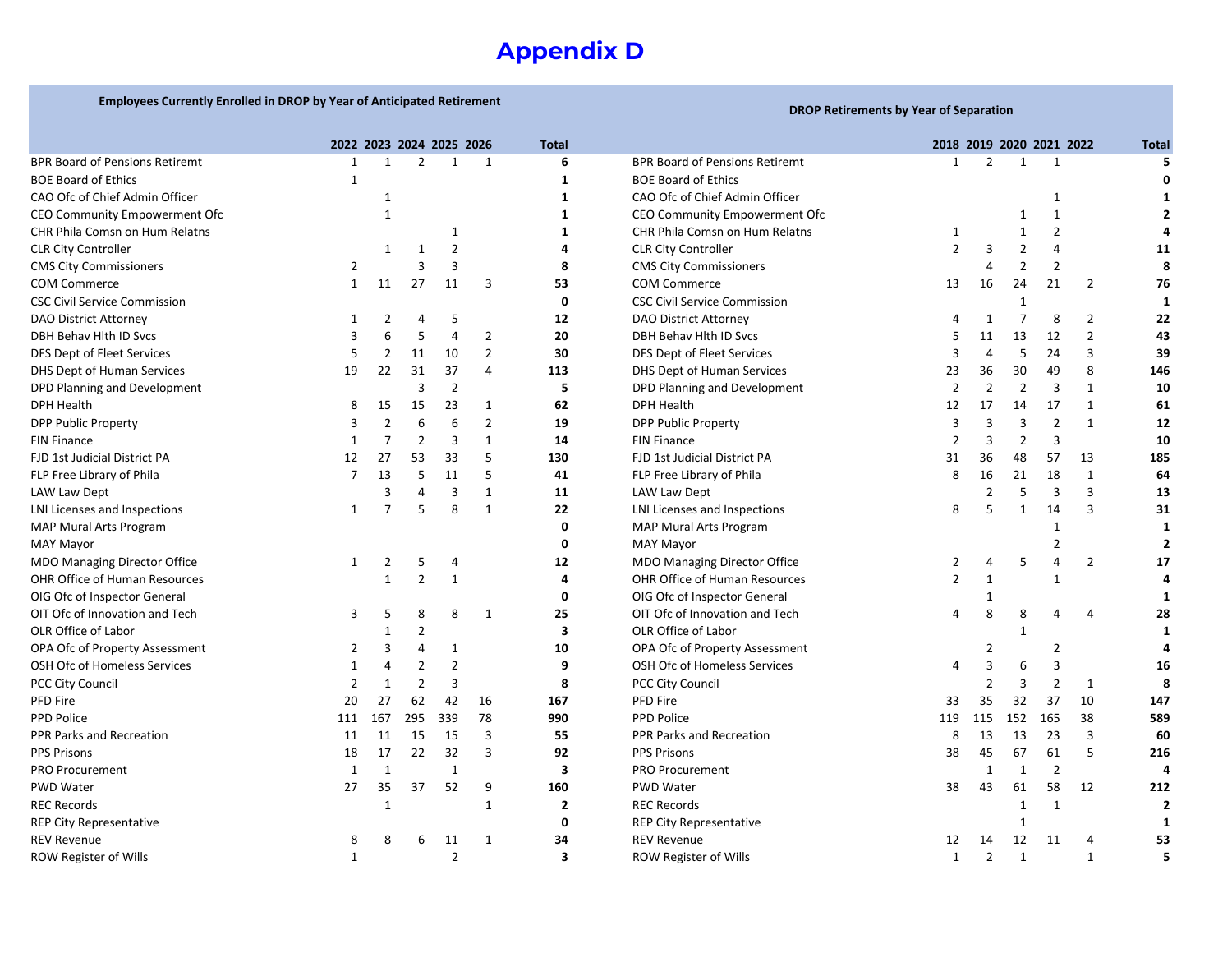| <b>Employees Currently Enrolled in DROP by Year of Anticipated Retirement</b> |     |                                             |     |     |                          |              |                    | <b>DROP Retirements by Year of Separation</b> |              |  |  |  |  |  |  |
|-------------------------------------------------------------------------------|-----|---------------------------------------------|-----|-----|--------------------------|--------------|--------------------|-----------------------------------------------|--------------|--|--|--|--|--|--|
|                                                                               |     |                                             |     |     | 2022 2023 2024 2025 2026 | <b>Total</b> |                    | 2018 2019 2020 2021 2022                      | <b>Total</b> |  |  |  |  |  |  |
| <b>SHF Sheriff</b>                                                            |     | $\begin{array}{cccc} 4 & 8 & 9 \end{array}$ |     |     |                          | 29           | <b>SHF Sheriff</b> | - 10<br>- 6<br>12<br>h.                       | 35           |  |  |  |  |  |  |
| <b>STS Streets</b>                                                            |     | -20                                         | 27  | 29  |                          | 90           | <b>STS Streets</b> | 28.<br>-30.<br>- 42<br>- 42                   | 149          |  |  |  |  |  |  |
| <b>Grand Total</b>                                                            | 289 | 429                                         | 674 | 714 | 144                      | 2250         | <b>Grand Total</b> | 498<br>599<br>655 128<br>419                  | 2299         |  |  |  |  |  |  |